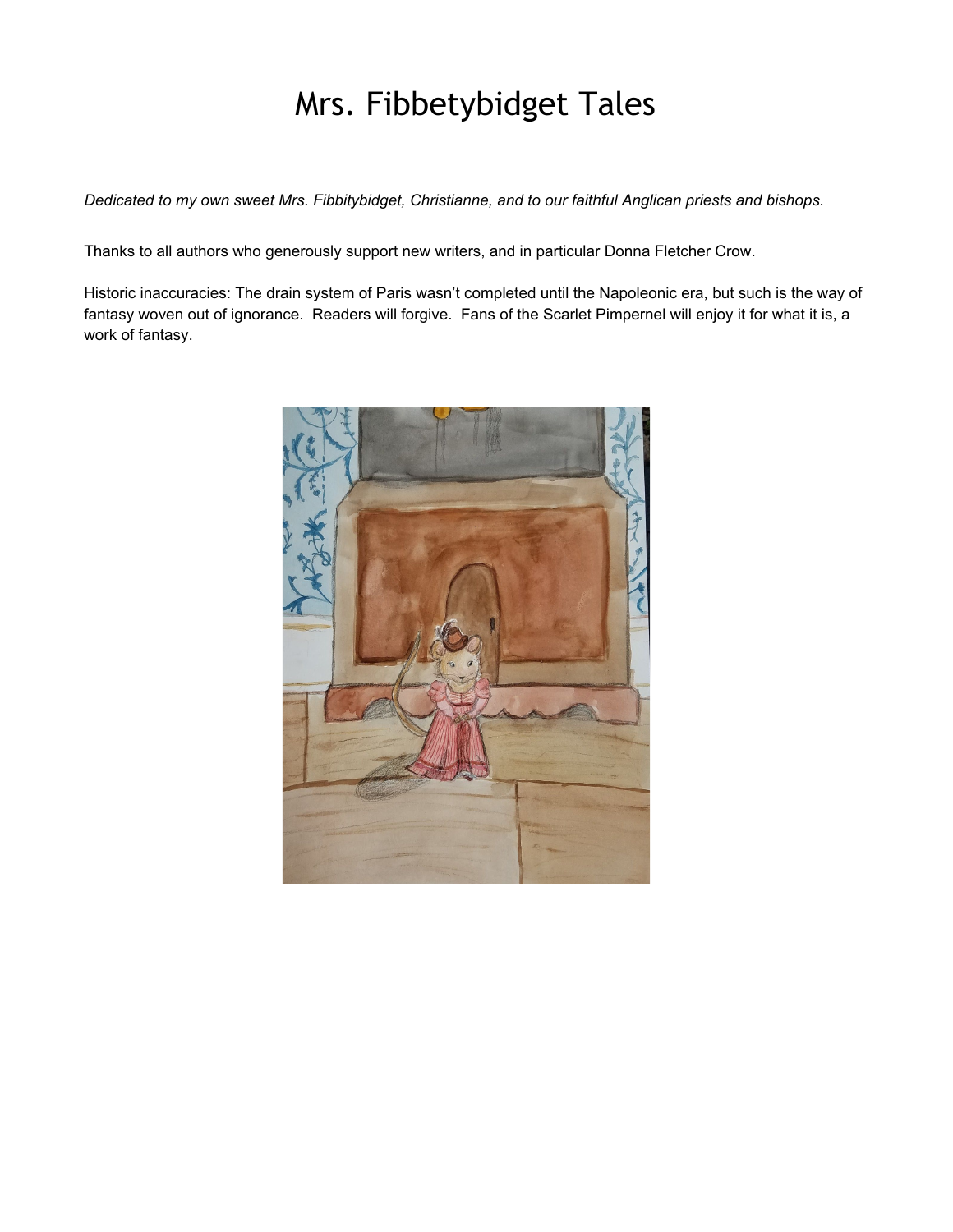# Table of Contents

| The Gray Flash, Part I                        | 3  |
|-----------------------------------------------|----|
| I Chateau Briande                             | 3  |
| II The Hall of the Englishman                 | 9  |
| III The Plan is Revealed                      | 11 |
| IV The Gray Flash Ponders                     | 14 |
| The Gray Flash, Part II                       | 16 |
| I Calais                                      | 16 |
| II Lyon                                       | 17 |
| The Gray Flash, Part III                      | 19 |
| I Paris, Filthy Sewers and Stinking Mess      | 19 |
| II The Office of Chauvelin                    | 21 |
| III Danger Below the City                     | 22 |
| III Fang's Gang                               | 23 |
| The Gray Flash, Part IV                       | 27 |
| I Lille                                       | 27 |
| II. A Tunnel                                  | 28 |
| The Gray Flash, Part V                        | 29 |
| I Rescue Attempt                              | 29 |
| II To Calais, and Beyond!                     | 31 |
| <b>III Denouement</b>                         | 32 |
| St. Valentine and The Mice of the White Heart | 35 |
| <b>Glossary of Latin Terms and Places</b>     | 57 |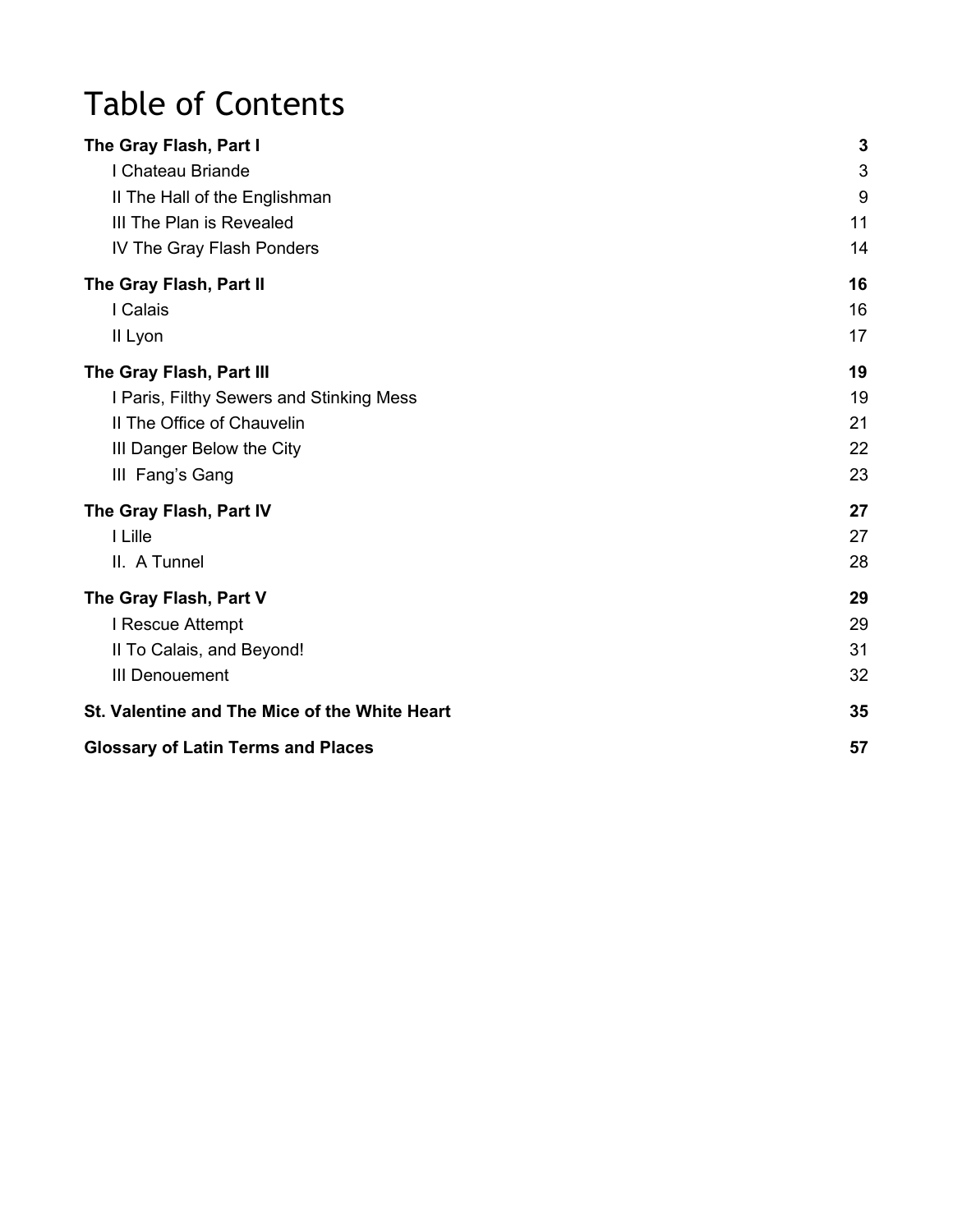# <span id="page-2-0"></span>The Gray Flash, Part I

# <span id="page-2-1"></span>**I Chateau Briande**

A small, brown mouse stepped daintily out of the door in the long mahogany clock casing, out into the great hall entrance of the Chateau Briande, smoothing down her skirts with delicate paws. She was a diminutive mouse of a dainty disposition, with skirts of striped sateen damask in coral and red. Her demure brown head was topped by a winsome flat-topped yet cone-shaped hat in the newly repopularized Elizabethan style, and she had a brisk air about her. She was stepping out to meet her cousin Tom, or Tommy Briggs as he was called back home. They were meeting in the midst of the English ball at Milord's lodgings in the Chateau Briande, and as the dancing was at its height, no human being knew they were there.

Stretching above her she could see the cavernous recesses of the great hall entrance of Chateau Briande, the stairway branching up in front of her and to her left, the musician's gallery where the musicians were beginning their set likewise up above and to her left, the great chandelier hanging directly above her, and, across from where the clock entrance opened out, the library tucked under the stairway sweep. From inside the library she could hear the whist tables being set out for the gentlemen for later in the evening.

Tom's antics in the cellar earlier that day had given Miss Fibbetybidget, or Fibbety, as her friends and family called her, a martial light to her eyes. She rather expected to hold Tommy in hand, but it seemed to her, at just that moment, that she'd much rather dance among the mice in the alcove behind the musicians in the balcony above than keep her fun-loving cousin from the punch bowl.

But just then an interruption occurred. Miss Fibbety's long-suffering and just now over-burdened aunt had come out of the door under the stairs, just across the window embrasure from where Fibbety stood. They were standing in the long hall of the entrance of the chateau, and the main stairway, warmly lit underneath by the tapers of the chandelier overhead, was mellow in the soft light of evening. They could hear the strains of the musicians overhead, and the swish of human English satin skirts in the room behind Fibbety, but just now, she could see that her worried aunt was carrying a burden of woe. Her forehead creased in concern, she was counting on the fingers of her left paw as she walked almost past Miss Fibbetybidget in her preoccupation, before stopping and exclaiming, "I have one, two, three, cakes in the oven, Fibbety, but I can't find the pies I baked earlier. Not to mention the custard tarts and creams. I just can't think where they are missing to, Fibbety, not a'tall." A vague suspicion began to cross Miss Fibbetybidget's mind, but just then she heard the strong strides of the Englishman outside the clock in the hall. It was Sir Percy Blakeney, the human Englishman with whom Tommy Briggs was allied.

"You must take this note upstairs to Lady Blakeney, she is with Lady Severn now, and you must meet me in the what's-it in the garden, no later than five o'the clock, sharp. Be on time, mind you, now," he tossed over his shoulder, at someone Miss Fibbetybidget couldn't see, but who she knew was Sir Andrew Faulke. In a minute the blue satin breeches of Sir Percy Blakeney had vanished from her sight as he strode into the library beyond the staircase. All thoughts of Tommy and the erstwhile pies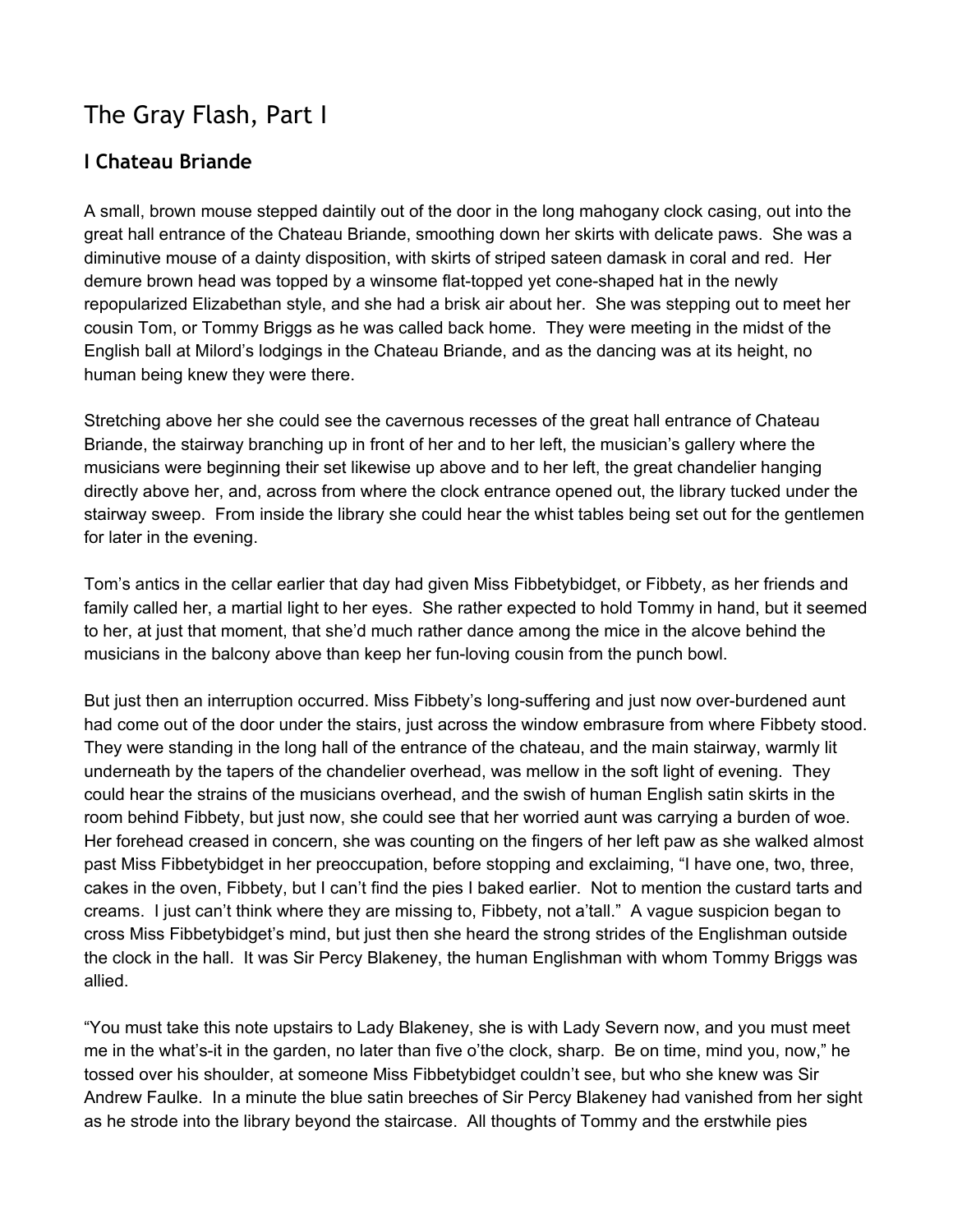vanished from her mind even as she saw the backside of Auntie Lucy scuttling back inside the mouse kitchen through the door under the stairs. Auntie was not fond of humankind, after an unfortunate loss to her family when Fibbety's uncle had become too careless in his foraging for supplies for Auntie's pies.

Miss Fibbetybidget shrugged; she knew what had become of these particular fruit pies, and expected to see her rather fruit-bedecked cousin Tom in a few minutes, but she also knew from long experience that Auntie Lucy had a few dozen pies in abeyance in the deep cellar of the mouse's quarters. The deep cellar was a room inaccessible to humans down below the family's well-stocked wine cellars, and kept a constant forty degrees down there even in the height of summer. Auntie Lucy would simply dispatch one of her numerous grandchildren down to the cellar below to get a new set of pies, and Fibbety knew for a fact that even her held-in-abeyance pies were astonishing. So she was a mouse expressive of no surprise later that evening, when she felt rather than saw her cousin Tommy sidle up to her at her post at the punch bowl, eating yet another new and rather coldish piece of Cherry tart, and licking the faint traces of custard from his whiskers. After all, Auntie Lucy was the best English cook in the Chateau Briande, of either the human or mouse kind.

Owned by the French faction of the family of Sir Percy Blakeney, the Chateau Briande was his home away from home. The current owner was his very elderly cousin Charles du Marnier de Briande, and Du Marnier's estate was, for Sir Percy, the least-known but perhaps best-loved of all his extended family properties. Du Marnier de Briande was a delightful old man and had collected many volumes of English and French verse; there were some who thought that Sir Percy might not be the best person to enjoy such literary largesse, but his mouse friends knew better. There was no one as entranced by English poetry as Sir Percy, poetry being his steady albeit secret love, and as for the French poetry, Lady Blakeney, Sir Percy's elegant mother, had always been the perfect person to enjoy the delicacies of French verse.

As well there were rumors that Sir Percy had met up with a French lady, a Marguerite St. Juste, but as of yet the mice had still to meet her. Perhaps she would likewise be a connaussier of the elegancies of French and English verse, as she was known to function equally well in the intricacies of both languages. As an actress well known on the French stage, she had summarily dispensed of both the latest French farces as well as the conceits of the great English actor and playwright, William Shakespeare. But all of this was the sheerest of sheer speculations, and Fibbety just now had other things to attend to. For one, Tommy.

And now indeed, here was a matter of import, Miss Fibbetybidget decided, as she stood looking askance at her cousin, Tommy Briggs. Tommy was very well able to put himself into a pickle at any party, even one as elegant as a ball in the Chateau Briande. Tommy was of necessity arrayed tonight in blue satin breeches and waistcoat, his shining blueness offset by the magnificent white wig on the top of his head, but the stains on his waistcoat and the licking of custard from his whiskers was filling Fibbety with a sense of unreality. Even in a ballroom, Tommy knew how to become somewhat embroiled in trouble. But his rakish air and politely executed bow called forth from her appreciative eyes an impish twinkle back at him all the same.

"Auntie Lucy is searching for some pies, and I told her you…"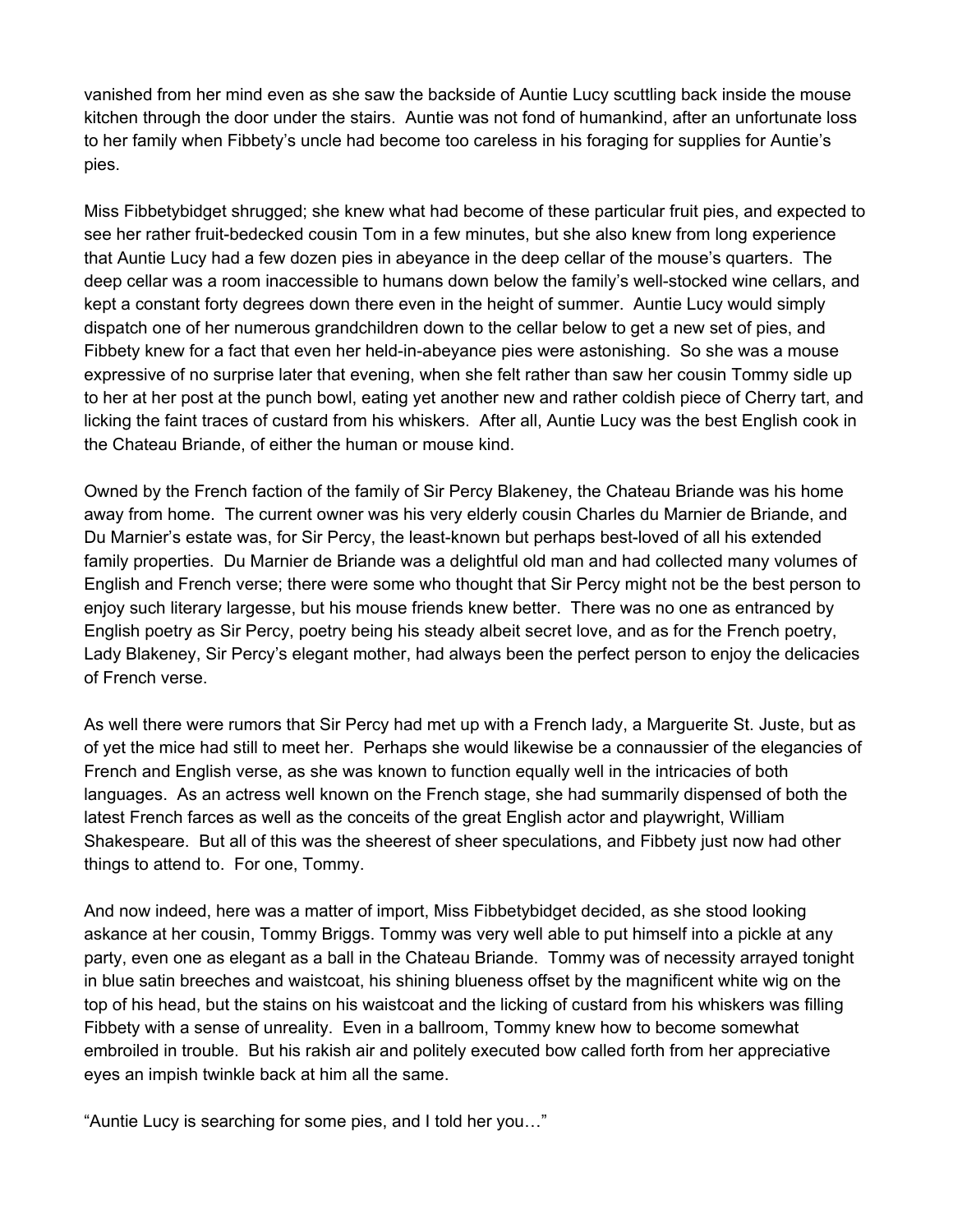"Ah, Fibbety, have a heart! Those pies were calling for some adjudication," interrupted Tommy. She summarily relented.

"No, Tommy, I didn't tell her, but say! I saw Milord, or heard rather, Milord tell Sir Andrew, it is on for tomorrow. At five o'the clock sharp, they leave for Calais. He sent a note to Lady Blakeney, I don't know what for. Do you suppose she is to return to England, or remain here?"

Tommy looked bemused as he stroked his slightly sticky whiskers. "I don't know, but I suppose you'd better find out," he answered her. "I will alert the Ring of se, er, six."

The Ring of Six were a band of motley and energetic mice who traveled the world with Sir Percy. To say that Sir Percy knew of their existence would be to rather exaggerate the matter. He anticipated rather than suspected the unseen hand of God in his life, and even marvelled rather than wondered how things seemed to just fall into place within a hairsbreadth of his expectation, but he didn't question the results, and continued to thank his God that things always seemed to work out rather well for his League of the Scarlet Pimpernel. That he had also to thank his mice friends was at present beyond his ken, although had he known, he probably would have rather laughed in joyful anticipation of the adventures ahead, than worried about the realities of traveling in the company of a mouse band of followers.

Just that spring, he and his loyal League of the Scarlet Pimpernel had rescued the very endangered and likewise very beautiful lady-in-waiting of the Queen, Marie Antoinette's youngest and little known cousin the Princesse Marie de Lavisse, and although they were sadly unable to rescue the queen and her tragically doomed favorite, the Princesse de Lamballe, they had counted this rescue nevertheless as quite a success. They would have liked to have rescued Marie Antoinette and her devout and devoted friend the Princess de Lamballe, and indeed the King of France, Louis XVI himself, but even so, they were delighted to save this youngest cousin of the queen, the lady-in-waiting, Marie de Lavisse. But the danger had been excruciating, Sir Percy disguised as her priest, and his followers as the drivers of the tumbril. It had indeed been touch and go at the gate of the Porte Saint-Martin out of the city. But what Sir Percy didn't know was the sure role of the hand of Providence in the guise of the Circle of Six. These were six rakish and indefatigable mice ably led by none other than Tommy Briggs himself, and were mice extraordinaire. Miss Fibbetybidget smoothed her skirts with self-satisfaction not unmixed with a trace of anxiety as she remembered the adventure of the year before.

But tonight they had further work to do, so she merely nodded and scuttled off to do the bidding of Tommy. In all other respects, she was the mistress of the duo, who had been raised ably by her Aunt Lucy since the day Fibbety's parents had succumbed to summer sickness many, many seasons ago. Miss Fibbity darned Tommy's socks, she scolded him for his escapades, and she even helped him choose his wigs; but in adventure, Tommy was the unquestioned leader of the band, and she didn't often think of questioning his advice. In this case, she shook off her mental preoccupation with the state of Tommy's whiskers and the wisps of memory of the daring escape the year before, turned about, and fled up the stairs to the rooms above.

Upstairs she evaded the trampling confusion of servants running hither and thither, packing band-boxes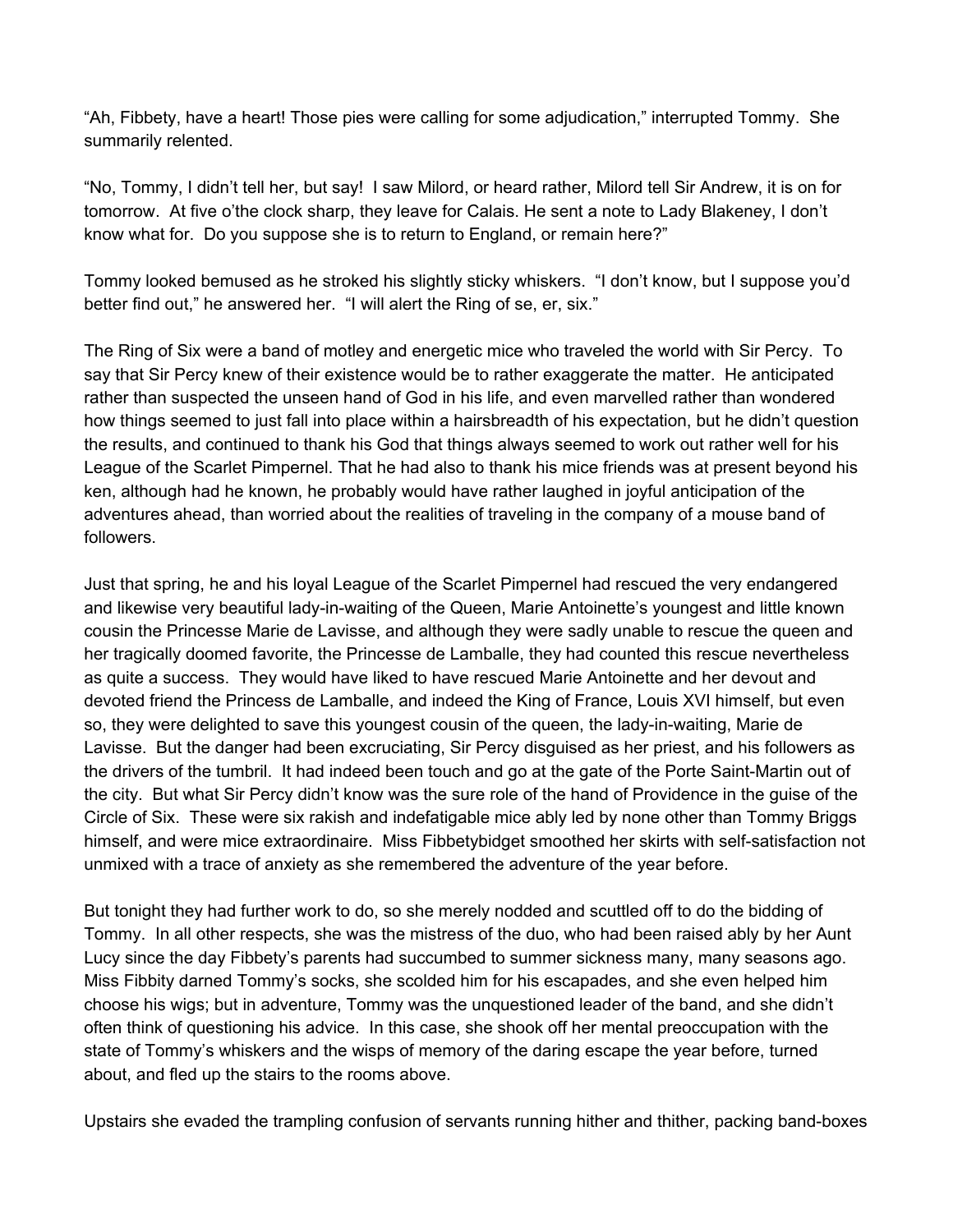and opening trunks. She knew that Lady Blakeney would be entailed back downstairs for many more hours; while greeting the guests of her cousin had ended some while ago, the dancing and whist-playing would last far into the night and indeed into the early morning, and after reading her note from Sir Percy, Lady Blakeney had resumed her place in the throng below with her friend, Lady Severn. How Lady Blakeney would go from dancing until 5:00 in the morning to leaving on the morrow was a question for another day. For now, Fibbety merely confined herself to running back downstairs in the wake of the the silk-satin skirts of Lady Blakeney and Lady Severn as they elegantly walked back down the stairs to the party waiting below, and after witnessing the bustle in the private quarters of Lady Blakeney above, and subsequently running into their home inside the clock, she set her own affairs in motion.

Packing up the belongings of the Ring of Six, despatching her younger cousin Marly to alert Tommy of the change of plans, was a task for all her faculties of focus. There were three of the regular female mice that travelled with the Ring of Six, attending to their gentlemanly clothes, their sailing togs, and their white cravats. Whereas the gallant men comprising the League of the Scarlet Pimpernel were gentlemen of substance with leisure to travel in style, the Ring of Six was a rather scruffy lot, some raised in the relative luxury of the stables of the wealthy, some from the gutters of Paris, but all of them loyal to a man to the Leader of their Cause, or rather Leaders, for both Tommy and Sir Percy himself had elicited the utmost of loyalty from these mice friends. And they would die to serve and faithfully execute the orders of both Tommy and Sir Percy. But as scruffy as they might be, traveling with Sir Percy had raised the expectations of each of them, and they aimed to follow their admired leader in every respect, even to the regular and exhausting task of the attempted folding and sometimes discarding of piles of cravats, requiring the combined ironing of all three mice ladies in service to the endless streams of white neck-cloths; and for this, they needed loyal followers, Fibbety and her cousin Lucy and their serving-maid Betsy fitting the role admirably.

These Ring of Six mice, especially the three from the streets of Paris, had seen the worst of the French Revolution, and they were committed to following their leaders into the jaws of death, if necessary, and moreover, they were convinced that they dealt a death-blow to the Terror every time they rescued an "aristo" from the hands of the Guillotine. For now, they knew that a plan was on, and they gathered their bravery, indeed all the bravado in the world, and packed it into their portmanteaus with aplomb.

But the real packing and gathering was up to Fibbety and her young cousin Lucy, and one of Auntie Lucy's youngest and most serious serving-maids, Betsy. Young Lucy was her mother's favorite help in the kitchen, but even that famous and awe-inspiring chatelaine was reconciled to the traveling plans when she remembered that Lucy was going to help the likes of the aristos rescued in the year before. Especially piercing to her mind was the rescue of Suzanne and her mother, Madame du Tournier. Suzanne was a great favorite whenever she visited Lady Blakeney; she always could be counted on to have shared with her mice friends when she had her croissant and chocolate in the morning, being of rather an untidy and, with food at least, unfastidious persuasion, and as Auntie Lucy was rather fond of her "cuppa" chocolate in the morning, she merely nodded, with a slight scold that had more bark than bite, and summarily shooed Lucy out of the kitchen. "Go along with you then, dear, I'm sure that your sister Lacy is every bit as efficient as you are in the rolling of a tart. Just get along and let me finish the Bechamel Sauce, there's a good girl. Now get along, do, and don't stand upon the something of your going, neither."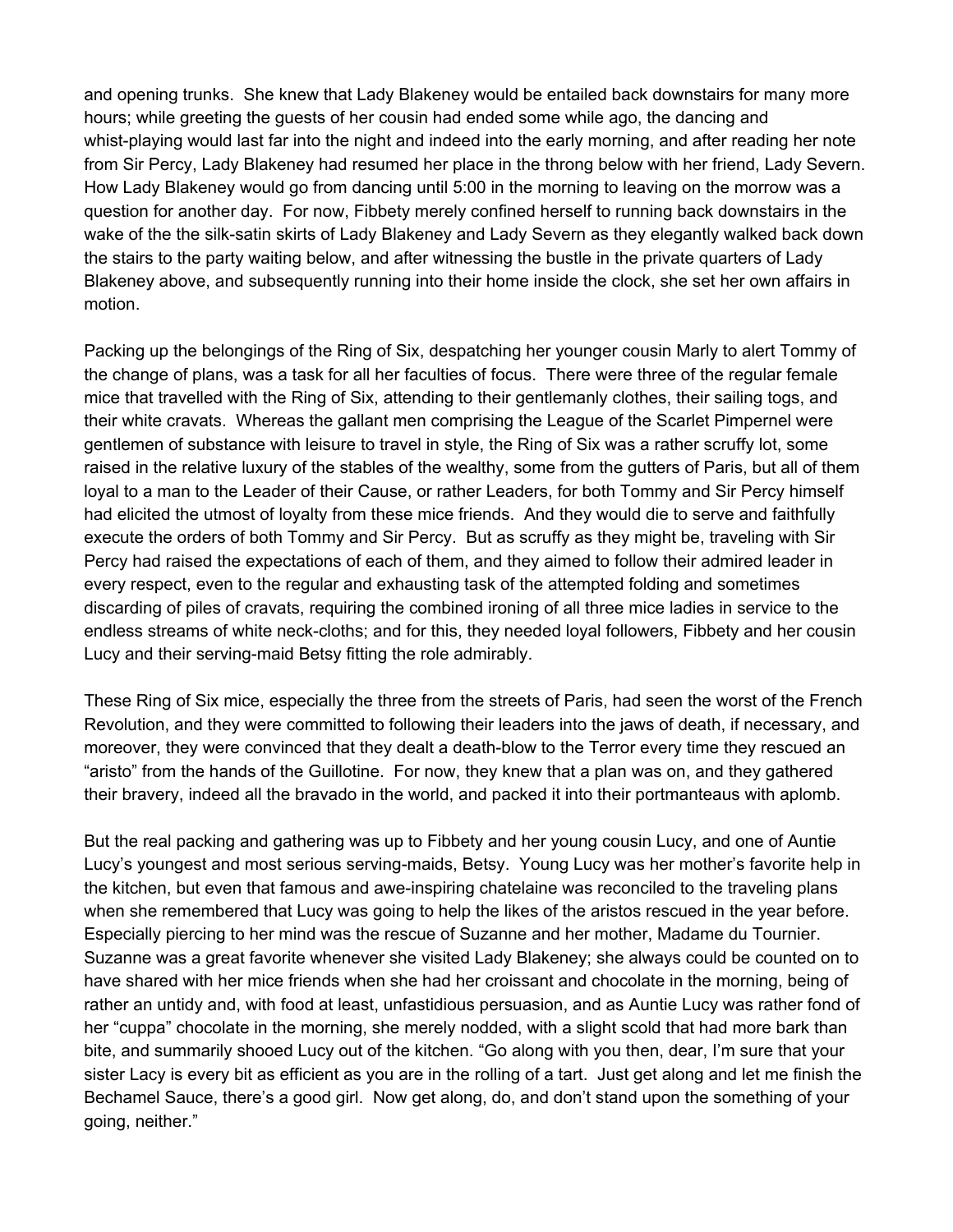With that, and a pat on Lucy's backside, she turned forgetfully back into the kitchen, raising her voice to call the serving girls to attention in the matter of pouring out the wine for the mice now playing whist in the library. Whatever the adventure of her son and daughter and niece, and indeed her best serving-maid, Auntie Lucy was nothing if not dedicated to the task of serving up a party, and as these events were few and far between, happening only when Lady Blakeney was in evidence and only when a human ball happened in the rooms around them, the party once more consumed her undivided attention.

The girls grinned at one another as they watched the other serving-maids finish their task for Aunt Lucy, pouring out the wine for Aunt Lucy's new husband, Fibbety's Uncle Pym, and his whist-playing gentlemen friends, and then Lucy and Fibbety, and the smallest of the serving-maids, Betsy, turned tail and fled. They had neither the time nor the mind to stand and watch the last preparations for the mouse party in the gallery behind the musicians upstairs, and even more, they had work to do. Calais, and Dover, were calling, and an adventure in between. For now, they had cravats to iron and pack, and sailing togs to lay out. This would be the last trip before winter sailing made it difficult--with its rough gales and unpredictable sailing conditions--to get back and forth across the English-French Chanel, and they knew Sir Percy was planning to winter in London for the season. In the words of Tommy, "they had best get cracking."

Upstairs and downstairs alike, all was confusion and irony, as Tommy, that stable hand of stable hands, called his Ring together as one by one they slipped from the party of whist players across from the kitchen in the clock, and from the dancers in the musicians' gallery above. The confusion came from the sudden change in plans, but the irony was the manner of their going.

One by one they slipped from the room, or upstairs bowed to their partners, professing undying homage to their lady's beauty before sliding down the banister to the hall below, or simply rose, seemingly drunken, from their whist tables, to stumble out of the room for a moment of fresh air and relief in the garden beyond. It was the irony of the moment that most struck an onlooker as he leaned against the wall of the outside of the hall clock and watched their seemingly random and precipitous departures.

Here was the gathering of the elite of Southern France, the mice of fortune and fame who played whist for high stakes, danced for even higher stakes, and enjoyed the uneasily held relative safety of the south of France, even while the dangers of the Reign of Terror reached them from the news of the fleeing rats and mice of Paris.

Some of the mice gathered in the room above him were aristocrats, some were Republican rats, and some were innocent country abbes or parsons, simple country folk and their sisters and brothers who had not yet seen the Terror for themselves.

And in the midst of this, he knew, a Ring of Six was preparing to travel for Sir Percy Blakeney, the English Scarlet Pimpernel, that scourge of France who was even now preparing to rescue the flower of France from the hand of the Reign of Terror and the danger of the guillotine.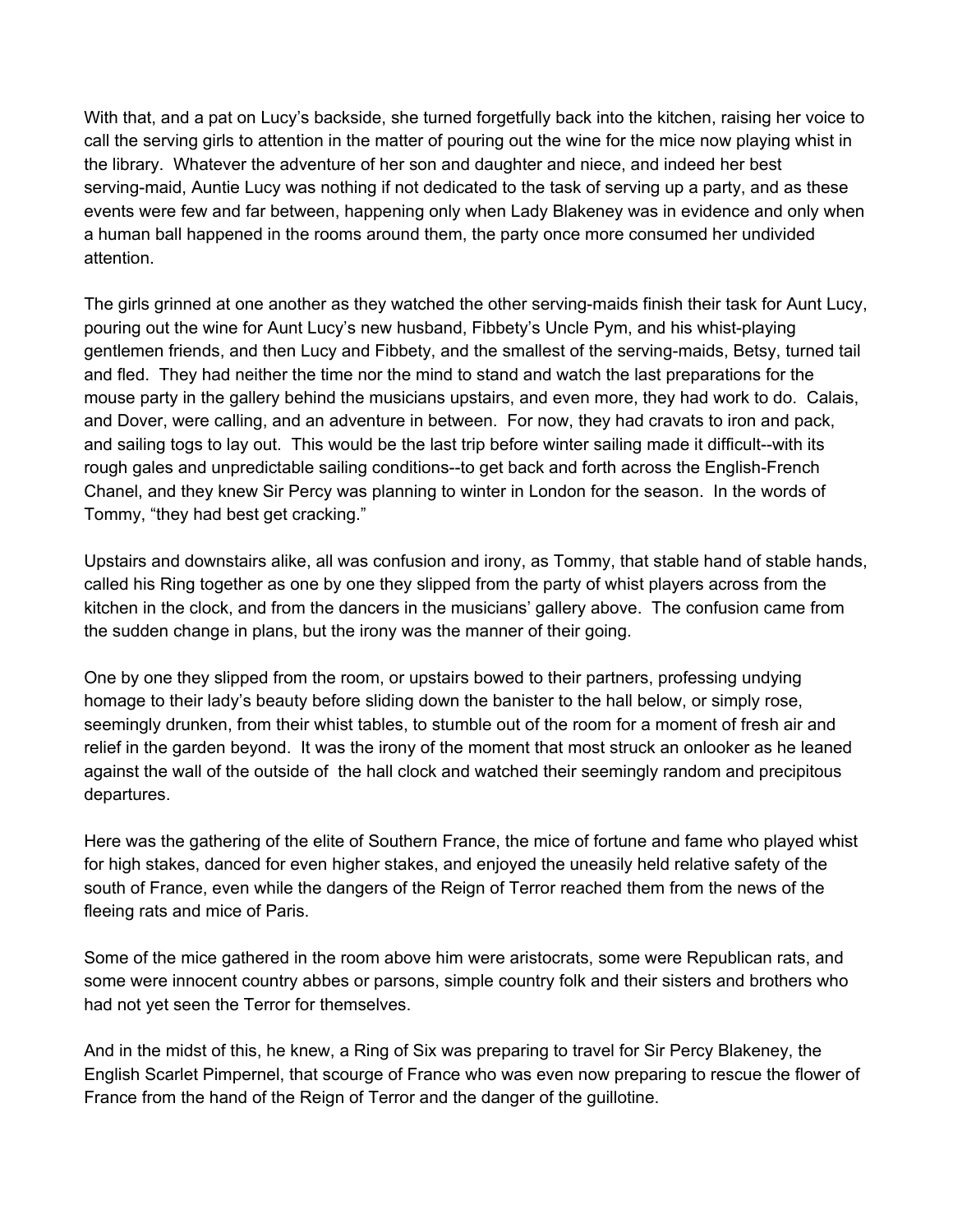But what none of them knew, as of yet, was the existence of their true leader. He was the Scarlet Pimpernel of mice-kind, and while he knew that the southern mice of France themselves were not yet the object of the Republican leaders' attacks, he knew it was only a matter of time until the Terror itself invaded even the peaceful countryside of the south of France. For this reason, he had made up his mind, several years before, to help Sir Percy Blakeney and his League of the Scarlet Pimpernel. And thus he had become the Grey Flash.

Dressed in his grey breeches and his somber blue coat, the Grey Flash was not the flamboyant mouse that Sir Percy might have been thought to inspire. He looked, in fact, more like a Republican Mouse, arrayed in the Republican mien he hoped to imitate. He knew, better than anyone in Provencal, that even mice had been recruited by the Republican cause, and who better to foil the plans of the Republican mice than that terror of the Republicans, the Chauvelin of mice kind, the Grey Flash? For the Grey Flash, the better to carry out his plans, had apprenticed himself to Chauvelin himself, and was working from within the cabinet of Republicans to bring about the undoing of the Terror's cause. He had studied Chauvelin, he had studied the horror of horrors, Robespierre, himself, and had detected the fatal flaw from within.

He was quite confident, therefore, as he watched his secret Ring of Six at work. As of yet, they had no knowledge of his existence; he had worked through shadow and secrecy to recruit these six, but he knew that Tommy was able to keep them quite convinced that Tommy himself was their fearless leader. That Tommy knew better, he was sure, and that Tommy was equally able to cast subterfuge on the matter, he was more than convinced. He had himself watched with amusement as Tommy executed the matter of the pies, after all! Neat and tidy Tommy Briggs might not be, and here our hero shuddered as he recalled Tommy's custard-bedecked whiskers, but that he was loyal and clever, the Flash had no qualms.

But here, a slight frown creased his brow. He knew that Tommy was loyal, but keeping this secret from his female retainers caused him some qualms. Admiring the faithful Lucy and her serious and stalwart serving-maid Betsy, he hated to keep the secret from such valiant mice. But to deceive the gallant and beautiful Fibbety, that was a task no man embraced willingly. However, for now, he knew it had to be. She was his cover, her disdain for all Republicans so well known. To let her know that her arch-enemy was indeed her dearest friend, that was not to be.

The emotions swelling his bosom firmly kept in check, the Grey Flash watched his faithful but deceived friends slip from the party, and then ambled in to take his seat at the whist table. It was another five hours before the departure, and he had much wealth and information to win from his Republican friends at the table. That ruby, now, he was keen to win it from Chauvelin's mouse toady for his own purposes. So to the table he bent his attention, all else apparently forgotten for a time; but nevertheless, his steely eyes remained keen to observe all that passed before him at the table.

And in the rooms below, in his mind's eye his attention was indeed never far from the sigh of a set of coral and red striped skirts bustling about in anticipation of the morrow, his eyes never wavering from the memory of a diminutive and valiant back as she whisked into the clock door with news of the departure to come. But for now, there was information to glean, and a ruby to win. He bent his back to the game at hand.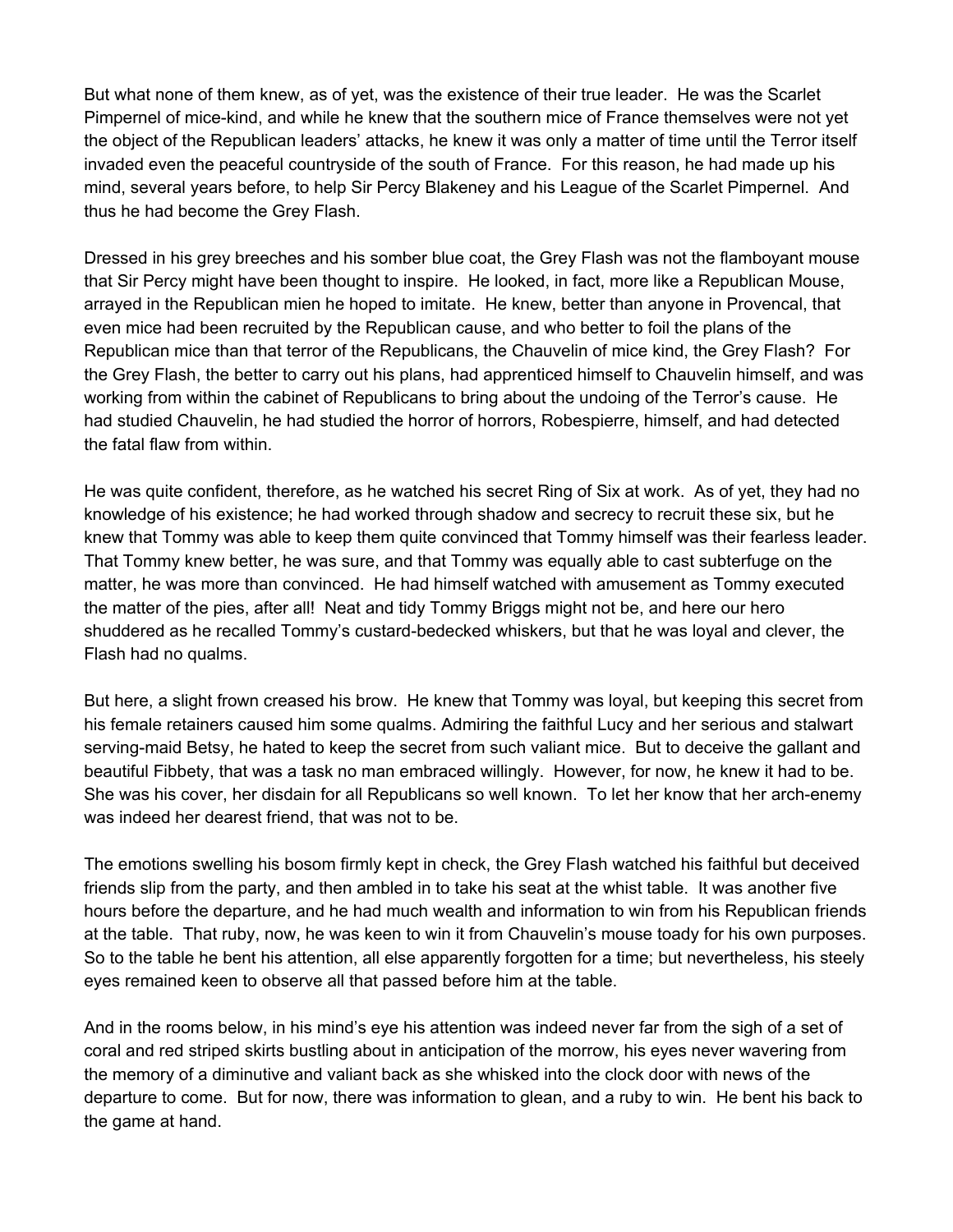# <span id="page-8-0"></span>**II The Hall of the Englishman**

The morrow had come, grim and grey with clouds threatening at Calais, but here in the south of France, with a faint saffron glow and rosy hue rising out of the wine fields of the east and settling a mist of sweetness over the Mediterranean to the south, the sun rose amidst the early morning birdsong of Provencal sweetness and enveloped the waiting mice in its warm protective glow. Miss Fibbetybidget sniffed the air appreciatively even while she smoothed her light traveling robe over her feet and lap. Her traveling clothes were the merest whisper of peacock blue-green satin, a silk cloth that shimmered even in the misty shimmery air of a Provencal morning after the ball-night before. This fabric she now meditatively yet idly stroked had been a bargain she had bought in the dressmaker's shop in the Palais Royal in Paris merely a fortnight before, and had been made up by her aunt's favorite seamstress for such an occasion as this. Ostensibly, she and her cousin Lucy and their serving-maid Betsy were traveling back to Dover with Lady Blakeney's chaise-and-four to see her mother's aunt Maude in London, but she knew that as soon as they reached the anonymity of the countryside and, for the mice, the famed Englishman's Hall in the Meadow du Lac, she would cease to be a lady-mouse of leisure and would become the dairy-maid Republican mouse of Paris.

In the meadow Lady Blakeney would take a prolonged rest and sup of fried chicken and lemon ice, but Miss Fibbetybidget and her friends would slip out of the chaise, and she would once again ditch her peacock blue silk traveling cloak and dress and don the simple country attire of a calico miss from the countryside. She didn't necessarily relish the switch, but it made for an interesting gamble and she enjoyed the country frock of a simple girl best of all. In the past, during the rescue adventures of the previous summer, she had passed as a dairy maid in her yellow sprig muslin (yellow being her favorite spring color to wear). But today, she would be an even poorer girl in a blue kerchief and brown homespun dress. The red wooden sabots she would don for her feet, and with the dirty tricolor scarf of a Republican she would bedeck her neck: soon she would be blending with the raucous crowd making its noisy if painstaking way to Paris.

It took many days' travel to move from Provencal to the remotest suburbs of Paris, and she, along with her cousin Tommy, took no chances. She held her portmanteau in her hand in readiness, and watched the vineyards of Provence jostle by. The change would be made in an hour, the chaise and four was already making steady progress through the ripened vineyards of Provence, and thus she had ample leisure to review the events of the night before.

She remembered with a shudder of uneasiness the sight of the Grey Flash, known to herself only as Charles de Gaulier, as he leaned against the clock in the hall as she had bustled into the door with her messages for Lucy and Betty from Tommy. She remembered his sardonic gleam as he had watched her give the message to Tommy in the ballroom minutes before, his glass raised to her in a glance of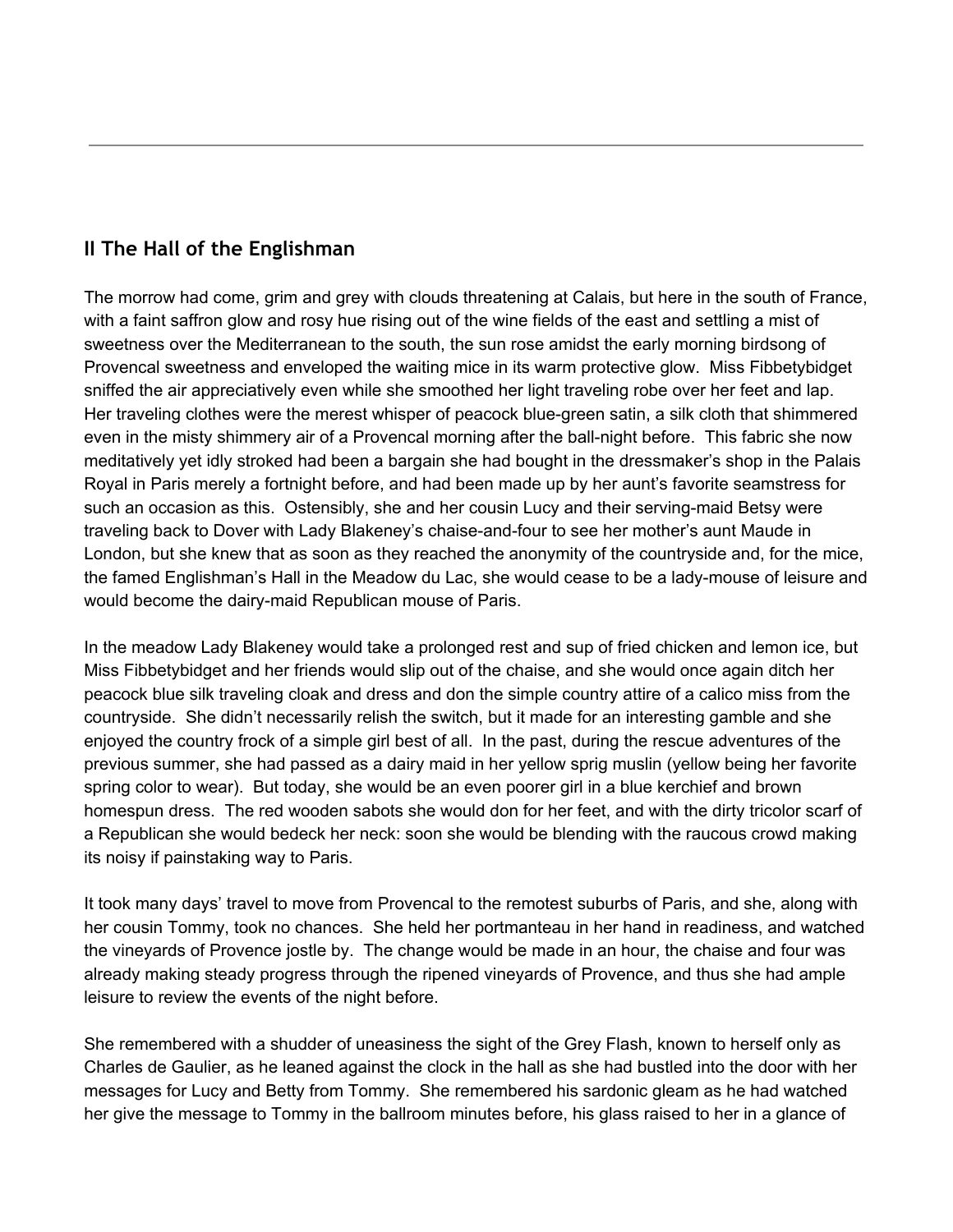amusement. There was something about the way he looked at her that confused her. On the one hand, he was a confirmed Republican, member of the Republican central committee of mice. One had only to look at his plain attire and his modest cravat to know that. His only adornment was a simple gold ring on the pinky of his right paw, and a very plain gold watch worn simply on the front of his waistcoat. His wig was simple, his bow a plain black Republican bow, and there was neither powder nor patch on his sleek grey face. But more than that, he was a worker for the hated Chauvelin, and his precise bow perfectly matched the stilted movements of that Republican fiend.

No, she couldn't like him, she decided, that was certain. And she couldn't endanger the cause. But all the same, there were times when his face gentled as he watched her, and she couldn't help but wonder...but no, such thoughts were of an unbecoming nature, as well as being thoughts of no importance. They were living in the most desperate of times, and moments spent wondering how things would have been had he not been a hated Republican were a complete waste of time. So she turned her attention with decided determination to the task at hand.

Opening her bandbox, seated on her perch in the hangings of the chaise and four of Lady Blakeney, she fished around for a hunk of bread and some good old Wensleydale Cheese from home, as she opened her Bible on her lap and began to read the well-worn phrases of her favorite Psalm. "Yea, though I walk through the Valley of the Shadow of Death, I will fear no evil, for Thou art with me." Whatever the day's adventures held, she knew that these words from Psalm 23 were just for her, and she had no doubt that her Lord and Savior Jesus Christ would lead her from the confines of the Chateau in Provencal, through the probable skirmish in Paris, and onto the coast of Calais with no difficulty. And then home to England, with no doubt some anonymous but equally precious cargo of a French aristocrat in tow, home to England, and home to her family.

Her part, after all, was smooth as the silk of her rustling skirts, merely the movement of a country girl through France and into Paris and on to Calais. The real challenge was that of Tommy and the gang. And somewhere, deep in her brain, a suspicion formed in the last months became even more settled in her mind, that there must be an even bigger intelligence moving behind the escapades to come. As dapper and daring as Tommy was, he was no match for Chauvelin on his own, and the even greater mind of Sir Percy, as suave and imperturbable and jovial as it was, was itself not capable of such gallantry and daring-do as she had witnessed in their last adventure of the year before. There must be a great mind at work.

Fibbety munched on her last-year's crabapple, holding her open Bible in her paws, and contemplated the rescue of the year before. There just had to be someone else behind the scenes, else how had they known not only the day but indeed the precise hour of the fateful tumbril ride? Someone had to be in charge, someone in the inner recesses of the Republican office, but who? Fibbety had to find out. But for now, the chaise was slowing down and turning onto a winding road into the forest valley below. The rocking of the chaise slowed to a walk, as the horses turned in, and then, as the chaise once more turned into an even smaller track to the right between two white limestone rocks, to a complete standstill.

After watching the human band disembark from the chaise and four and make their way to their perch on the rocks above, Miss Fibbetybidget and her two companions alighted to the waiting paws of the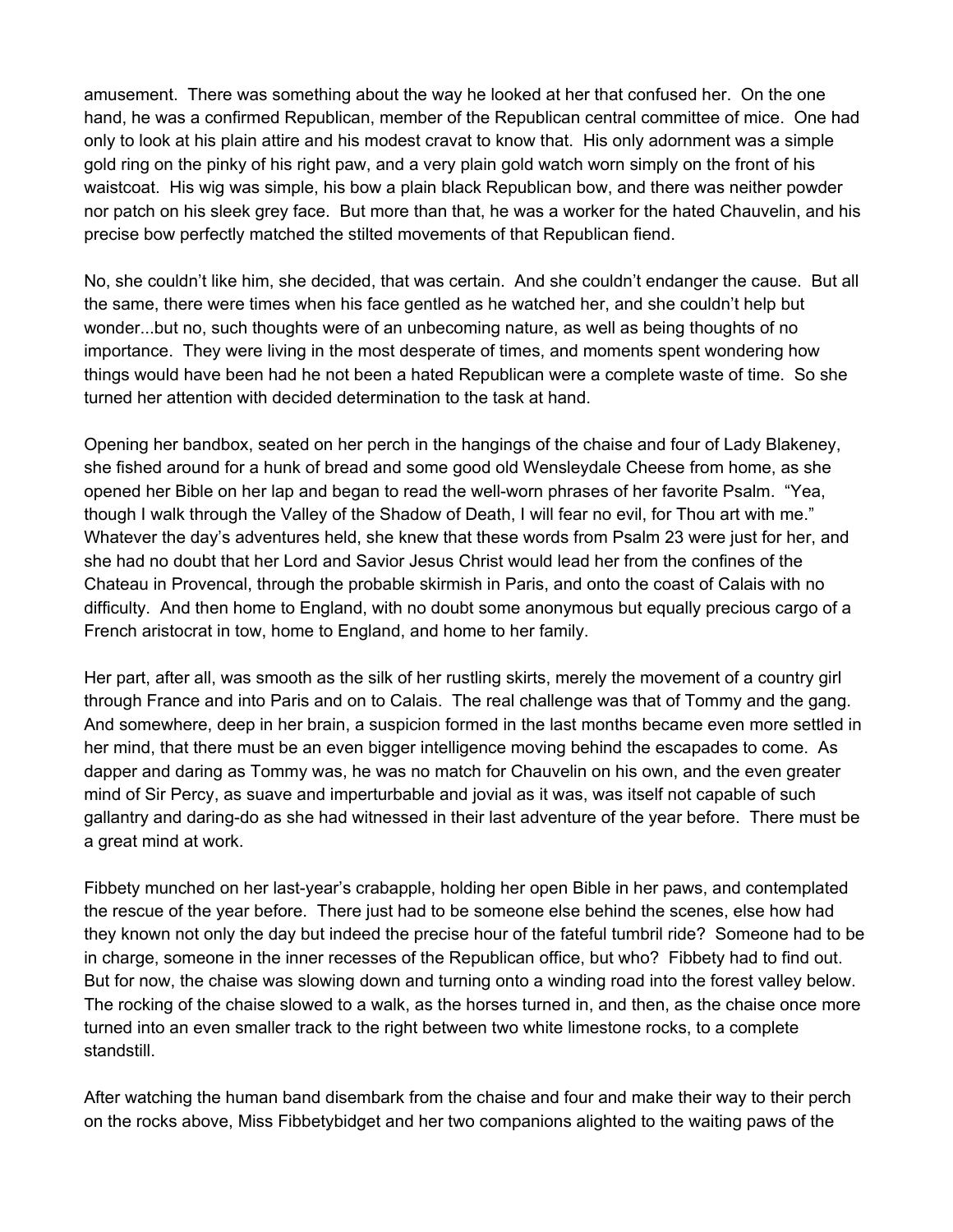finest mice at that time in France, and soon they were all enjoying a light picnic in the sparkling glade of the forest of the Meadow du Lac. A short walk beyond the picnic place to the famous mouse Hall of the Englishman who owned this tiny corner in the midst of the scrublands of Provencal, France, and then the ladies were bustled into the dim rooms beyond the Library of the Learned. This was a home they had visited one time before, but never had they met the scholarly host who served their needs. She supposed he was an Englishman of literary tastes, much like Sir Percy himself, but beyond an airy wave of the paw, Tommy had never told her whose home they had enjoyed so infrequently.

This was a home she would like to explore, she told herself, as she ran her paw over the books on the shelves of the library and passed beyond it into the lady's changing room behind the shy chambermaid. "If you please, mum, there is a room for you, here," she said, bobbing a slight courtesy. Before Fibbety could question her further, she found she was in a simple yellow chamber with a warm and merry fire glowing brightly. The adventure awaited, and Fibbety needed to change into her poor girl's gown and sabots. But oh, this was a room to enjoy, she thought, small and neat, with everything ready to hand. Someday she would have a house just like this: quiet, in the country, with everything ready to hand. She thanked the serving girl who bobbed again and left the room, and Miss Fibbety quickly changed into the disguise of a dairymaid.

Tommy had said they would stay a few hours only, while Lady Blakeney enjoyed her favorite meadow in Provence, and that they would just have time to rest a while on the soft white beds while the Ring of Six made their plans, so Fibbety yawned reluctantly and lay down in her simple guise and waited for more instructions, soon falling by habit into an easy and drifted sleep, preparing her body and mind for the harrowing adventures ahead.

## <span id="page-10-0"></span>III The Plan is Revealed

In the library beyond, his sad eyes turning from Miss Fibbety's departing figure, not having missed the sight of her hand running lovingly over the red leather of some of his extensive collection of books, the Flash turned to his Ring of Six.

"You have hitherto not met me, I know, but Tommy here can tell you who I am," he said, imperturbably. "I know this is a shock of the highest order," he continued, "but I am the Grey Flash, and I am your greatest friend," he continued. Taking off his ring, he showed them the small blue flower it contained on its underside, his seal imprinted with the mark laid on all of his instructions that they well recognized. "While before you didn't know me as your leader, you were in many ways kept safe," he resumed. "But now that you know who I am, you are in the greatest of dangers. I know that it is the time to tell you the secret plans along with the identity I have been keeping from you all, but you must promise me, never, never, never to divulge my identity to our companions. They must be kept safe above all. Above all," he finished, ruminatively rubbing the flower on his ring.

"Now, friends," he continued, brightening, "We have an adventure to plan. This will be the most daring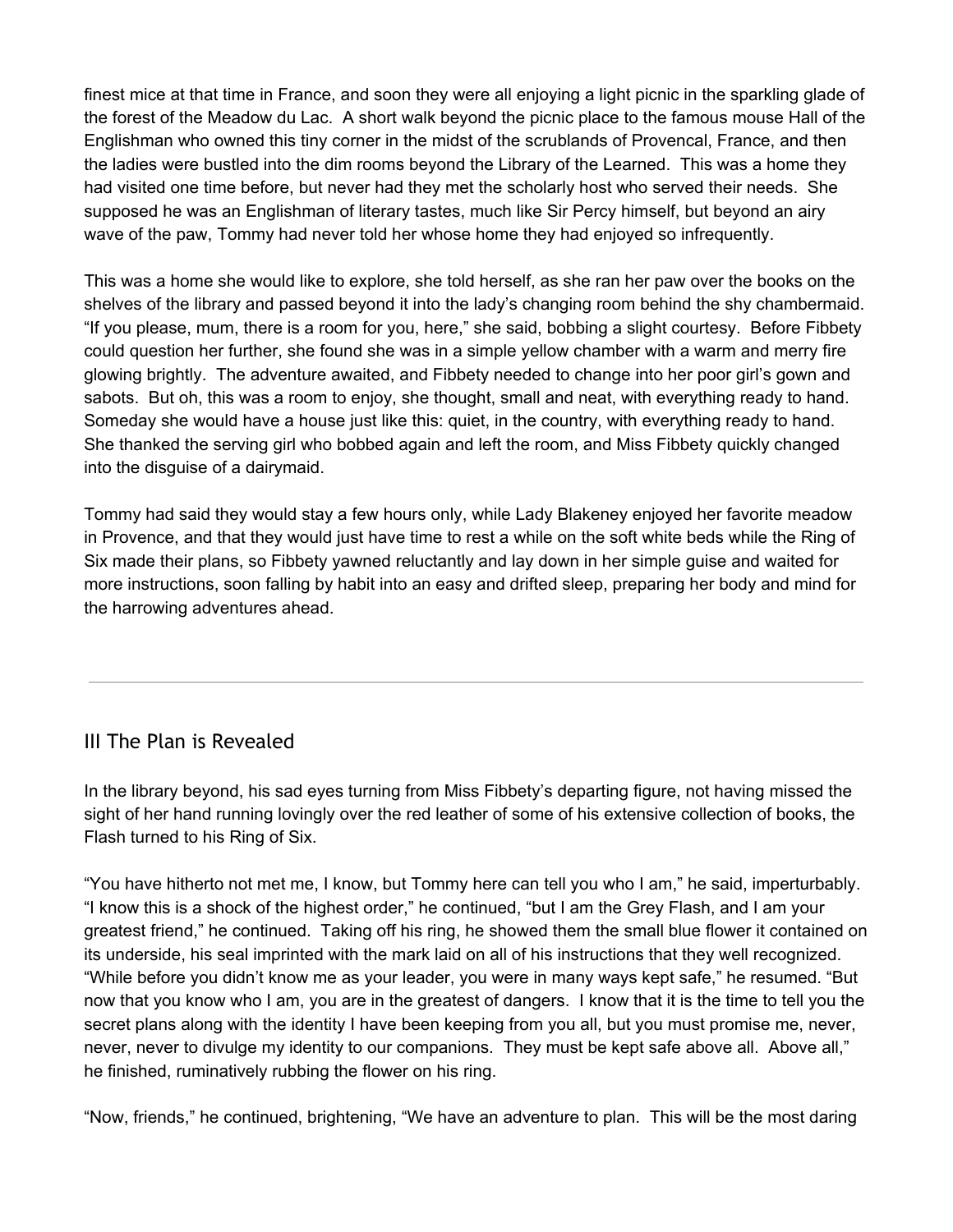of all, the rescue of the Dauphin." A gasp ran around his audience. The Dauphin! A most daring adventure indeed!

The plans took most of the afternoon to formulate, and it wasn't until the gloaming light of the meadow in the midst of the forest began to infiltrate the windows on the west side of the house that Miss Fibbetybidget woke up, in some disorientation. She had dim memories of the chambermaid coming in and out of her room, taking her peacock silks away and returning with a meal for her nuncheon, but somehow and slightly against her will, Miss Fibbetybidget had slept the afternoon away, and now it was time to leave. There would be no time today to explore the environs of this blessed house, not today, she sighed disappointedly. Some other time. Now it was time to leave. Somehow she knew she would return another day and explore the house to her satisfaction, but now it was time to sally forth. With reluctance she laid her gentle paw quietly on the yellow walls one last time and turned in answer to the knock on the door.

The chambermaid had returned, and Lucy and Betsy had come in now dressed as simple peasants in the dirty tricolor and red sabots of the French Republic. The girls squeezed their feet, sore from dancing the night away the night before, into their sabots, tied their scarves more tightly around their necks, and prepared to smear some of the soot of the now-cool fire on their faces and clothes. "A little dirt, that's the ticket," had said Tommy the day before when he had laid out the plan to Fibbety. "A little dirt never hurt no-one," he had added, and had given her a wink. He well knew how against the grain it went with Miss Fibbetybidget to wear soot even on her milkmaid costume. But there, it was all in service of the royalist cause, rescuing some aristocrat, and she knew it was well worth it.

She filed out of the room with the other mice and climbed into the chaise outside the front doors, her paw once more brushing the covers of the gleaming red leather volumes on the shelves of the library as she passed through. She had a dim conviction of a friendly face peering at her out of the shadows, but in a flash it was gone, and she was bundled into the coach. Tommy called a farewell over his shoulder and climbed in with her. Oh good! Maybe she would hear about the plan to come! And who was that, she wondered, that Tommy had shouted to? Was there a face in the shadows, and if so, whose was it? But wondering ceased as he started to divulge the most daring plan, a plan even exceeding the daring of all previous plans.

And in the next few minutes, all was attention to his words as Tommy spoke. "My dear, we have our greatest plan yet," he said solemnly. "The Dauphin needs our help, and it is our duty to rescue the little prince out of the tower." Miss Fibbetybidget gasped. The prince! To rescue the prince?! She knew he was in the prison, indeed that he had been imprisoned in the Bastille with his ill-fated parents and the tragic Princesse de Lamballe only the year before, but to rescue him? Everyone knew how secluded he was, the poor little Dauphin. Only one, same continuous guard since the imprisonment had begun, and the fate of his poor blessed little self was in the hands of the worst of all, the hateful Republican Army of France led by none other than the dread Robespierre. A fateful state, but now, this was daring indeed!

But Tommy continued: "We will start tonight for Paris, but we will not be entering the city by our usual way." And with that he explained the plan to come. They would be entering the environs of Paris in the customary country cart, he explained, but the actual entry into Paris would come through the primitive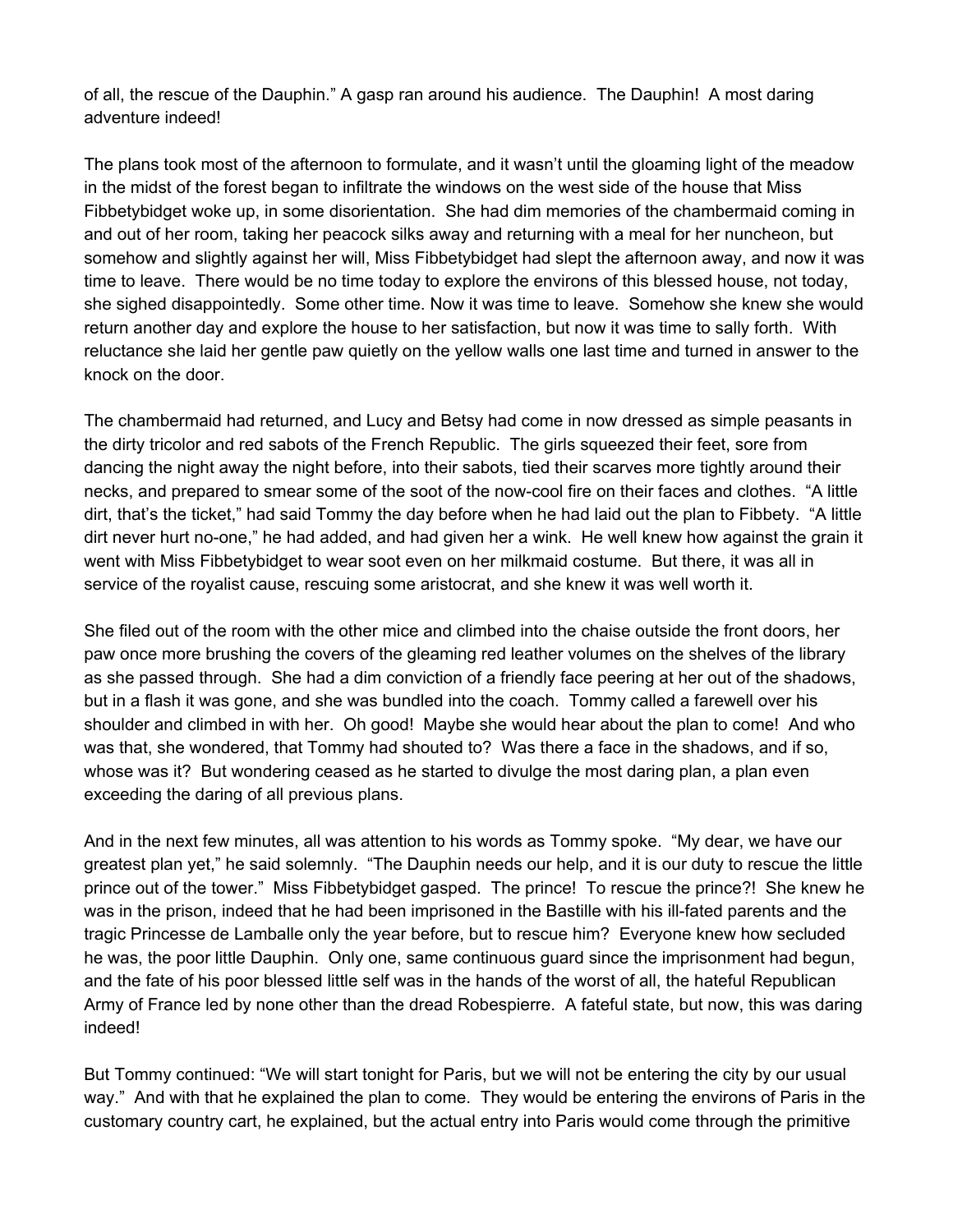drain system under part of the city near the Bastille along the Seine. He stated firmly, laying his paw on Fibbety's knee, "Now, Fibbety, you know we all agreed to make sacrifices for the cause of our leader, but we need to know well in advance that this won't be easy. It is a stinking mess, but we can make it."

Miss Fibbety shuddered in horror, but made no other comment beyond a slight shrug and a world-weary sigh. A stinking mess just about described it. Tommy knew that one other time Miss Fibbety had been in the drains of Paris along the Seine, and the Flash had told him he must prepare her, but neither he nor Tommy knew exactly how horrifying that occasion had actually been. She had been chased through the drains, Tommy knew that much, but the fact that she had been almost caught by the long-toothed rat called Fang, that she had never divulged. At the time, she had thought it best to keep it to herself, lest Tommy forbid her from helping the Ring of Six, consoling herself that on no other occasion would she need to ever enter the confines of the drains again, but now the horrid face of her arch-enemy, Fang, loomed before her as she struggled to focus on the rest of the plan Tommy was declaiming to her now.

"We have heard that there is a change in guard planned for next Tuesday, and we are to be ready in advance. The Scarlet Pimpernel is sending in an Abbe dressed for the change, he will smuggle in a bit of good old English bacon and a roll to the Dauphin, and will prepare him for the day. But keeping the Dauphin settled during the rescue bit, that is up to us. Here's the dibs. On the day of the change, the new guard will go in as the old one leaves, and the new guard will bring him out in a basket of laundry, tying up the old guard as he does. There will be a lot of commotion, and we will be waiting. You and Lucy, Fibbety, are needed this time. Betsy will go on with Sir Andrew to Calais and be in readiness for us there at the Coq Gris, but you are needed. The Dauphin may need some comfort, and our leader thinks that a mouse may cheer him up. So buck up, it won't be bad, and we will be with you in the background, but you won't see us, mind, the entire time."

In the fear of the moment, Miss Fibbety forgot to question the comment that almost flew by her brain unnoticed, "Our leader." But even as she pondered the crystalised fact that Tommy was indeed and in fact the first deputy of the affair, and not the leader of the Ring of Six, or Ring of Seven as she now knew, she was simultaneously wondering if she should mention the existence of Fang and his Cohort in the drains beneath the Bastille. But before she could mention it, Tommy was swinging out of the moving carriage, hopping on Sir Anthony's horse galloping past outside the now rocking chaise, and waving at her as he rode up forward with the rest of the Ring of Seven.

For now, she knew that it was a Ring of Seven, Tommy was not the leader, and their fierce band was traveling at what appeared to be break-neck speed for Paris. She had not seen Lady Blakeney as she had re-entered the carriage, so she could only assume that this chaise and four was being driven by Sir Percy's men, Sir Anthony and Sir Andrew. She later learned that Lady Blakeney had indeed been hustled to a waiting ship off the coast of Provence, sailing away through the Mediterranean to the Straits of Gibralter, as she had managed to escape that way out to the Atlantic and home to England several times in the past.

But as for Miss Fibbety in the chaise and four driven by Sir Percy's men, she knew from Tommy that in a day or two they would change to a farmer's cart, and that soon she would be nestling into hay and traveling at a snail's pace, and she knew she must be using her time well, and so now she leaned back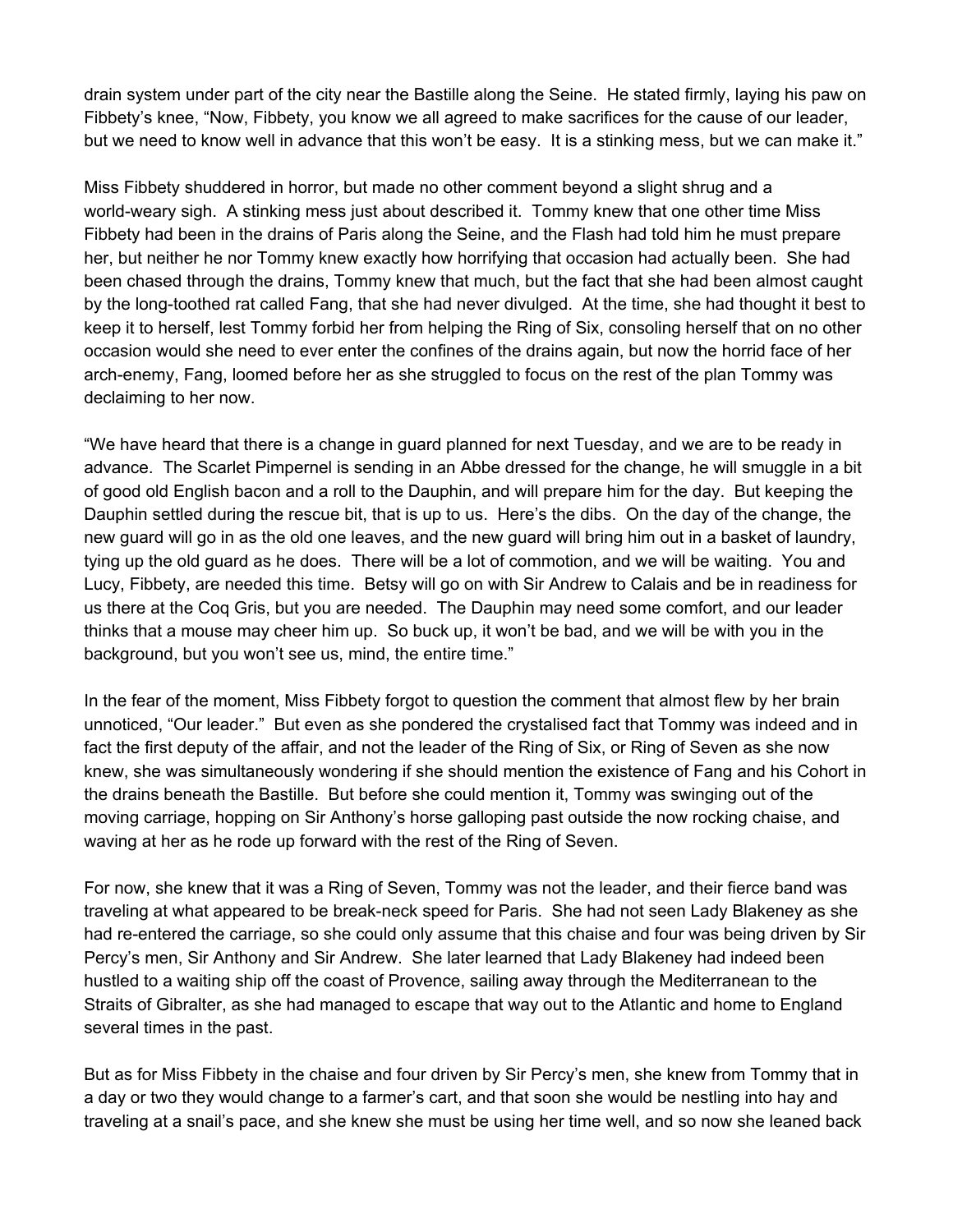into the cushions and settled her mind for peace. She got out her Bible and prepared to straighten her mind to rest in God her Savior, even as her brain peppered her with fearsome images and thoughts of the frightful Fang and his gang of Rats. Not for nothing had she avoided Paris like the plague that indeed even now had festered in its streets for these past months. But the Dauphin was worth all her efforts, and she composed herself to pray instead of worry. God my helper, forgive me my fear, she prayed over and over again. One day this would all be over, and she would bask in the English sunshine of her Aunt Maude's summer quarters, precisely nestled into the corner of Sir Percy's sprawling Richmond estate, and play in that same sunshine with her many nephews and nieces in real, rural English countryside, but for now, riding to Paris and to the drains and perhaps to the lurking Fang, she would trust her Savior to keep her safe. And with that, Miss Fibbetybidget once more fell fast asleep. The ordeal ahead, if it was anything like previous adventures, would include many hours of night-time wakefulness, and she needed, she knew, to be prepared with a rested frame. So she settled into long bouncing repose.

## <span id="page-13-0"></span>**IV The Gray Flash Ponders**

Unbeknownst to her, the leader of the Seven was keeping a watchful eye on her progress through the countryside, and preparing his plans for the most daring escape yet. His role in the escape not inconsiderable, he knew that the lion's share of the planning fell on Sir Percy Blakeney. But up to them was the task of keeping the Dauphin quiet and comfortable, and for this he was relying on the efforts of a most diminutive mouse in red sabots at one time riding in the coach and four, and now sleeping under the hay of a farmer's cart traveling the main road to Paris.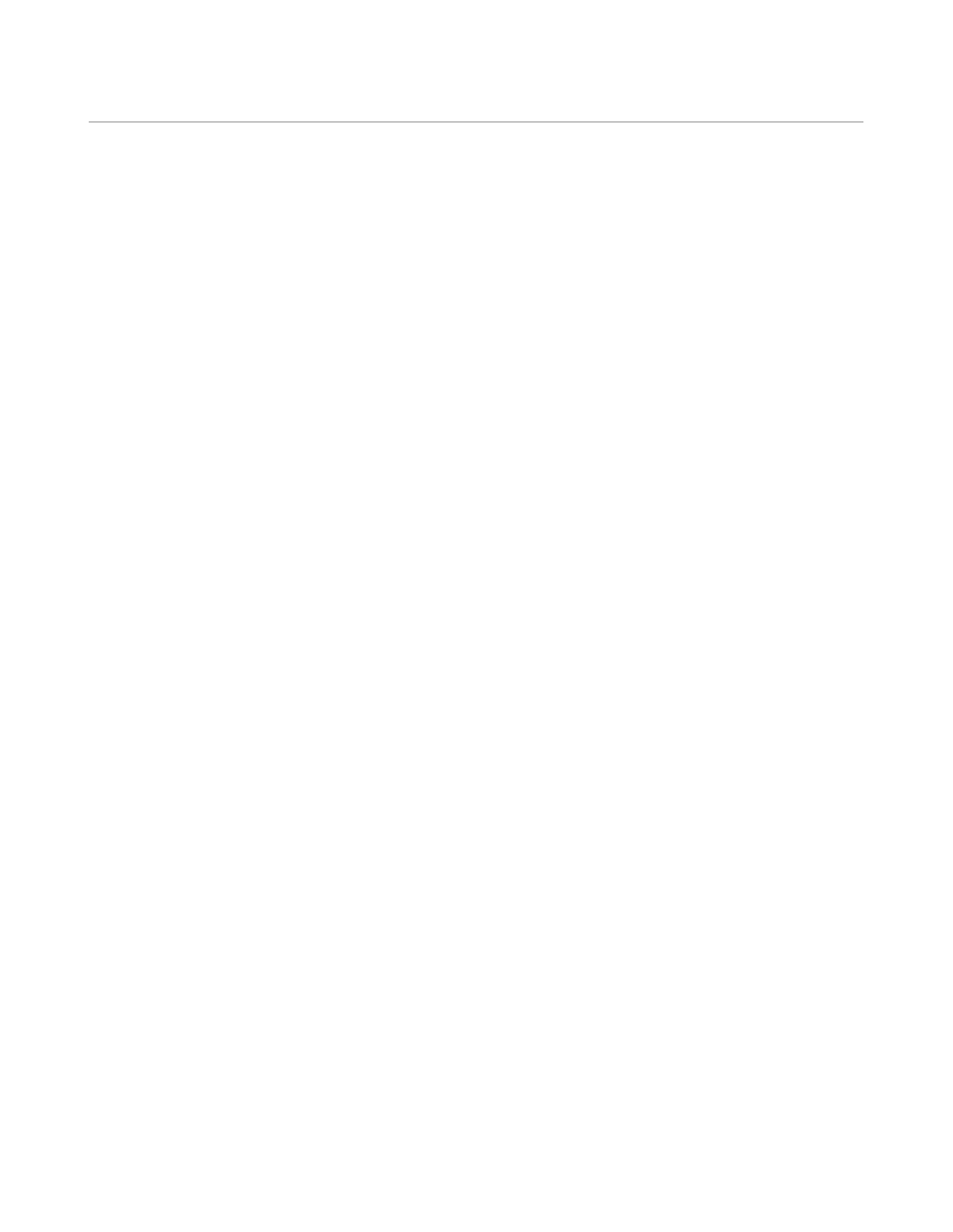# <span id="page-15-0"></span>The Gray Flash, Part II

# <span id="page-15-1"></span>**I Calais**

The adventures of The Grey Flash and his band of conspirators and the rocking motion of the cart taking it's painstaking way from Lyon to Paris notwithstanding, the adventures in Calais were likewise making their mark on the rest of the party.

The day before, after a long rest in similar rooms to the one Fibbetybidget had stretched out in for a long nap, Betsy and Cousin Lucy had gotten into their own chaise and four to make the direct route to Calais. At the time Fibbety had presumed they would make their way behind the coach carrying her own person and Tommy, until a last minute change in plans found Tommy telling her airily, "Never mind, it will be you alone making your way through the drains under the Bastille to await the Dauphin and the plans to come. You've done it before, it will be a piece of cake."

But indeed, Betsy and Lucy had their own part to play in the adventure ahead. Soon they were ensconced in the very chaise in which Sir Andrew Faulke and Sir Percy were discussing the final touches of their own plan. They would travel to Paris, indeed, but first Sir Andrew, and his cortege of hidden mice, would travel straight to Calais. There Sir Andrew would await instructions in the Coq Gris, and be ready at a minute's notice to lead Sir Percy and the Dauphin to the hidden stream which led to the secret landing where Sir Percy's men would pick them up and take them to his ship, the *Daydream*, anchored at sea. "You must be sure to have a lantern, Sir Andrew, and make some kind of attempt to play the part of an idle and sea-fearing Englishman. Under no account must you leave before I get there, but pretend to be one of these lily-livered sick fellows, you know the score, someone who can't stand the sea. I'll be there within twenty-four hours, and you must be ready, man." Sir Andrew nodded, and leaped down out of the chaise at Lyon. From here he would make for Calais, while the laughing Sir Percy with Sir Anthony Dewhurst thundered on to Paris and adventure.

Betsy and Lucy barely had time to whisk themselves away from under the wheels of the chaise, and Sir Percy was gone. Before they knew it, Sir Andrew had lifted them up off the ground. "And now, then, my pretty little ladies, will you tell me what you are up to? I've seen you in the carriage pocket, hidden there ever since our lengthy and protracted Provencal picnic, and you can't tell me that you aren't up to something. You aren't spies, are you?" But before they could do more than gasp a response, Sir Andrew had whisked them into his saddle-bags flung over his arm and walking over to the waiting horse, had deposited both them and the bags over the horse, mounted, and, maintaining an easy canter, had proceeded up the road towards Calais. While an Englishman was somewhat immune even in the French countryside from the reign of Terror, it did no good to be seen standing about on a main thoroughfare talking to two lady mice, however Republican their attire, so he planned to talk with them later.

Inside the saddlebags, Betsy and Lucy made the most of their predicament, eating some of Sir Andrew's Irish cheddar and a few dried raisins. Even as they quaked within, they wisely resorted to merely confining themselves to such remarks as they thought desirable, in a desultory way engaging in a rather useless inquiry into the likelihood of Sir Andrew foiling their own plans.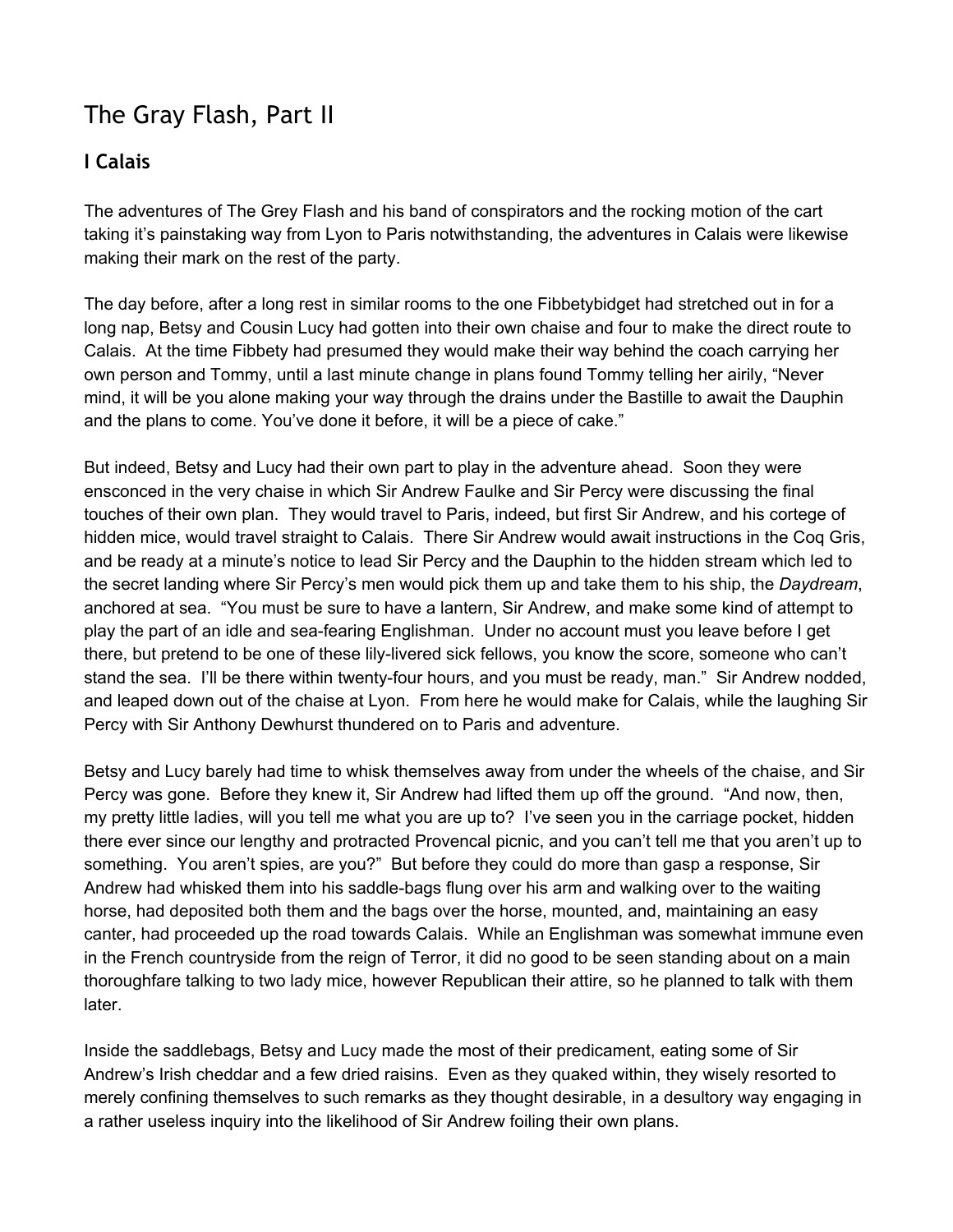The extent of their plans, as dictated by Lucy's hidden flame, Tommy, had been to stick, "like gooey brie," to Sir Andrew. "Don't let him get away, mind you," he had said with unflattering skepticism, to Lucy. Although Lucy was his long-term secret admirer, Tommy showed a remarkable indifference to her sparkle, although lately there had been signs of a bit of warmth between them.

Tommy, after all, had looked a bit harried as he said goodbye to her, and he had squeezed her hand a trifle long, and had he not eaten her cherry pie at the ball the night of the ball with a certain relish? But all the same, Lucy was under no illusions; until this adventure was over, Tommy was wholeheartedly and one hundred percent preoccupied with the cause, and even a slight thawing of his temperature toward her was still accompanied by skepticism about her ability to sufficiently carry out the adventure.

So she philosophically dug out a crabapple and commented to Betsy, "I don't know, but no matter what, we'll do the best we can, and stick with him, as Tommy said, like gooey brie." And with that, they both had to be content, until, swayed by the motion of the horse's steady canter, they both fell sound asleep, leaving Sir Andrew to nervously navigate the angry mobs in the city center of Lyon as best he could. Calais, and the long wait for the adventure to end, seemed a long way away, and in the meantime, they must rest up for the adventure and boat ride ahead.

### <span id="page-16-0"></span>**II Lyon**

The mode of transportation had quietly been afforded by a friend of Sir Percy's in Lyon, even as he had finished talking with Sir Percy in the coach and four, and he was truly grateful for the glossy bay; but he was well aware that if he were to reach Calais in time to be of use to Sir Percy, he must purchase a newer and more persistently steady as well as more speedy piece of horseflesh than the showy hack he was currently mounted on. And then there was the problem of the two lady mice in his saddlebag. They were arrayed in filthy Republican attire, but he had noticed, as he had sat listening to Sir Percy, that the ladies showed remarkable and non-Republican seeming intelligence. Moreover, there was the matter of the gold-corded bandbox one of them carried. It didn't, somehow, look like the bandbox of a truly Republican mouse. It wasn't, to be blunt, filthy.

He discarded that line of thinking, however, and focused once more on the task of finding a better horse. He had been told long ago that somewhere on this road was the estate of an old friend of his father's, Monsieur le Duc du Tremier, and he imagined that if pressed he could find this self-same duke as he passed through the gold-fielded land of Bourgogne, just beyond Lyon. The question of whether this aristocrat still owned his own land, or even his own stables, had drifted across his mind once or twice as he cantered down the road, but Sir Andrew was not given to long periods of thought, and he shrugged cheerfully and cantered on, contenting himself in the thought that even if it proved itself to be impossible to find the Duc du Tremier, he could at least borrow one of the stallions he had seen on the journey down to Sir Percy's home in Provence. So he rode on, secure in the knowledge common to all the members of the League of the Scarlet Pimpernel that things would always work out. They were engaged in God's good work, rescuing the good Christian Catholics from the hands of the ragged and angry mob, and He would see them through. With that Sir Andrew had to be content. And so, he cantered on, mile after lonely French mile.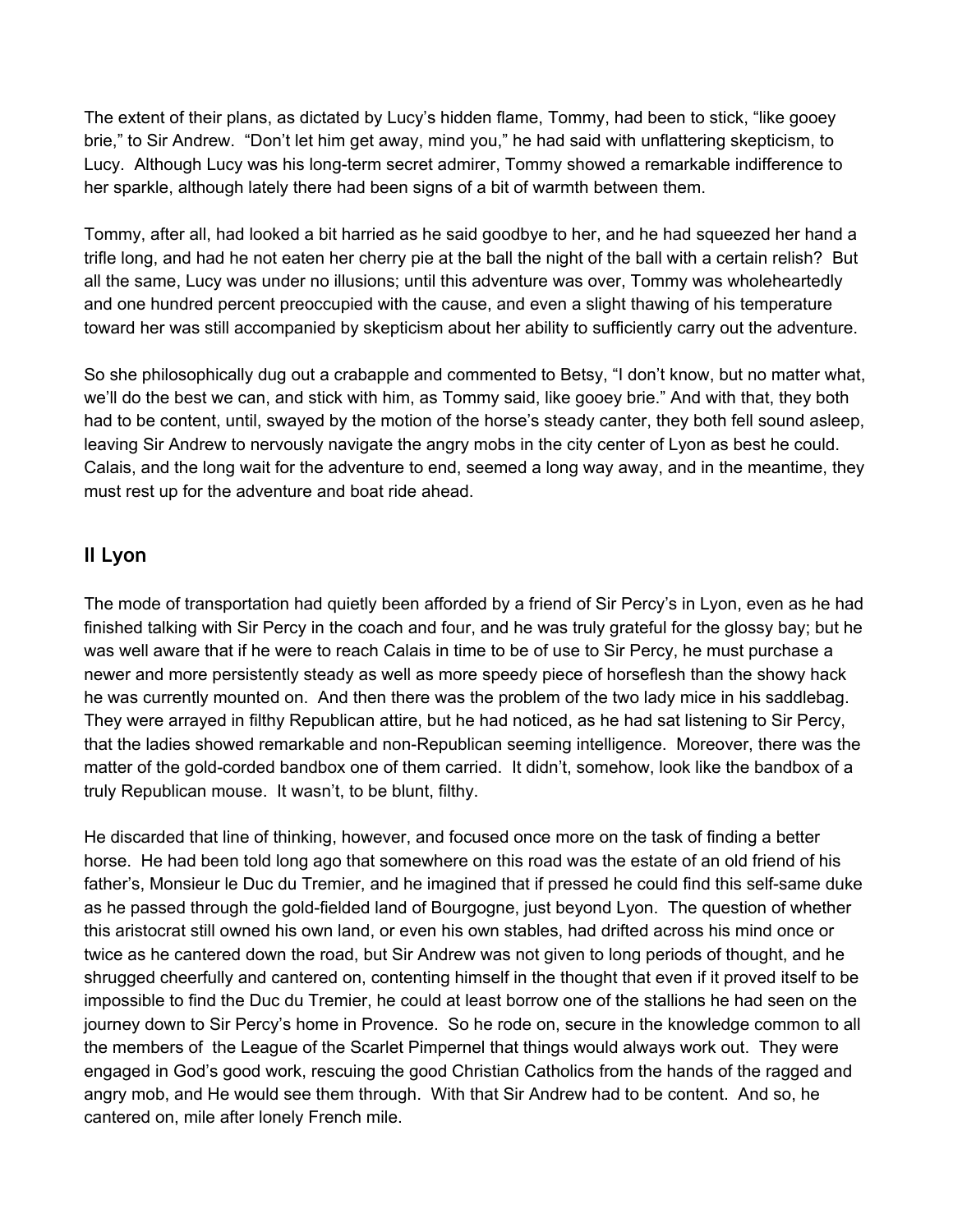Up ahead, in the fading light of the Bourgogne countryside, he could see the spire of a country church. There, to the right, were the imposing stone gates of his father's friend's estate, and there, in front of the gate, inevitably and sulkily, to Sir Andrew's sorrowful dismay, were the requisite Republican guards of the Revolutionary Army. This was a stumper, and Sir Andrew reigned in some hundreds of yards before the stone gate rose up from the road. Above the gate he could just make out a dirty and make-shift sign heading the gate. The crest, he could see, was down, trampled underfoot on the road below by some dirty Republican boots some days before, and the guards paced under the sign of diminished parentage. Someone had scrawled on this makeshift sign the words of the Revolution in red paint, "Liberte, Fraternite, Egalite." Andrew knew there would be no stopping here, so he continued on, pausing merely albeit impudently to say, "Good day, gentlemen," in his English accent, marking himself to the guards as they spat on the ground after him.

"Bah, Anglais, Aristo!" shouted the disgusted and revolution-consumed soldiers. Beyond the village, Sir Andrew turned off the main road into the sparse forest beyond, dismounted, and slung the saddle-bags off his weary horse.

"Now then," he said, and took the bags, peering within, looking at the sleepy mice blinking up at him from the depths of their cosy nest deep in the leather pouch of his saddle-bags. "Suppose you tell me what you are doing in Sir Percy's entourage, and what you mean by spying on us, hmmm?"

But no sooner had he removed the mice, then did they hear, coming inexorably towards their forest hideout, the thunder of galloping horses beyond. "Shhhh," he said, and added, "The soldiers, chasing after the English aristo, no doubt," somewhat needlessly as he backed his horse further into the woods within. Soon the sound was a distant memory as the soldiers were long gone down the same road they had been traveling a few minutes before, and Sir Andrew sat down with the mice once again to enjoy a comfortable cose in the fading light of Burgundy, France. "Suppose you tell me what you are doing, and I'll eat some of this delicious cheese and fine English pasty, no doubt in my saddlebags somewhere, have you eaten, then?"

Reassured on this point, noticing the inroads to his Irish cheddar cheese and the missing raisins, Sir Andrew bit into his Cornish delicacy made to order by Lady Blakeney's fine English cook the day before, and favored them with his bright eyes. "Now then, why are you traveling with us, and are you spies?" he inquired firmly.

"No, indeed, Sir Andrew, we are part of a most dangerous mission, to help the Scarlet Pimpernel free the prince in the Bastille, and we are at your service," spoke the quiet little Betsy bravely and somewhat squeakily from her corner perch on Sir Andrew's saddle bag. Lucy nodded, and added, "We are part of the Ring of Seven, the secret and loyal ring that exists to help Sir Percy accomplish his brave task and rescue the Aristocrats from the hand of the Guillotine and the scorn of the Republicans. We were with you when you rescued Suzanne du Tournier, a most daring rescue, if I may say so," here she nodded knowingly at Sir Andrew, simultaneously indicating her awareness of his secret tendre for this young lady. Sir Andrew had the grace to blush, but in the next moment, he was surprised into exclamation.

"'Sir Percy,' you mean you know who the Scarlet Pimpernel is?"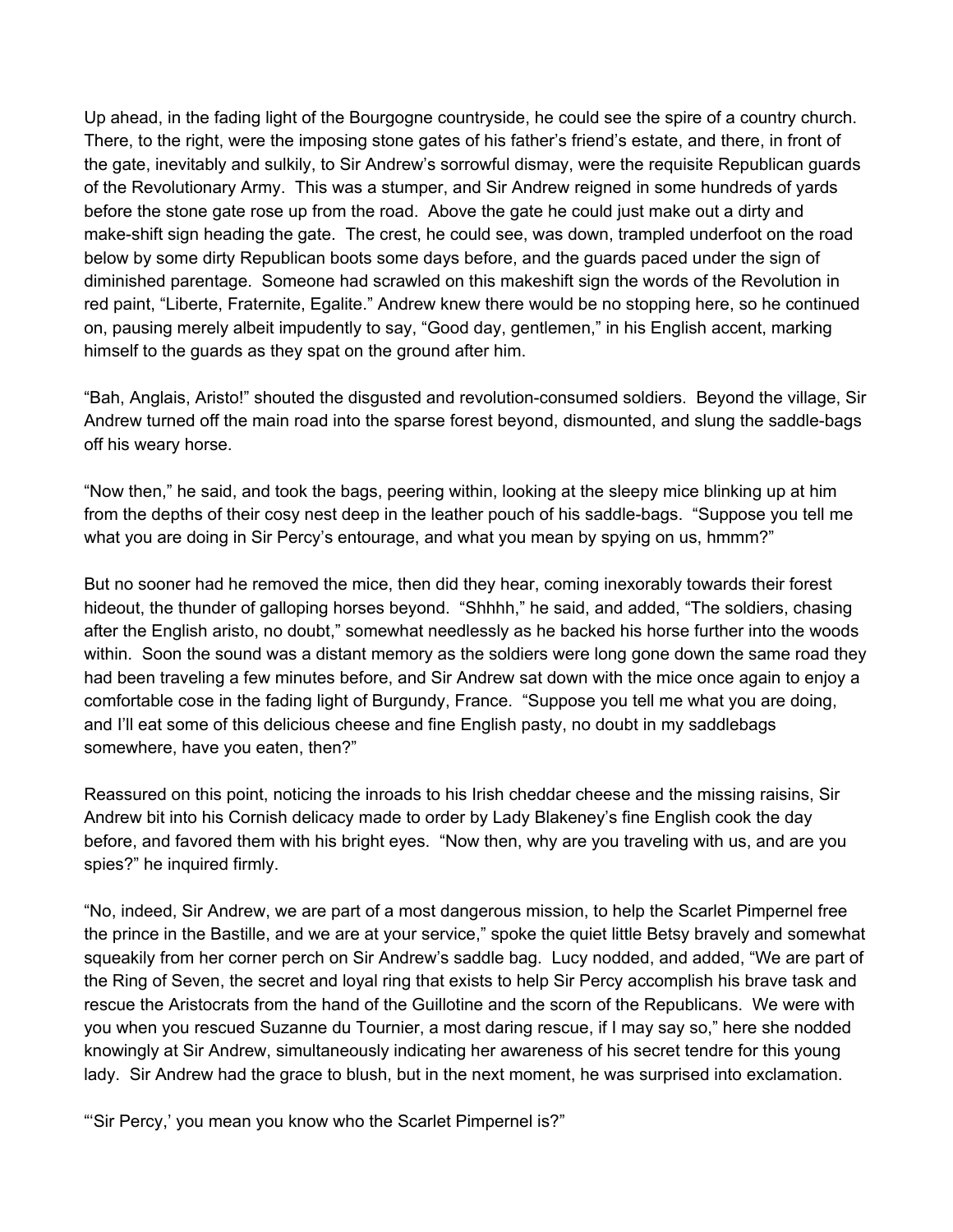"Of course," nodded Lucy and Betsy together. "Of course we know who the Scarlet Pimpernel is, but we don't really know the identity of our own fearless leader. He leads from behind, but what we do know is that our band will fight to the death to help the Scarlet Pimpernel, and we are here with you, indeed," and here she paused and continued in a rush, "we were told to stick with you like gooey brie, and offer any help we might be of use to add to your most excellent adventure."

And at this, the moniker of gooey brie, Sir Andrew gave a loud shout of laughter.

"Shhh, sir," said Betsy, and Sir Andrew nodded his shaggy English head and quieted, sobering down. "It is time, then, ladies, to tell you the plan." With a bark of laughter, he added, "But of course, you already know it!"

They laughed together, and filled with good food, once more the trio set down to the task to make with precision detail their plans. Sir Andrew knew that he must rest if he was to be able to ride the long ride remaining to Calais, even if he couldn't find a better mount than this one, so setting the well-rested Betsy and Lucy to watch over him, he curled up into stolid and undreaming English sleep. The night, and moonlight to ride by, was many hours away, and in the meantime, he would sleep. Lucy and Betsy silently and solidly sat, immobile mice, waiting for the moonlight to rise over them, and the horse quietly munched, and then slept. In the forest glade, all was quiet.

Overhead, suddenly, a great owl hooted and glided over the heads of the waiting mice; the two lady mice wisely crept into the pocket of Andrew's greatcoat, and, quieted by the sound of his steady heartbeat, they slept. The hours would be many advanced before they would all wake up, and in the meantime, events were proceeding in Paris that would change all of their plans, forever.

# <span id="page-18-0"></span>The Gray Flash, Part III

## <span id="page-18-1"></span>**I Paris, Filthy Sewers and Stinking Mess**

Inside the nest she had made in the hay of the farmer's cart, Fibbety rubbed sleep out of her eyes and straightened her mussed fur as best she could. It wouldn't do to start the day looking, as indeed she had, as though she had slept in the back of a farmer's cart all the way from Lyon to Paris. Inside the cart were the remains of her meal of Wensleydale cheese and crabapples, so she tidily finished the bits she had left off the night before, tied her kerchief knot more securely, replaced the very uncomfortable red sabots on her feet, and scrambled out of her nest in the hay to look over the edge of the cart.

"Just as I thought," she mused to herself. "The filth of Paris getting ready to enter the city for the day." Miles of road lay between her and the gates of Paris, but the riffraff was trudging to the gate to join in the throng waiting to get into the city. The city gates were just being opened for the day's commerce, and the sound of human misery walking with its inevitable weary companionship to its miserable task of killing and being killed, or of trading and being bested, made its way all around her.

Secure in the knowledge that she wasn't *really* part of this track of cold-hearted yet poor and pitiful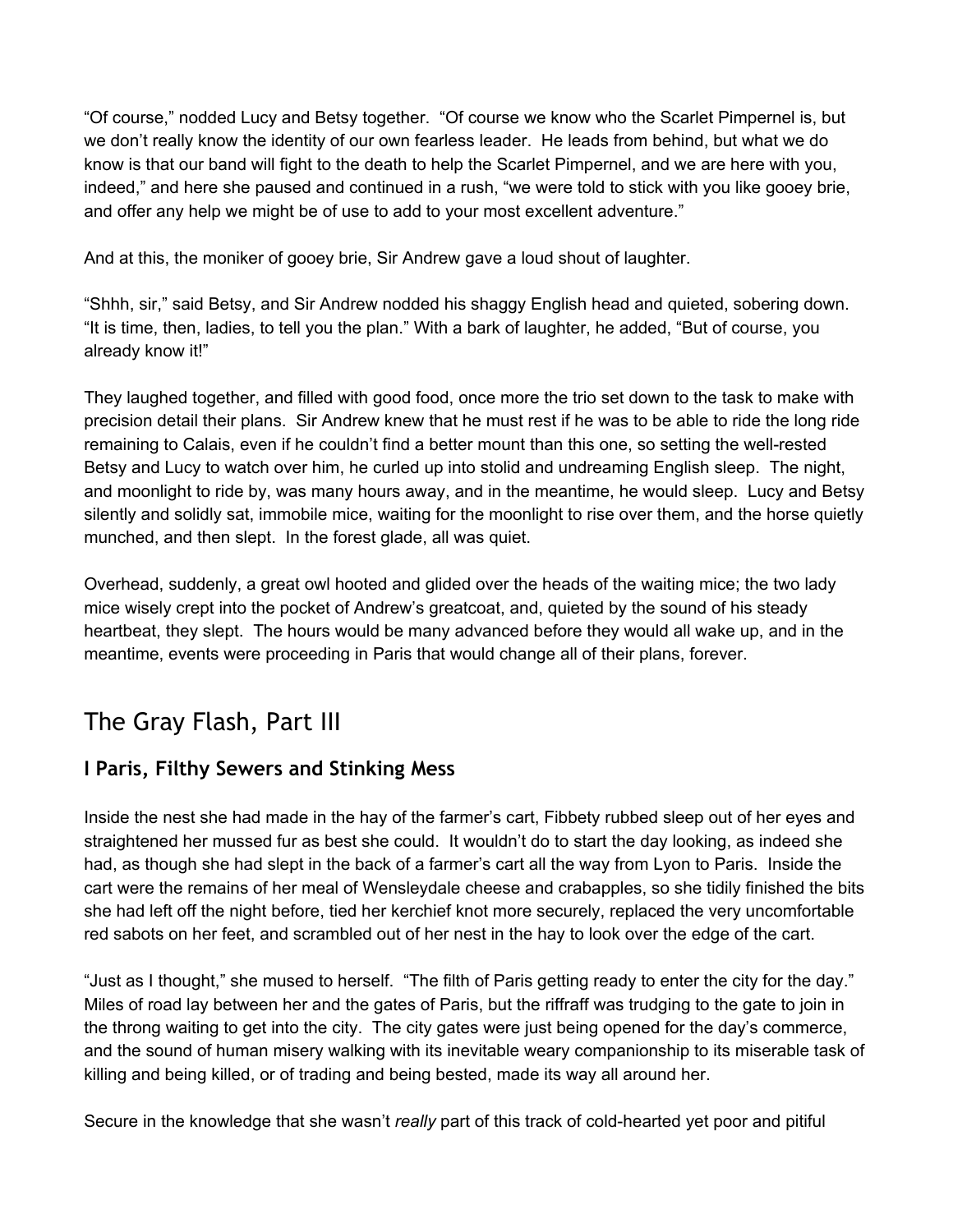human refuse, she nevertheless shuddered at the part she was about to play. But before she could get too downhearted, the reckless Tommy had swung from his perch on the stirrup of the horse trotting by, down to land with a plop in the cushioning hay beside her.

"All right, my girl?" he asked gallantly. "But of course you are, Fibbety, now don't you get disheartened, girl, it's no problem, just go into the sewers at the Porte Saint-Martin, I'll ride the cart in, you swing down and scamper into the tunnel there. I've got the map here, you'll find the way to the Bastille even faster than I can get there, and our leader will meet you on the other end. He'll be dressed as the Abbe, mind you. Just help him find the entrance, and when it's time, he'll help you get the Dauphin down into the sewer, unless the plan, as it is wont to do, changes. Piece of cake for you, but is there a piece of cheese for me?" Here Tommy looked good-naturedly and courageously into her eyes, and with a wink of his eye plopped a piece of Wensleydale she had forgotten in her general tidy-up into his open mouth. Before she knew it he had given her hand a squeeze, and jumped back onto the saddle strap of the slowly plodding horse beside her farmer's cart.

"But Tommy, what about Fang and his cohort?" she started up from the hay to murmur, but just then a space in the avenue of human movement opened up, and Tommy was long gone. Shuddering to hide her annoyance at her slowness of speech, Fibbety gulped and gripped her kerchief once more about her head even tighter. She knew this would be harder than Tommy knew, but she also knew they mustn't fail their fearless leader, whoever he might be. So she wrapped her courage about her like a cloak, and waited for the inevitable slow-down at the Porte Saint-Martin.

This was one of the gates of the city through which the dregs of humanity crept back into Paris for the day's work, and, for the horror of horrors, for a glimpse of the monstrous Guillotine. And here she must creep off the cart without being seen, find the grate entrance to the drainage system beneath Paris, and then stealthily find her way to the drain close to the Bastille. She had a map, Tommy had thrust it into her hand the day before right as he had leapt from the chaise, but she didn't know how much real help it would be in that endless system of tunnels and drains beneath the city of Paris. The drains had been begun in 1200, expanded in 1370, and again under Louis XIV, but they were a stinking mess of avenues and sewers.

Desperate men lived down there, and even more desperate rats, and her task would be made even harder by the near-darkness of the land below the city. But she had the light of Christ to guide her, that thought crept unbidden into her head and remained there like an ever-brightening and warming beacon, lighting her with its warmth. "I have the light of Christ," she said to herself, and readied herself for the jump to the ground and the dash into the grate.

And, unbeknownst to herself, quite near to the Bastille, a slight figure in a black robe was preparing to read Mass for the day, beside him a newer, taller black-robed Abbe laying out the elements on the table at the Cathedral for mice under Notre Dame. And beside them, peacefully murmuring the collect of the day, were the mice of the monks, fearless royalist mice who were engaged in saying the mass and after that, in a few minutes' time would be patrolling the sewers and protecting innocent wayfarers from the gang of Fang. The Grey Flash was leaving nothing to chance as his beloved made her way to her station underneath the Bastille.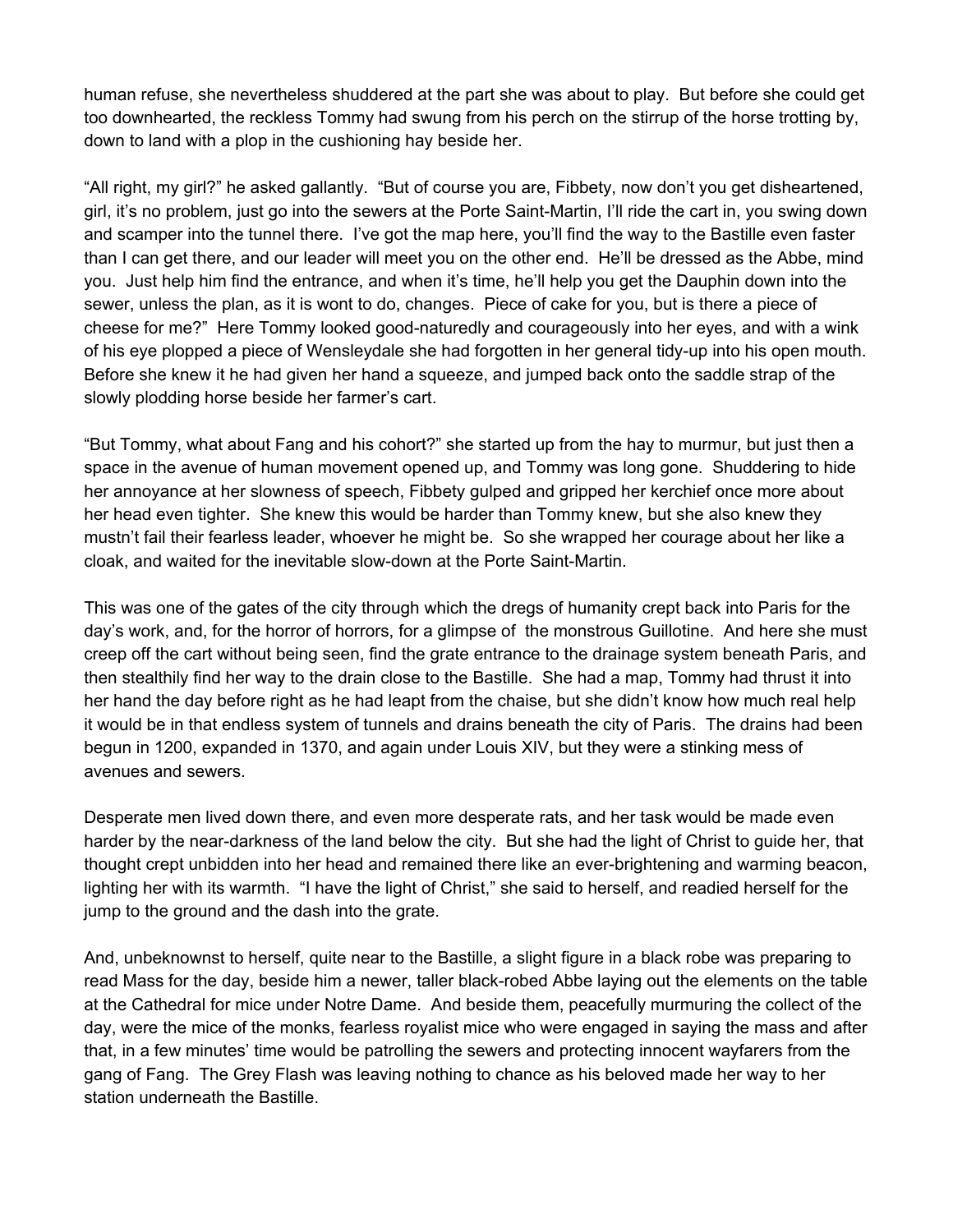And almost but not quite unbeknownst to him, Fang and his cohort were just now rubbing their filthy paws together in glee, seated underneath the innermost cavern under the drains in the city of Paris, playing the whist-like French game of poque, snarling at one another and laughing the laugh of thieves as they planned to foil the plans of the Abbe and the mice of the monks. "We may be settled for a time, gentlemen," Fang said, "But we haven't yet unleashed our secret weapon. Hahahaha," with a loud guffaw, Fang laughed until he choked on his pinch of snuff and had to be clapped hard on the back by his under-secretary. Truth be told, Charles, the new and slightly smaller under-secretary of Fang, enjoyed thumping him just a little too hard. He was no fan of Fang.

With a snarl at the hand which thumped him, Fang continued. "We leave them until midnight tonight, and then we spring. They'll never know what flooded them," he said, menacingly. The rats howled subversively, and then were soon snarling at one another again as their game of poque continued. Charles meditatively watched from the shadows. Soon, he thought, he would spring.

# <span id="page-20-0"></span>**II The Office of Chauvelin**

And a few minutes later, in the offices of Chauvelin, above the very spot where Charles had watched the antics of Fang and his Cohort, The Grey Flash now hid in the shadows of Chauvelin's barren and tidy desk. All was in order, but he wasn't quite sure of the hour of the guard change. It all hung on precisely this information. If only he could climb up on that desk and read the memo, or if only Chauvelin spoke a little louder as he muttered to himself, straightening his cravat. Rumor had it that Chauvelin was visiting the salon of the beautiful Marguerite St. Juste this evening, and visiting her always made him nervous and slightly imperative to his servant. The Flash was somewhat confused as to what was taking Sir Percy, in his own courtship of Marguerite, so long. That he loved Marguerite, the Flash was convinced, but that he would ask her to marry him, the Flash was less sure. But that was speculation for another day. Here was Chauvelin, about to leave the office, and the Flash still didn't know what the plan was. If only he would speak louder.

But here, Chauvelin was catching up his cane and calling to his under-secretary, oddly enough, also a Charles, Charles de Bergerac to be precise. "Charles, my hat, man, hurry!" he said, impatiently. "And don't forget, the plan starts at four o'clock, precisely. I will return after the salon, but make sure the guard is at the Bastille at four o'clock precisely. I don't have time to meddle with fools, you must make sure he is escorted in at four o'clock, precisely." With that, and with an imperious swirl of his cloak, Monsieur Chauvelin was out the door, leaving the hapless Charles de Bergerac to tidy up the rejected cravats off the floor.

It was a tyranny of Charleses in the city of Paris today, thought the Flash humorously. For himself, he was equally aware of the plight of the Charles below and the Charles above. But for now, he must hurry back down into the crypt below the city and assist the Abbe Cure with his task. The solemn words of the Catholic Mass floated through his mind as he prepared his heart for the task of being acolyte for the day to the elderly Abbe. The two had an arrangement, forged long ago in a season of companionship in study of God's Word together. Although an Anglican priest of long training, the Grey Flash would help serve the elements today in the cathedral underneath the Crypt of the Cathedral de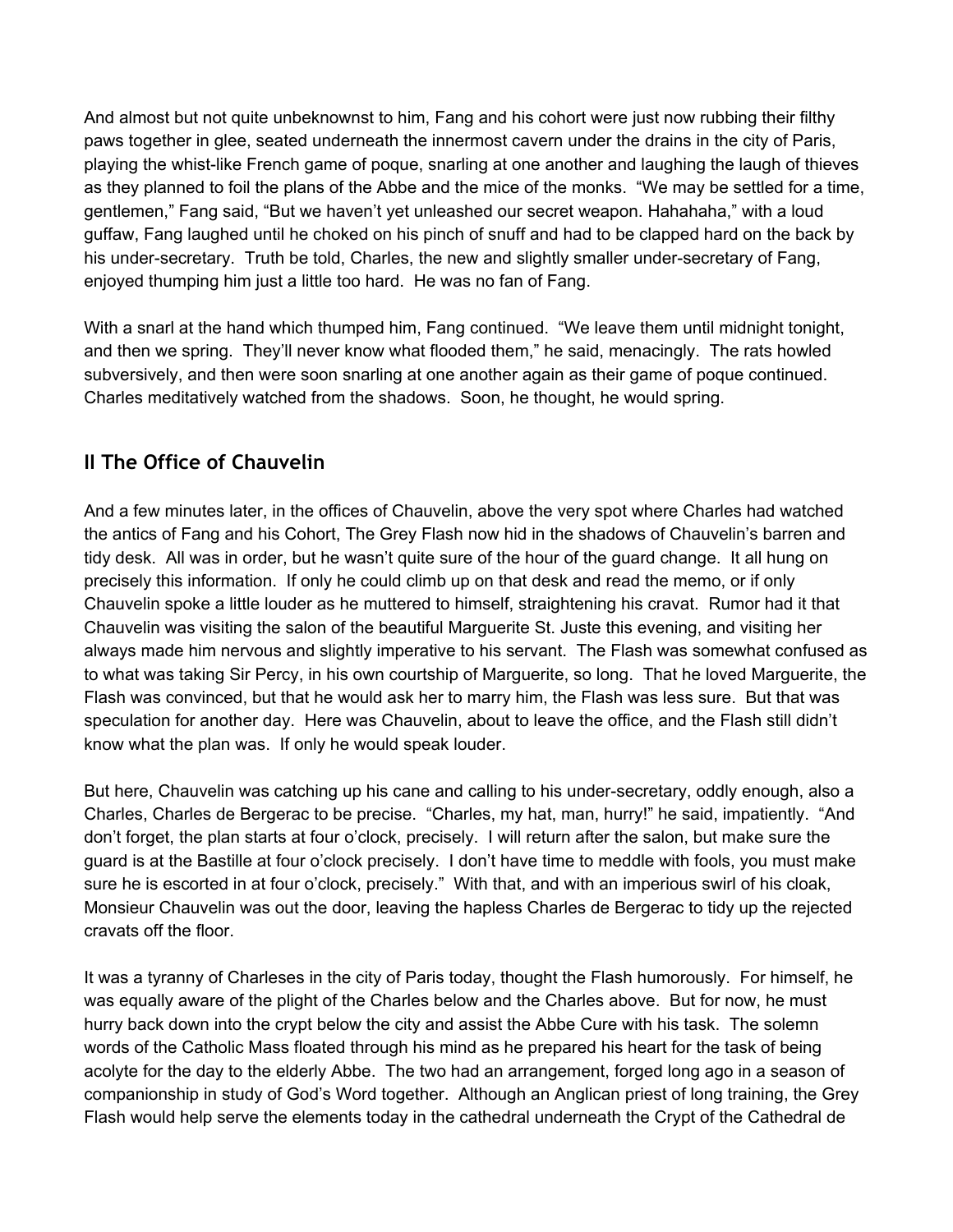Notre Dame. In a few hours, he would himself be robed in black and talking with none other than the Dauphin, helping his secret lady love to greet the Dauphin and keep him entertained while Sir Percy and the Band of the Scarlet Pimpernel rescued their fellow royalist, that royalist of royalists, the French Dauphin, to England and safety.

The moment of his revelation was soon at hand, for once they had the Dauphin on English shores, the Grey Flash had determined that he would not only reveal his disguised identity to Fibbety, as he now fondly called her in his imagination, but he would also ask her to share his real identity as the aristocratic English mouse that he was, but for now, all that was in the future. Now lay danger and deadly disguise and this needed to be finished before the joys of reunion and bliss in England with his love ahead. Nodding in secret to the thought of the hapless Charles, the Flash withdrew into the passages between the walls of the Republican headquarters and made his way through the drains to the crypt below the crypt of Notre Dame, Our Lady, and donned the black robe of the Benedictine Abbe he pretended to be. Soon it would all begin.

## <span id="page-21-0"></span>**III Danger Below the City**

Meanwhile, Miss Fibbety was inside the drains; that had been easy enough. She had merely slid down the wheel of the halted cart as it waited in line to enter the city, and had crept inside the grating on the drain entrance, and down, down, down into the long slimy entrance into the tunnel under the city, the main entrance of the drains. The drains were great cavernous tunnels under the city of Paris, well known for the skulking horrors of thieves and pickpockets who made their home below. It was a primitive sewer system that many Frenchmen had begged King Louis XVI to improve. But it was enough built out to allow for a number of cavernous rooms for the refuse of Paris to gather, and here, Miss Fibbety had little doubt, within minutes she would encounter the henchmen of Fang.

But, surprisingly, so far, no one had appeared! She picked her way cautiously but hurriedly down the main tunnel, and reached the drain in the outskirts of the Cathedral of Notre Dame area, when she saw a stream of black-robed mice monks hurrying past her. Up above she could hear the strains of the great organ of Our Lady of Notre Dame, with its six strong men to pump air through the pipes, and soon, she knew, the mass would be ended above. It surprised her to see the monk mice, but nothing to the surprise she felt when her hand was grabbed, and a tall, black-robed Abbe pulled her into the alcove of an embrasure in the side of the tunnel. His paw was soft, and firm, and she felt suddenly very safe. Looking up, she couldn't see his face, but she knew this must be the Abbe Tommy had warned her would be disguised for the plan of rescuing the Dauphin. She supposed he wasn't really an Abbe after all, but one of the Ring of Six.

"Shhh," he said, somewhat firmly, "we must hurry now, but we'll talk later." Talk about what, she wondered. With that thought unspoken she had to be content, and she hurried along after him. My, he was a flash of lightning, she thought to herself. She had to practically run to keep up with him. Soon she could tell that they were mounting upwards, and even to her surprise she found she was on the outside of the Cathedral itself. "We have a change of plans," he said, "Into the cart, now." With that she was bundled up into the same farmer's cart she had been in before, but this time it was full of furniture, baskets, and boxes of onions and potatoes.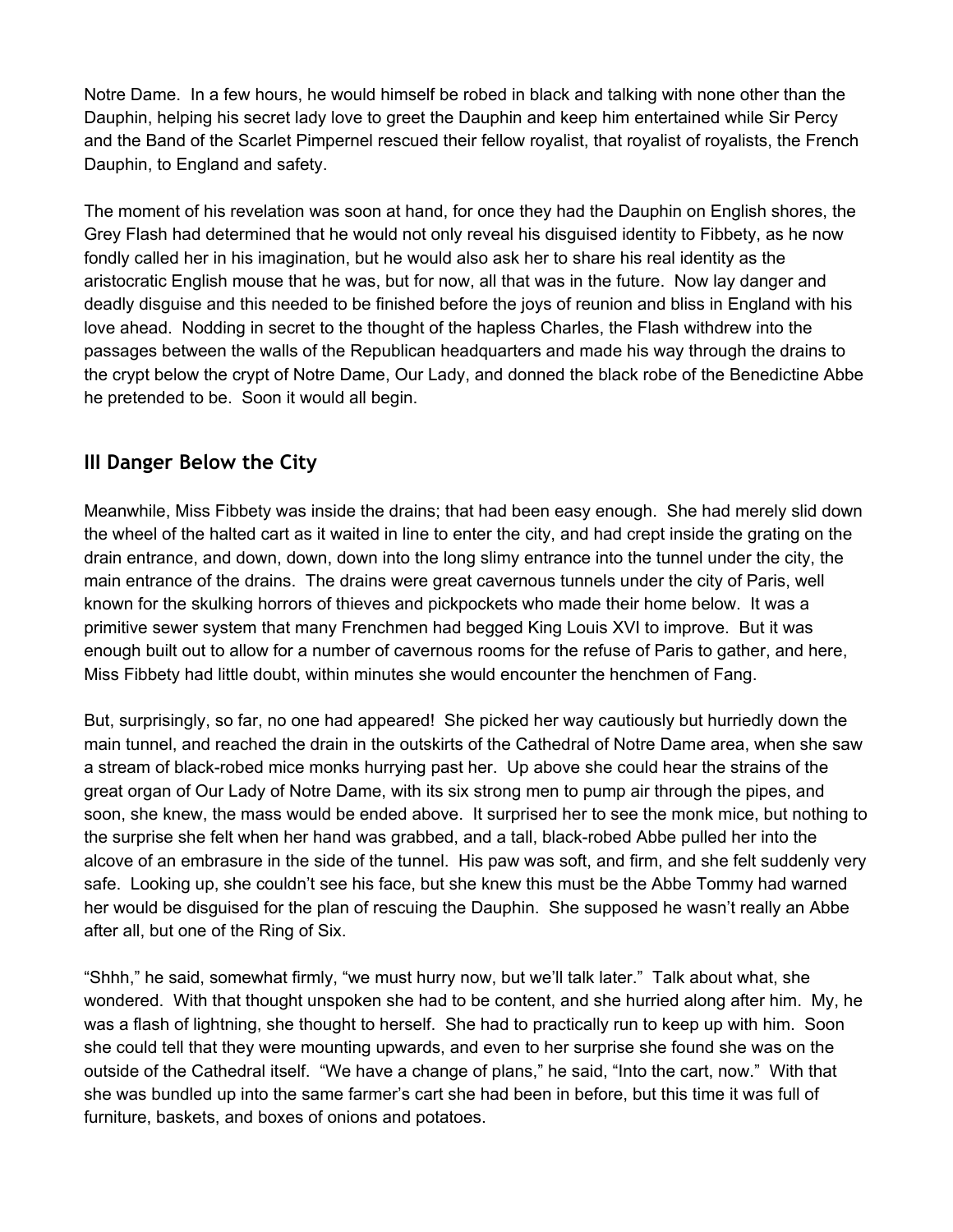"Into the cart." To her surprise, she saw Tommy was reaching down, and soon the cart was trundling off over the bridge and up the Rue St. Antoine to the Bastille. Looking back, she could just see the retreating back of the black-robed monk, at the very last minute turning to look her full in the eyes. She gasped as she saw what looked like the face of her arch enemy, the Chauvelin of the mice kingdom, Monsieur Charles de Gaulier. But she looked again, and with that he was gone. "Why is Monsieur Charles de Gaulier here, Tommy, why? Who is he, really?"

"The Grey Flash, our leader," pronounced Tommy with accents as surprised as hers. In his case, he was surprised that the Grey Flash had faced his cousin head on.

As for Fibbety, it was hard to believe that after all this time, their enemy of Republican fame was really their fearless leader, the Grey Flash, but soon she was convinced. Tommy talked with stars in his eyes.

"He is really our friend, our most true friend, Fibbety, I've never seen anything like him," praised Tommy. "You should have seen him at Rouen, where we stopped with the du Tourniers. You've never seen anything like it. He knows Sir Percy's plans, every one of them, and tops them with plans of his own. We'll never see anyone like him in this world, that is for sure. And a devout Wesleyan Anglican as well. Just you wait and see. We'll be there in a minute, and you will see him again. But for now, into the basket, and be ready to help the Dauphin."

With that, Tommy bundled Fibbety into the basket of onions, great smelly onions she could hardly see for the tears that had started down her cheeks. Some help she would be in this mess, she thought, with onion-tears ruining her vision, but a great gash in the basket enabled her to look out and sniff the also-smelly Paris air, and soon she was able to see again without tears.

The Grey Flash, Charles de Gaulier, I can't believe it, she thought to herself. And in the dark of the basket and the smelly onions, she once more thought of the gentle glance he had laid on her only days before, the raised glass that at once seemed less sardonic and more amused, and even appreciative. Maybe we will see more of one another, she thought, only then remembering that he was a fearless leader of a band of mice, and she only a lowly servant and a cousin to the hapless Tommy. Whether she saw him again or not, for now her best job was secrecy and efficiency, and he, in his turn, for the moment was a local Abbe. The adventure awaited and consumed all their combined energies of secrecy. The Dauphin awaited.

# <span id="page-22-0"></span>**III Fang's Gang**

As might be supposed, the gang of Fang was only temporarily held in check, but in check they were definitely held. They had long intended to spring a surprise on the tunnels below the city. Only mildly invested in the Republican cause, their main task was simply and completely the task of offending every other mouse person besides themselves. They would happily steal the last shirt off a mouse's back; they lived to make matters worse for any mouse or indeed rat in the city, and they amassed trinkets and sparkles of wealth below the city streets. They served, in short, themselves.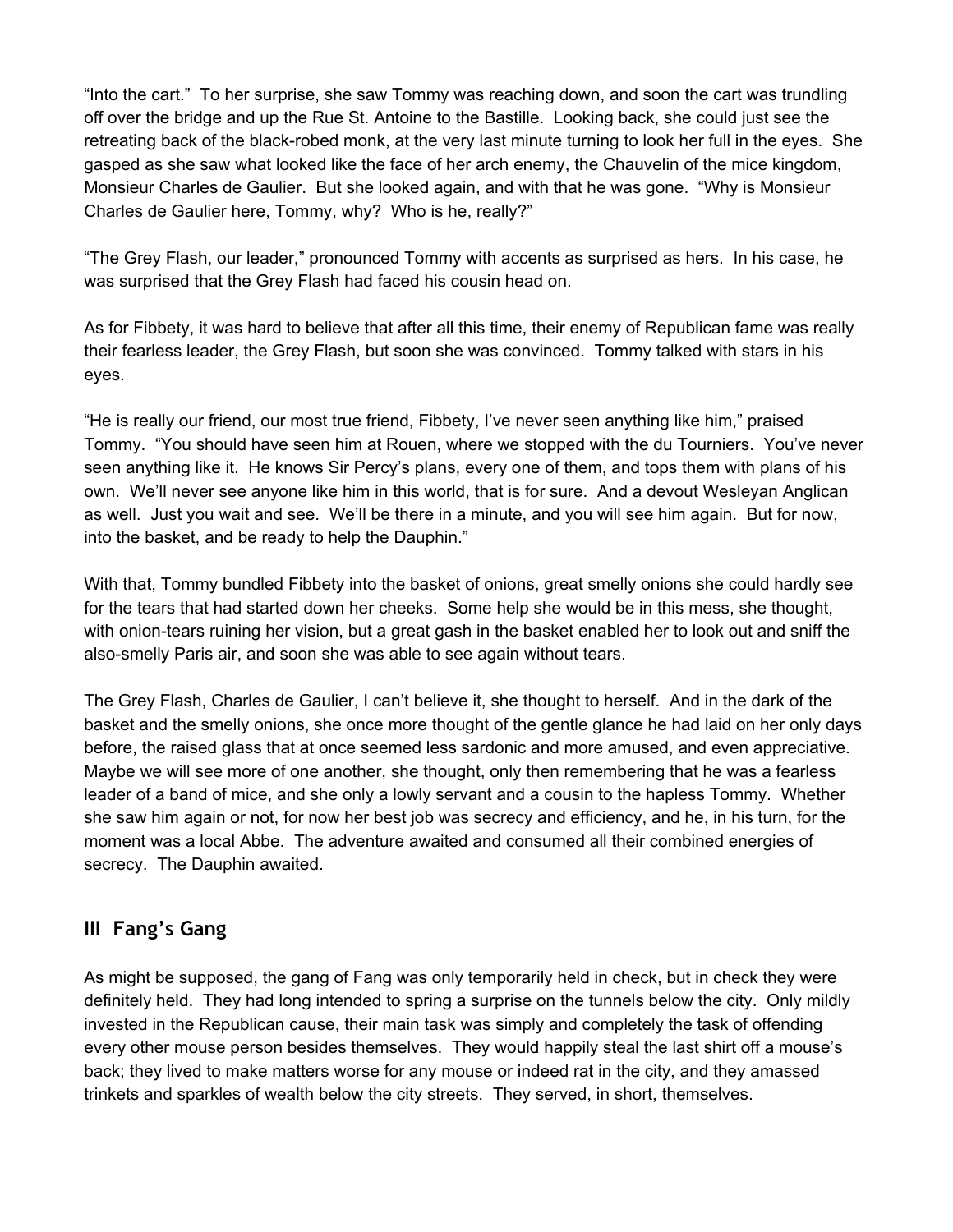Up until now, they had howled in derision at the plight of the royalists above the sewers, paying scant attention to the torment of the royalist captives in the Bastille, or even worse, at the Guillotine in the Place de la Concorde. It is true, thought Fang, that he would not have wanted to be in their place for a fortune of rubies, but as he also didn't think this was likely, he paid scant attention to their daily-increasing plight. Until, that is, the last few weeks.

Robespierre recently, it had gradually been borne in upon Fang, had enacted legislation in the Assembly to curtail the activities of a certain species of animal living in the sewers below. Namely, he had devised a law demanding the pursuance of rats like Fang himself. And this change in policy had marked an equal change in the awareness of Fang to the plight of the city above. The rat-terriers of the rat-catchers had made an inroad on his gang; only last week he had lost two of his favorite henchmen, among them his cousin Vincente from Italy's Rome. Vincente had come, only the year before, along with a family of devout Catholic rats, from the Pope's residence at the Vatican. They were staying in Avignon at the former palace of the French Pope of centuries before for a time, but had lately come up to Paris with the rest of the curious and low-life rats of that day. Here they had found a situation unlike everything they had ever seen.

Here in his throne-room underneath the streets of Paris, Fang sat in a place of honor in the caverns of the lowest of the low, and here Vinny had formed a sort of idol-worship relationship with his belching cousin, Fang. And now, Vinny was gone, and along with him "the Butcher," Fang's very oldest and most hideous-faced gang-member who on his behalf carried out all his most nefarious activities, stealing from the mice and giving it to themselves as they sat in lonely and awesome splendor in the dirty caverns below the workaday world of 1790's Reign of Terror Paris.

As a result of these incursions, Fang felt very off-kilter, in spite of his boasts of the hour before. He wasn't sure the plan to flood the city would work, and he suddenly equally wasn't sure he knew what the future held. And even more suddenly, his gang seemed awfully sparse. And who were these black-robed mice? A minute before the cavern was filled with raucous poque-playing rats, but now there were soft black robes everywhere, and countless robed figures were softly laying their hands on him, and, wonder of wonders, praying!

It had been years since Fang had been prayed for, and for a time he was almost subdued, listening to the lilt of the royalist French accents of the praying monks. He felt softened, chastened, and quieted. For a minute anyway. And before he knew it, he was being carried away on the prayers of the mice, reminders of the lilt of his mother's voice as she rocked him in his cradle in the Loire Valley filling his mind and imagination. No one knew just how far Fang had come from the childhood of his youth, but truth to be told, he was himself a disaffected and disinherited royalist rat from the Loire Valley. Many years ago he had left his Chateau home, disinherited by a marauding rat war-lord, swearing revenge on all animal-kind, and had gone to keep a court of sorts under the city of Paris. And now, his senses lulled by the memory of his childhood home in the Loire Valley, and the memory of the sound of his mother's voice in his ears, a very disoriented Fang was being led somewhere, black-robed hands taking him down a passageway, and that was as far as he could see.

"Here, wait a minute, what are you doing?!" he spluttered, coming up out of his inner sorrow with a shout and a start, "You can't take me, I'm sitting in my castle," and indeed it did seem rather like a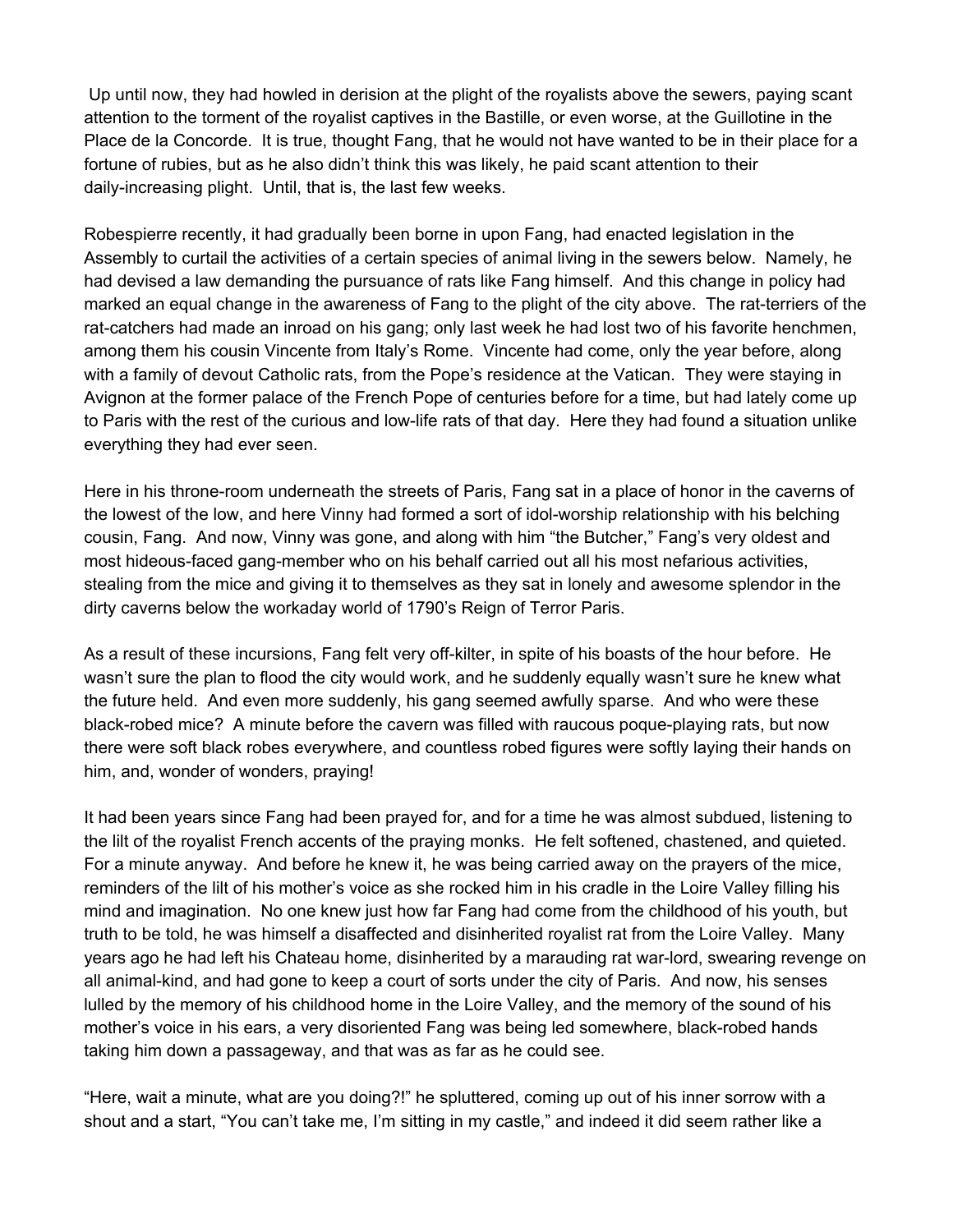castle, the taller black-robed figure of the mouse at the entrance thought, as he preceded Fang into the newer, bigger, and more well-lit cavern.

He stepped forward now into the light of the cavern in front of him. "How do you do, Fang. I'm here to welcome you to the brotherhood of the King," said the soft and well-clipped accent of the tall Abbe, none other than the Flash himself. "I am here to welcome you," he said in a louder voice, "to the Ring of Seven. Now I know you aren't here according to your will, but soon you will see the sense in joining our party," the Flash continued.

And indeed, as the monks drew nearer and more and more candles were lit, Fang could see that not only was he placed in a beautiful and elegant room carved out right under the Cathedral, but as well as that, he discovered bemusedly that many of his rat followers as well as other rats and indeed mice were gathered to hear the Abbe speak.

"Here we are gathered to address the situation of the rats of Paris, and also to bring to an end these filthy Republican fellows who are causing so much terror up above, what ho."

And with this, Fang could see that at least some of these black-robed monks were actually wearing swords and silks underneath their black robes, and that of these, some six of them were identically arrayed in blue with a decidedly English air. But their leader, the Abbe, seemed to be equally French and equally English. Fang couldn't quite figure it out.

The next minute, all was deadly silence as the Abbe finished his speech. "We are about to do the unthinkable, flood the drains of Paris, rescue the Dauphin, and topple the headquarters of the unmentionable Robespierre. But, Fang, we can't continue without you. We know you have plans to flood the caverns underneath Paris, we've heard your plans, you needn't deny it, but we need your help to do it at the precise moment.

You are being called on to end this rat-catching, thieving, killing terror once and for all. Are you with us?" And at this ringing question, the memory of his chateau home in the Loire Valley still vivid in his mind, more vivid than the alter ego he had developed of the poque-playing, belch-belivened coarse rat king of the sewer system of Paris, the events of the last hours completely disorienting his erstwhile bravado, all about him sounded the roar of triumph of a thousand mice and rats which rang through the crowd until at a sign from the Abbe, all was silent. Above them they could hear the utter quiet of the cathedral after the last ringing tones of the organ were silenced, and the Abbe continued with a shushing noise.

"Shhh, we must be quiet, we don't want to call down the terriers on us again, do we? Now, Fang, tell my men where the gates to the Seine are, and help them open the sluice gates. We need to get that water moving in by four o'clock, we want a flood this town has never seen. The rest of you, come with me!" And within minutes, the cavern was emptied, Fang and three of the Abbe's men as well as hundreds of monk mice were off to the sluice gates of the Seine River to flood the Paris underground drain system and topple the Republican headquarters, and the Flash/Abbe and the rest of his men were off to the upward tunnels towards the Bastille. In the swishing noise of the departure of a thousand rustling mice, the quiet room contracted and was still.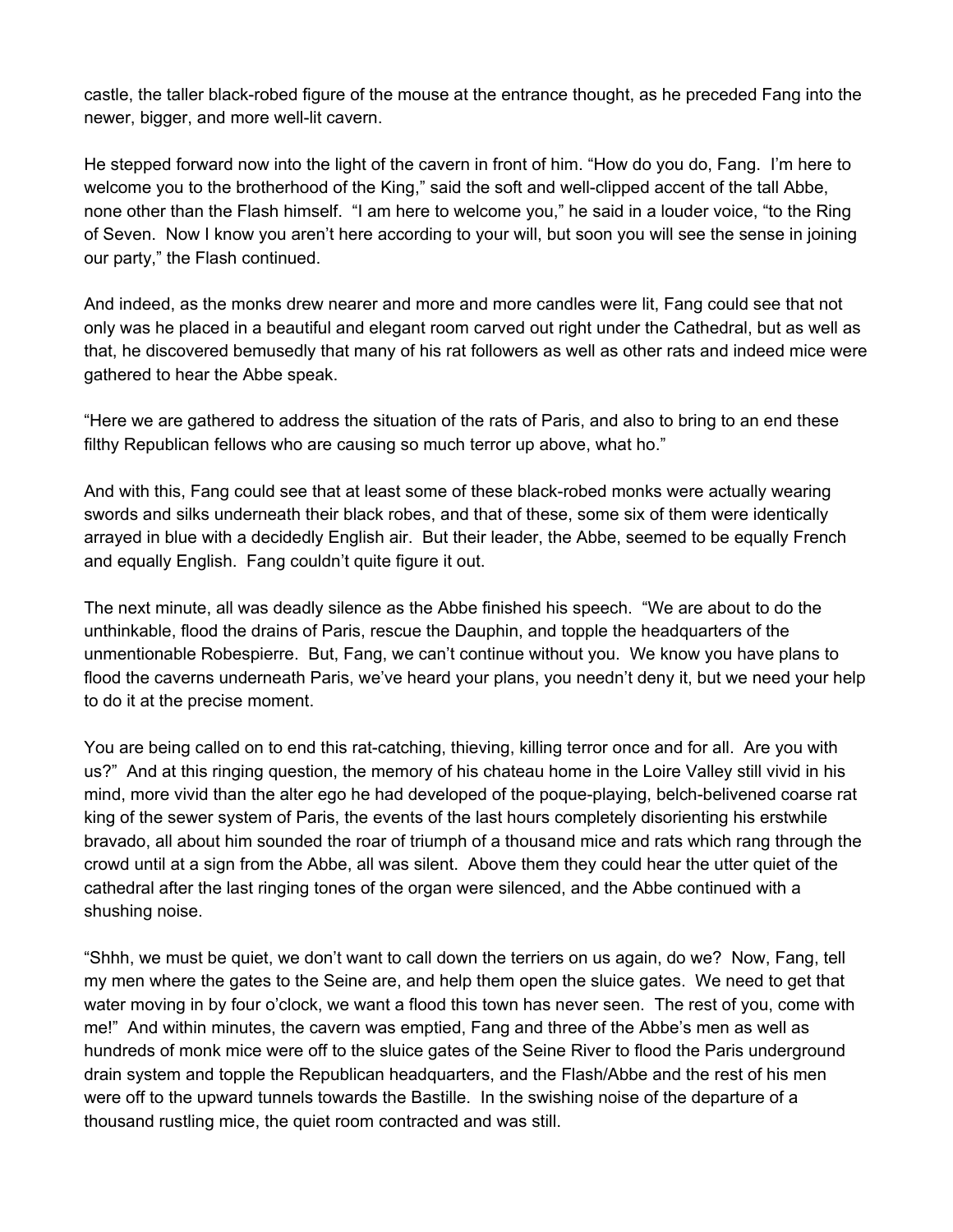The Dauphin, the flood, and their adventure awaited.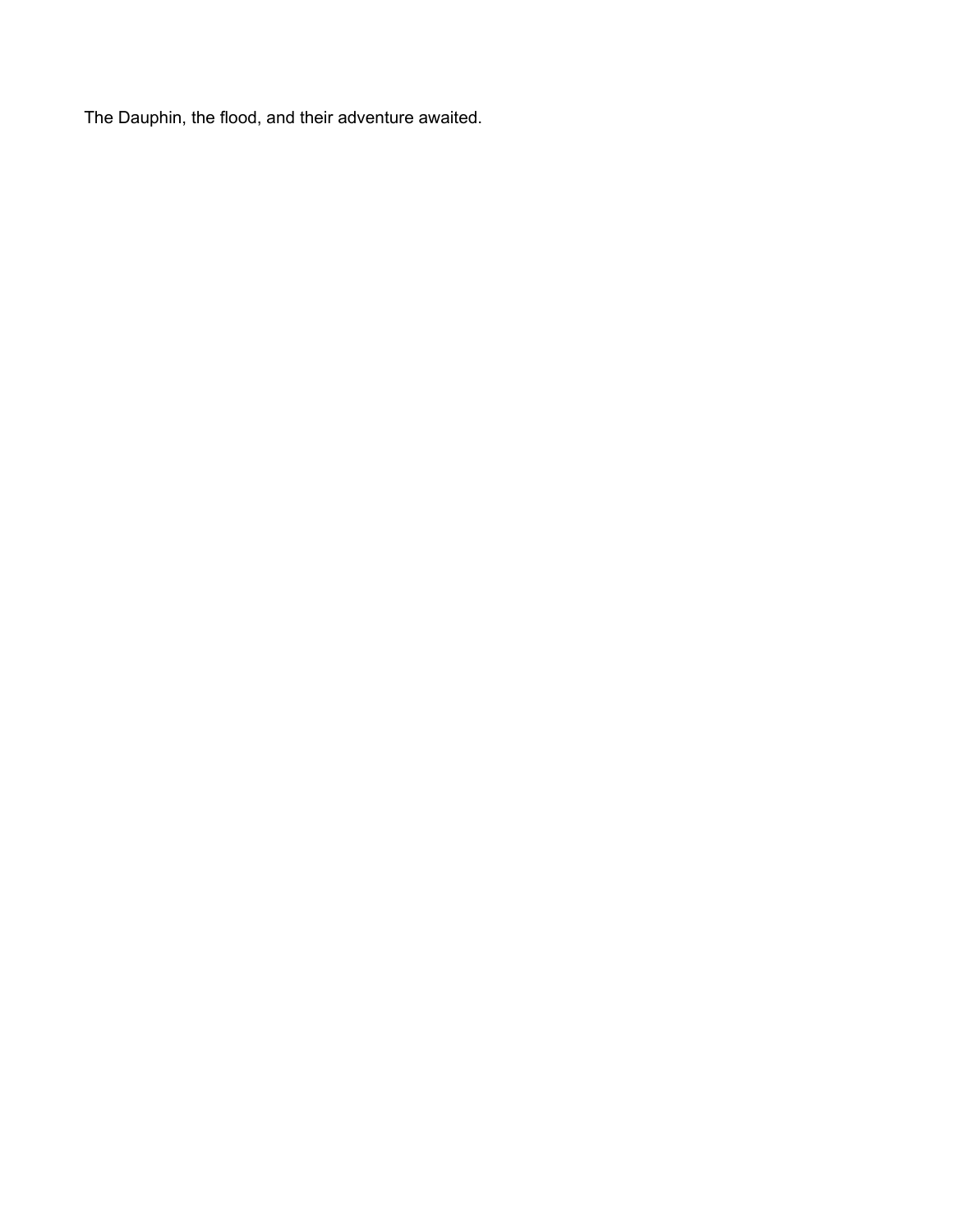# <span id="page-26-0"></span>The Gray Flash, Part IV

## <span id="page-26-1"></span>**I Lille**

As may be supposed, Sir Andrew Faulke and the two mice ladies of the Ring of Seven were making their painstaking way to Calais. One after another derangement of their plans had occurred, to the consternation of Lucy and Betsy, but Sir Andrew was unfailingly sanguine and continued to make his way to the coast. His way, he knew, was much easier than that of his hero, Sir Percy Blakeney, the Scarlet Pimpernel, and he kept a philosophical attitude withal. After all, he had only to reach Calais, purchase a lantern, and wait for the signal. Not so very difficult, really.

But 'round about Lille, on the outskirts of Calais, Sir Andrew encountered his first real dilemma. To begin with, his plodding French horse, the showy hack of the days before which he had not, after all, been able to replace and shake off, had thrown a shoe. In itself not an unforeseen occurance, the party soon learned that the smith of Lille, a great hulking Frenchman with a foul tongue and an even fouler disposition, would under no circumstances shoe a horse for an English aristo.

In addition, Sir Andrew's French, being of none the greatest, was faltering as he tried to engineer another solution. He didn't know his way about town, and a crowd was beginning to gather. A very suspicious and dirty prefect wondered loudly to his retinue what a private English gentleman was doing, international immunity notwithstanding, riding through this remote city in Artois, when all at once the local Cure came, placed a gentle hand on Sir Andrew's arm, and led him quietly down the street in through the great oaken door of the small stone church whose spire they had seen just moments before.

In unmistakable French he said, "Hush, man, you must hide, and quickly." Sir Andrew, thankful now that he still had his saddlebags in his hand, with his mice friends safely ensconced within, followed the Cure down the stairs into the cellar of his home behind the church building beyond. Behind the cask of good French wine in the cellar below, the Cure opened a door to a tunnel, saying as he grabbed a lantern from the hook above the entrance, "You must take this all the way to the outside of Lille. There, outside the door to the tunnel, you will find a path. Follow it to the remote end, and there to the left you will see the main road to Calais."

Then adding, as if to receive reassurance, "are you for Calais?" At Sir Andrew's emphatic affirmative nod, he in turn nodded, reassured, and placed a well-packed and savory-smelling bundle of French sausage and bread into Sir Andrew's open hand, grabbed a dusty bottle of brandy, and, handing him the brandy, pushed him into the dark hole behind the cask of wine. Gripping the lantern from the hook on the wall, he handed this as well to Sir Andrew, lit it for him with a bit of tinder from, Andrew supposed, the pocket in his robe, and shoved the door to behind him. And not a moment too soon, as Andrew and the mice could hear the pounding of fists on the heavy oaken door to the church above.

Quietly, Sir Andrew lifted the lantern, and the ladies looked around. What they had supposed was a dark hole in the ground was indeed a well-carved tunnel, leading on down, as they supposed, into the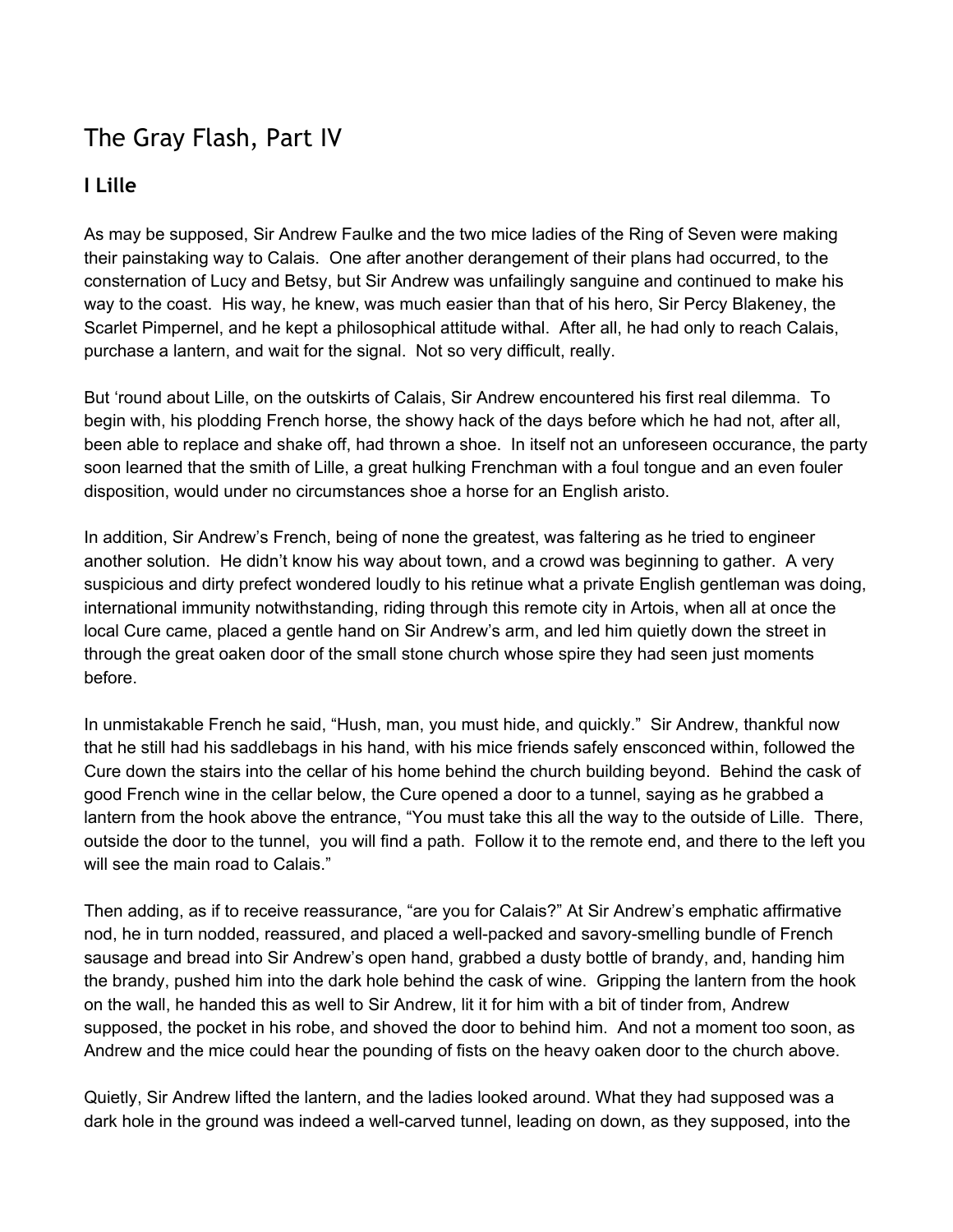earth. Choosing to trust the quiet Cure, and with not a minute to lose, Andrew led the way and the mice scampered behind him.

# <span id="page-27-0"></span>**II. A Tunnel**

The entrance to the tunnel had been dusty and covered in cobwebs, no doubt left there by the faithful Cure to hide the entrance to what Sir Andrew supposed had until recently indeed been a smuggling tunnel, but as they walked further down the way, they saw what was actually a very well-hewn tunnel through rock. It was lined with pavers, and was dry as a bone. There were, to Lucy and Betsy's well-trained eyes, several signs of mice-kind about, but it was clean and dry, and the way, though long and dark, was not as scary as it might have otherwise been. Along the way, Sir Andrew carried on a long rather tuneless and sotto voce whistle, and Betsy and Lucy began to feel almost content and safe. They were near journey's-end, and all was well. But why, thought Lucy, were they seeing no signs of the living presence of the mice, despite the signs that mice lived there? It was a puzzlement.

Ahead of them, the pathway sloped up, and soon they were rounding a corner to a door, there ahead of them. And the door, similar in appearance to the entrance they had come through an hour or more before, was draped and covered in cobwebs. But what was that noise? For a scrabbling, scraping, and, oh horrors, barking noise was coming from the other side of the door. Sir Andrew laughed, scooped them up into the saddlebags once more, and, reaching out an imperturbable English hand, opened the handle of the door, which was indeed already opening, as someone else must have been turning the handle on the other side as well! For opening of itself the door certainly was, and an ecstatic little wiry-haired body was thrusting through the doorway, a black glistening nose sniffing at the shining boots of the English milord, and a panting, slobbering dog was snuffling at his feet. And, with him, a blue-robed lady with a caged canary and a book in her hand.

"Down, Scamper, down," she shouted authoritatively. "You must be the English milord," she said in soft yet stilted French accents, "come with me." And with that, the lady in blue gently clasped Sir Andrew's hand, yanked on Scamper's leash, and grabbed the skirt of her gown with her other hand. Leaving the Canary in the cage on a hook above the stone bench just outside the door to the tunnel behind her, and chattering in an enchanting combination of English and French, she led Sir Andrew and the lady mice out into the green light of a French glade, pointing to them the path to Calais, and pulled her dog behind her as she gently waved them on their way. "I will see you in London," she said, smiling and pulling out her book at one and the same time. Munching her apple, she disappeared with Scamper into the woods beyond.

"Whew, that was some lady, " said Sir Andrew. "If I didn't already know Suzanne, but never mind, let's go. Someday we'll know who she is, and apparently, it will be in London," he said meditatively, as he pulled Lucy and Betsy out of the saddlebags. "We need to hurry, the sun will be going down ere long, and we must find accommodation where I must act the part of the sea-fearing Englishman before the day is ended." And with that, Sir Andrew, with Lucy and Betsy in hand, hurried up the path to Calais, and the sea.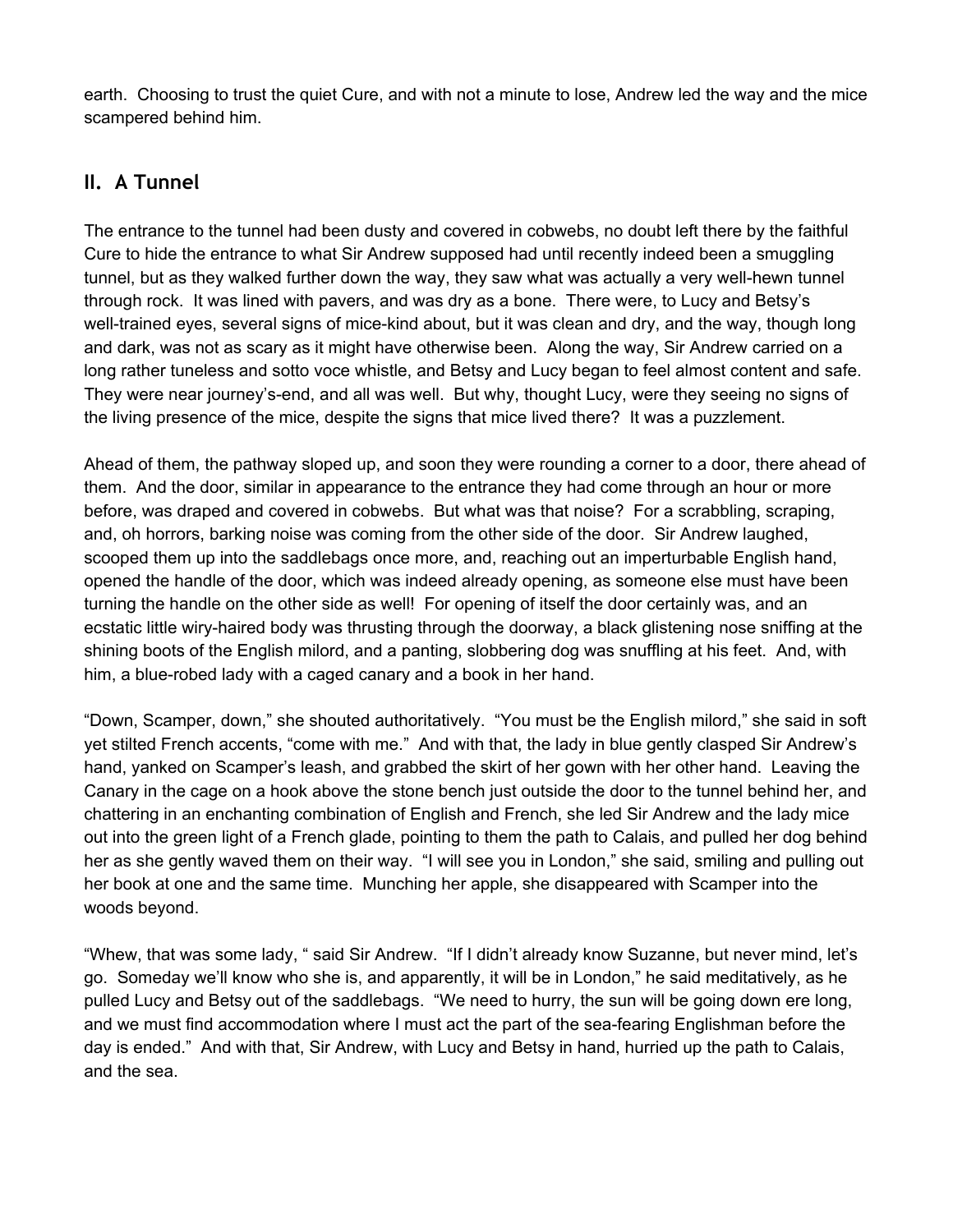To procure a room, to act the part of the foolish Englishman afraid of the sea, was but the work of a moment. To wait until the Dauphin and Sir Percy returned, that was the wait of a lifetime.

"Taffy was a Welshman, Taffy was a Thief," he began to sing, starting to play the part his leader had asked him to play. This wouldn't be so very difficult, all he had to do was pretend to be Sir Percy himself, that fool of fools with the heart of gold underneath and the nerves of steel overlaid to back it. Somehow he would wait out these days, and ere long his leader would be in sight, Dauphin in tow. "Taffy came to my house, and stole a leg of lamb….." With a rustle of green-leaved branches, Taffy's Englishman was gone, and the forest glade was quiet once more.

# <span id="page-28-0"></span>The Gray Flash, Part V

## <span id="page-28-1"></span>**I Rescue Attempt**

Back in the Place Notre Dame, under the shadow of that great Cathedral, things were not quite so simple as they were in the quiet forest glade outside Calais. The Flash had garnered the help of Fang, and in spite of his worries and the dicey moment in the cavern below, the elderly and gentle Abbe le Comte had been right, Fang in spite of his thieving ways was really a hurt and disinherited prince longing for his home back in the Loire Valley.

Getting his help had not been so very hard after all. But things weren't going as smoothly above-ground. While the monks had helped to distract Fang, the motion of all the mice below was attracting unwanted attention, and above ground a swirl of the rat-terriers enlisted by Robespierre was causing a din of snarling, milling dog-flesh. The Flash, still dressed as the Abbe, had concern to his men; he also had to make it as quickly as possible to the entrance of the drain system under the Bastille, where he knew that his faithful Tommy and his soon-to-be faithfully wedded-to-him Fibbety would be awaiting him. With this thought to spur him, The Flash girded up his loins, metaphorically, and girded up his black robes, literally, at the same time calling his men to fall to.

"Come, lads, we have a Dauphin to rescue! Follow me!" Perking up their ears at his louder-than-necessary cry, the milling pack of rat terriers sprang to point. Following the cue of their leader, the rat terriers, noses to the ground, were coming in the direction of the mouse cry they had heard. The Grey Flash, as if to anticipate the springing dogs, whirled upon his foot and darted up the street toward the Porte Saint-Antoine and the Bastille. They had no time to lose, and, catching the tail of a darting terrier, he sprang to the back of the very dog he had seemingly been avoiding minutes before. Behind him his men likewise grabbed handfuls of dog fur and swung onto the backs of the dogs.

These dogs, not rat-terriers for nothing, skillful at the baying of quarry in the most unlikely and unattractive holes in the Paris sewer system, had nonetheless been recruited by the Flash weeks before to the Royalist cause. They had none of them been fond of the tactics used by Robespierre's rat-catchers enlisted in service of getting the rat-terriers to enter the rat-infested and foul drains of the "stinking mess" of the city below the city proper.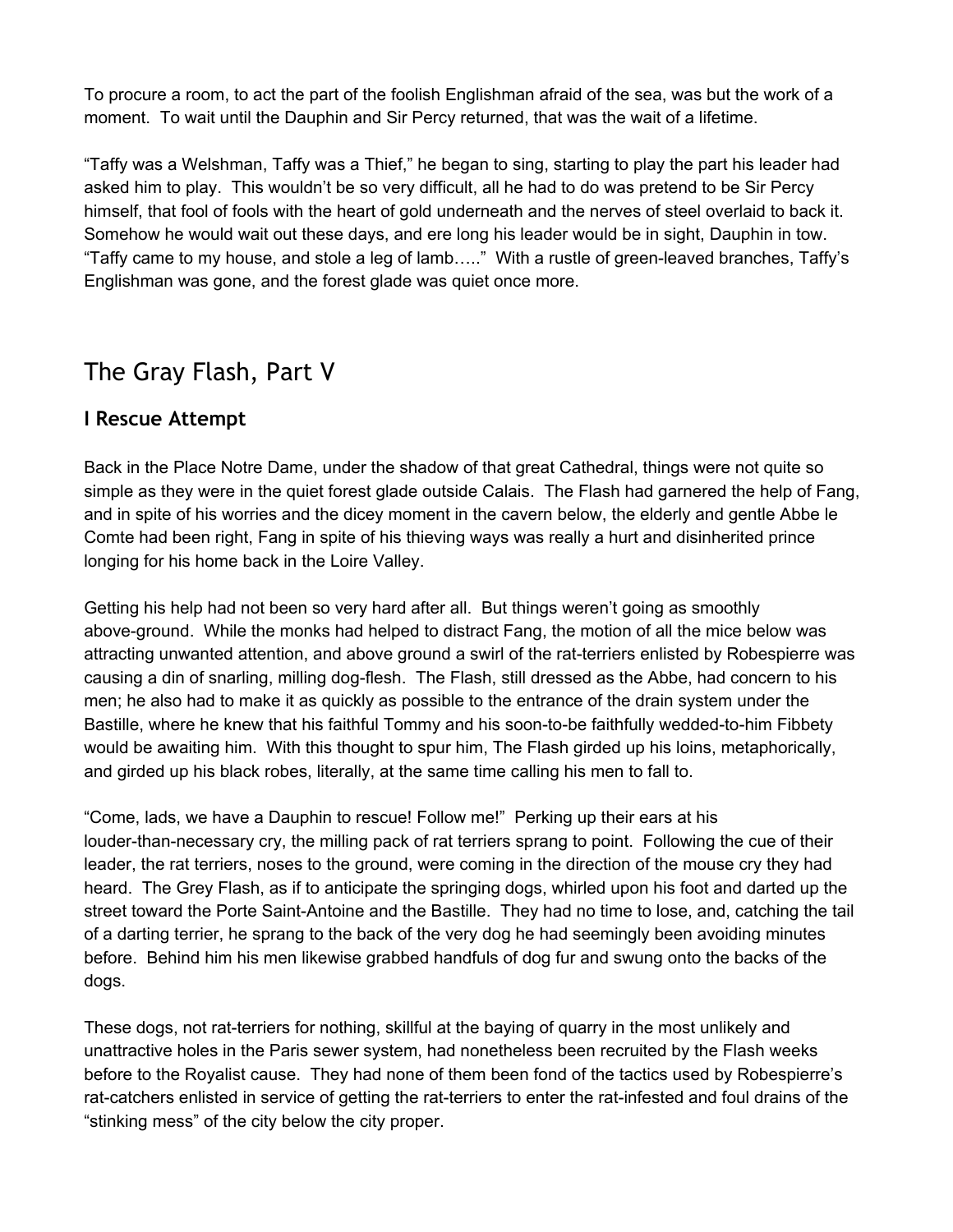They were not fond of the probes and pokes of the iron poles of the rat-catchers, and had been easy to entice by the Flash and his men. Some nicely stolen steaks had done the trick, and they were to a dog now completely loyal followers of the Flash himself. While not intelligent by nature, they were none-the-less dogged in their loyalty, and once earned, such loyalty was absolute.

Therefore, when the Flash had asked them to run carrying them to the Bastille, they had simply nodded and, fearlessly running like white streaks, had made their way in short order to the Bastille gates. The France of that time was chaotic, and the sight of ten dirty and snarling rat-terriers running up la Rue St. Antoine carrying small, sword-bedecked mice in black cloaks on their backs, while ordinarily a sight to behold, was at that time just another strange thing in a city full of strange things.

It was safer, after all, to not notice the strange sights of Reign of Terror Paris. So, assiduously unnoticed by the unsuspecting Republican Army of the streets of Paris, the gallant mice made their way unhindered to the gate of the Bastille. Stumbling off the backs of the heaving dogs was the work of a minute. The Flash drew from his pack on his back, underneath his black robes, a steak of questionable origin, and the dogs withdrew, to fight and snarl over the meat, and to loyally await their need of an hour hence.

"Come, men, let's get here under the grating," the Flash said, lifting the small metal door in the side of the Bastille, and there, awaiting them, wonder of wonders, was Tommy with the mouse of all mice the Flash had long been waiting to see. For one long moment, he gazed deeply into the eyes of the most beautiful face in all of France, indeed in all of England and France put together. And in that moment, for her, all din and confused thinking receded for a time. "You've come," she said, holding out her hand involuntarily, only to draw it back in some confusion.

"Indeed, I have. Will you help me?" And to her gentle and fervent nod, he drew her paw into his own and held it up. "Will you follow us, Men?" To the cheer of the men, and Tommy's amused and knowing glance, the Flash drew them all into his cavalcade, and not a minute too soon, for there, coming 'round the corner, was the marching of the feet of the newest changing of the guard at the Bastille. And there, beneath the looming tower of the prison, was the real Abbe, leaving the prison after visiting the Dauphin, seeing his face, handing him good old English Bacon and a roll, and hearing his prayers, and passing the entrance of the new guard with his cart piled high with furniture. Beside the guard on the cart was a hideous lady of antique age, swearing and swigging out of a jug, and, with the guard, waiting for their entrance into the prison and the new job that awaited them.

Into the grating door went the Ring of Seven, the Flash with his valiant Fibbety at his side, and soon they were scampering down hidden tunnels into the walls of the Bastille itself. Deep within the deepest dungeon, they knew, lay the frail and pitiful body of the heir of the throne of France, the Dauphin, renamed Louis Capet by the marauding Republicans of the Reign of Terror.

And it was their job to soothe and comfort the helpless and frail future king, soon to be hidden in the laundry basket of the outgoing guard, to keep him from crying out and to show him that he had naught to fear. And to do this task, the Flash had brought none other than his dearest lady love, the mouse who would, he thought, one day rule by his side as he became not only the one and only Charles de Gaulier, the heir to the Hall of the Englishman, but also the newly inherited Charles of Charles Hall, in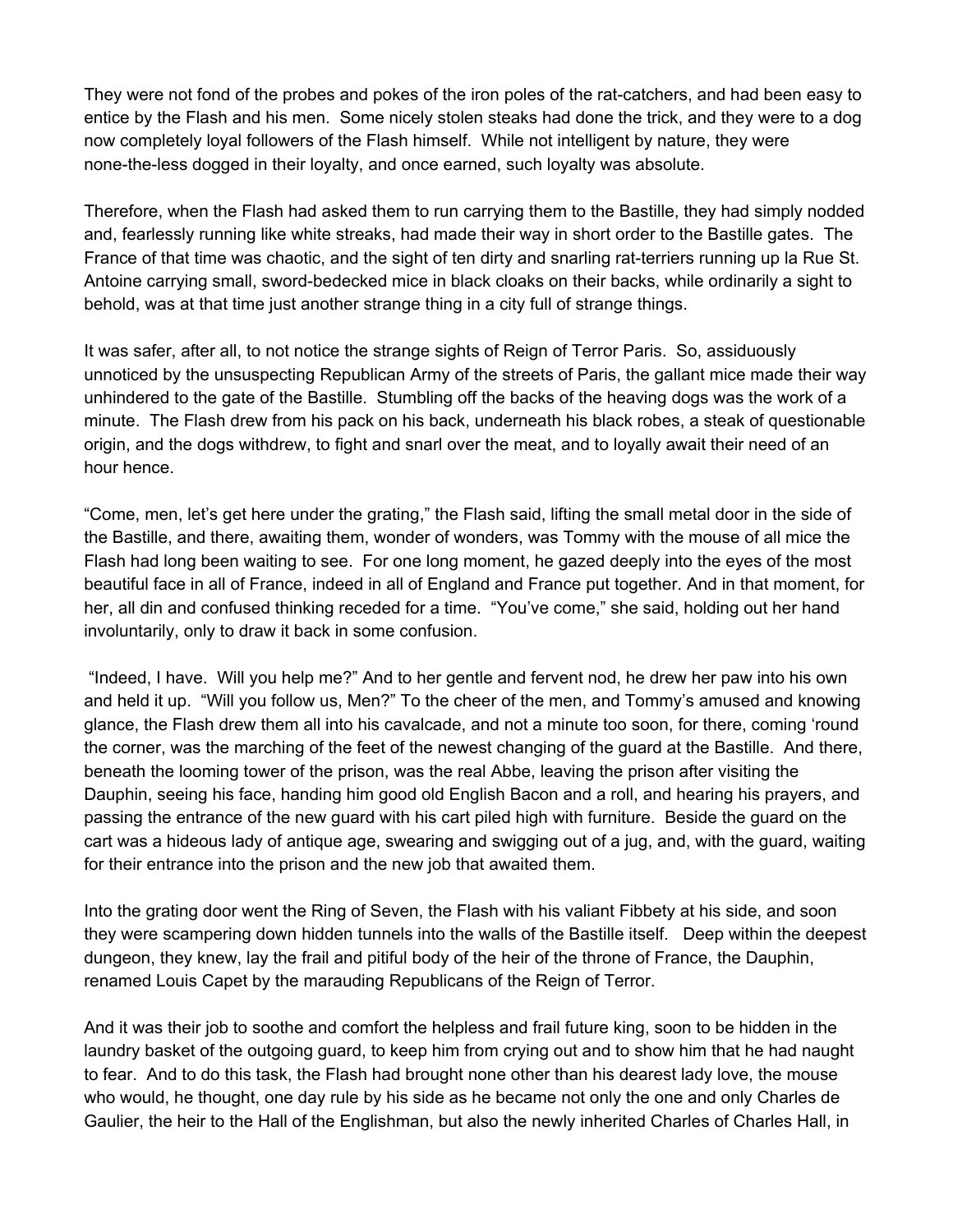Hampstead. He was not only a French aristocrat by birth, his mother having been a noblewoman of some standing, he was also a mouse of ascendancy in England. And so, Fibbety in hand, Charles, or the Flash as he was heretofore named, now prepared his last and most daring adventure of all.

# <span id="page-30-0"></span>**II To Calais, and Beyond!**

"How did you find me?" Fibbety was asking, somewhat nonsensically. They were by now wrapped in layers of dirty fabric, waiting in the depths of the basket for the Dauphin. There had been some anxious moments in which they had lain in wait of the old guard, attending his last duties, waiting for the key to turn in the grate, waiting for the guard to leave, but here they were and now the small boy was being lowered into the basket, where they would remain with the Dauphin, safely ensconced in their temporary, if smelly, conveyance.

The Dauphin, indeed, had brightened up at the sight of Charles' little lady love, and the Flash sighed as he remembered the sight of her little smooth paws, sweetly pressed onto the head of the little Dauphin. "Poor thing," she had crooned, "He's burning up with fever. Here, dear King, lay your head down in the basket, and we'll take you for a ride, home to the King of England." With a sigh of quiet distress, the little lad had lain down in the basket, on top of the piles of reeking garlic-infested laundry, and let the lid be placed on top of him.

Sir Percy's men, disguised as porters and Republicans, had lifted the basket onto their shoulders, hoisting a very slight weight indeed, and tromped behind the guard out to the waiting cart below. This guard, of course, was none other than their fearless leader, Sir Percy Blakeney. The real adventure, leaving the city and galloping miles and miles through Picardy to Calais, was ahead of them. But for now, swinging in the back of the filthy guard's cart and riding through the Porte de Saint-Antoine out of the city onto the road to Calais, the Dauphin asleep in the exhausted sleep of the very small and the very ill, their part was done, and Fibbety and Charles, as she was learning to call him, Fibbety leaning on Charles' contentedly happy and quiet strength, had a few quiet moments to think.

"I knew of course where you were, Fibbety. I've always known where you are. Indeed, you are never far from my thoughts. I pledged my life to save the Dauphin, and as many English aristocrats as I can while life and limb are mine to command," he said, seriously, taking her hand in his as he spoke, "but while breath lies in my body to compel to breath, I will serve you with all of me, dearest Fibbety. Will you be my wife? I have never left you, dearest; all these years I have watched over you. Will you trust me now?" And, looking into the eyes of adoration pursuing her face with his kindly eyes, Fibbety felt very much as though she could. Squeezing his hand, she opened her mouth to reply in kind, when the cart was stopped violently, and four firm hands seized the basket they were in. The basket was lifted into what felt like a very high altitude, and round English voices exclaimed above them.

"Sir Anthony, hurry, you must ride with all possible speed to Calais, and be sure to get His Majesty out of that basket and onto the seat as soon as you are past Lille. He should be safe there. My men are everywhere once you get past Picardy into Artois. But don't linger, hasten. If you don't see me soon, you must meet Sir Andrew past the Coq Gris, at the place I showed you last time. And make all possible speed to England. I will join you soon, hopefully soon, and Godspeed. And God bless Your Majesty," this last called out to the tiny figure in the basket.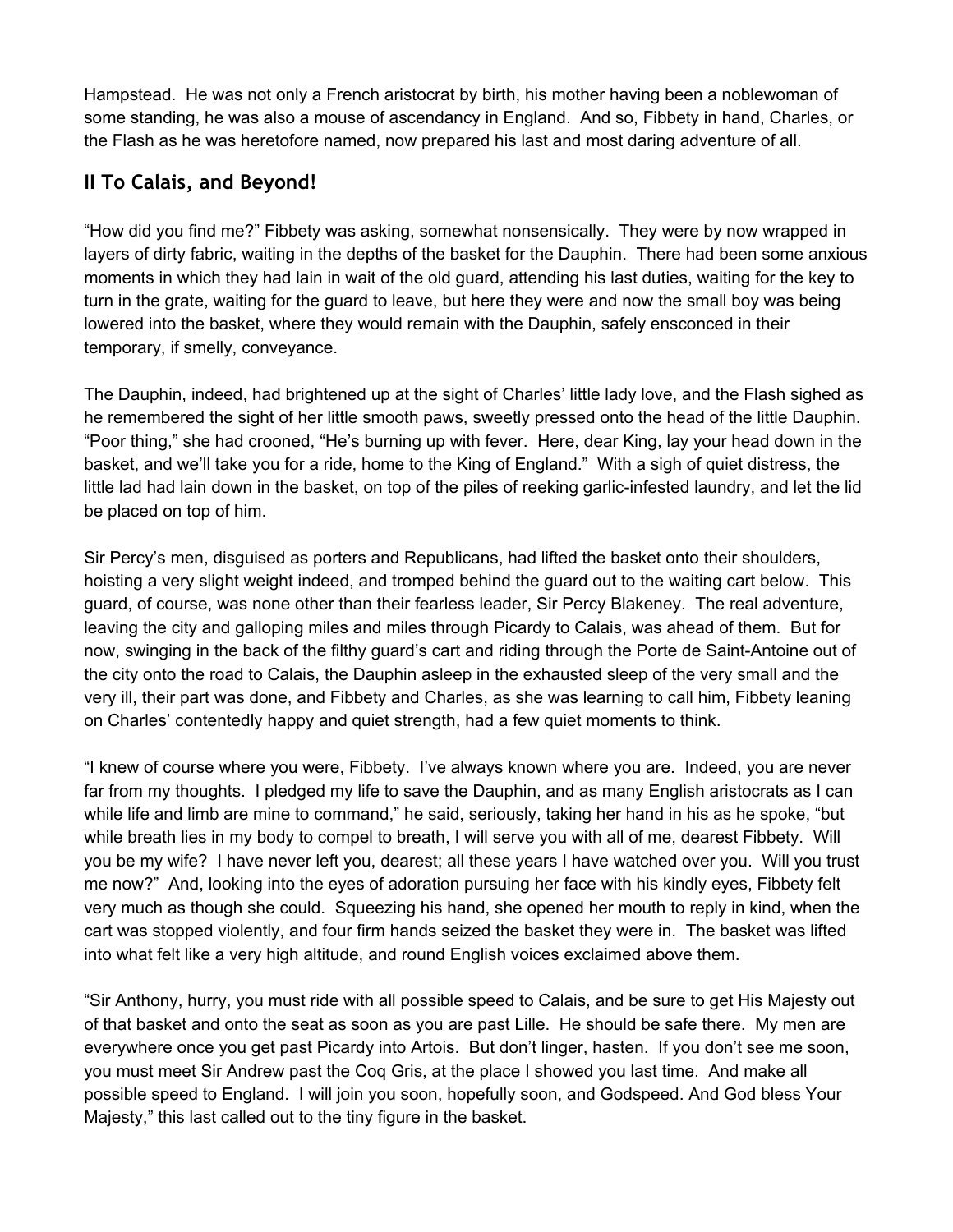Before another minute had passed, Sir Anthony was jumping up into the chaise and four, and with all possible despatch racing north to Calais. Fibbety's hand inside Charles' paw tightened, and the two clung to each other as the basket bounced across the back of the chaise and four all the way to Artois. Before long, they too were a tiny dot in the distance, and Sir Percy was taking off the remains of his guard disguise. Here would be the hardest part of all, but he was confident he could both lead the French guard of the gate, now pursuing him and gaining if sound could be trusted, safely away from the Dauphin, and elude their purchase, and meet the new young king before boarding at Calais; as long as he trusted God's help, he had no doubt of victory.

And the city, soon, his mouse counterpart the Grey Flash knew, should be in uproar as the flooded waters of the Seine filled the caverns of the city sewage system, thanks to the work of a softened, chastened, and hopefully converted Fang and the black-robed monks of the mice of Notre Dame.

But now, to Calais, by way of a detour, and a divergence!

### <span id="page-31-0"></span>**III Denouement**

"Taffy was an Englishman" had served for quite a while as the technique of tomfoolery to lull the bustling town of Calais into assuming he was a very foolish Englishman indeed. This song had begun to wear, however, on the nerves of the otherwise anxious-to-please Betsy and Lucy. "Sir Andrew, even you must see that this song is wearing down the good will of all in sight. You must sing something else." Humorously cocking his shoulder, Sir Andrew had embarked on the equally annoying "Rakes of Mallow," and Lucy was beginning to almost wish she hadn't demurred earlier at his choice of song, when the clattering noise of a chaise and four entered the town.

There, with endless trunks of clothes and much clapping of shoulders and "my man" this and "my man" that, a new diversion entered the scene. Here was none other than Sir Anthony Dewhurst, Sir Percy's other right-hand man and member of the League of the Scarlet Pimpernel, his retinue of retainers following behind him, and endless trunks of clothes trailing even further behind that.

"Leaving Paris, don't you know," shouted the good-natured Sir Anthony. "This climate you have here, this French Reign of Terror, not good for the health, what. Leaving in the morning, You?" And Sir Andrew, his shoulders heaving with supposed revulsion, although Lucy could tell he was secretly laughing, said, with a shudder, "No, sir, this water is much too rough for me. I'm waiting for a safer tide."

With that interchange of information, the landlord of the inn had to be content as the Englishmen, silk-clad shoulders side by side, went into the Coq Gris together. The door of the coffee-room closing firmly behind them, the two men sat down to silent paroxysms of laughter. From now on, they would play the part of wealthy and foolish Englishmen escaping to England, but for a few short minutes, they must plan.

The escape was on for the night, the Dauphin even now being bundled up the stairs of the inn in a trunk with holes for his slight breath to find purchase bored into it, and Fibbety and Charles preparing him for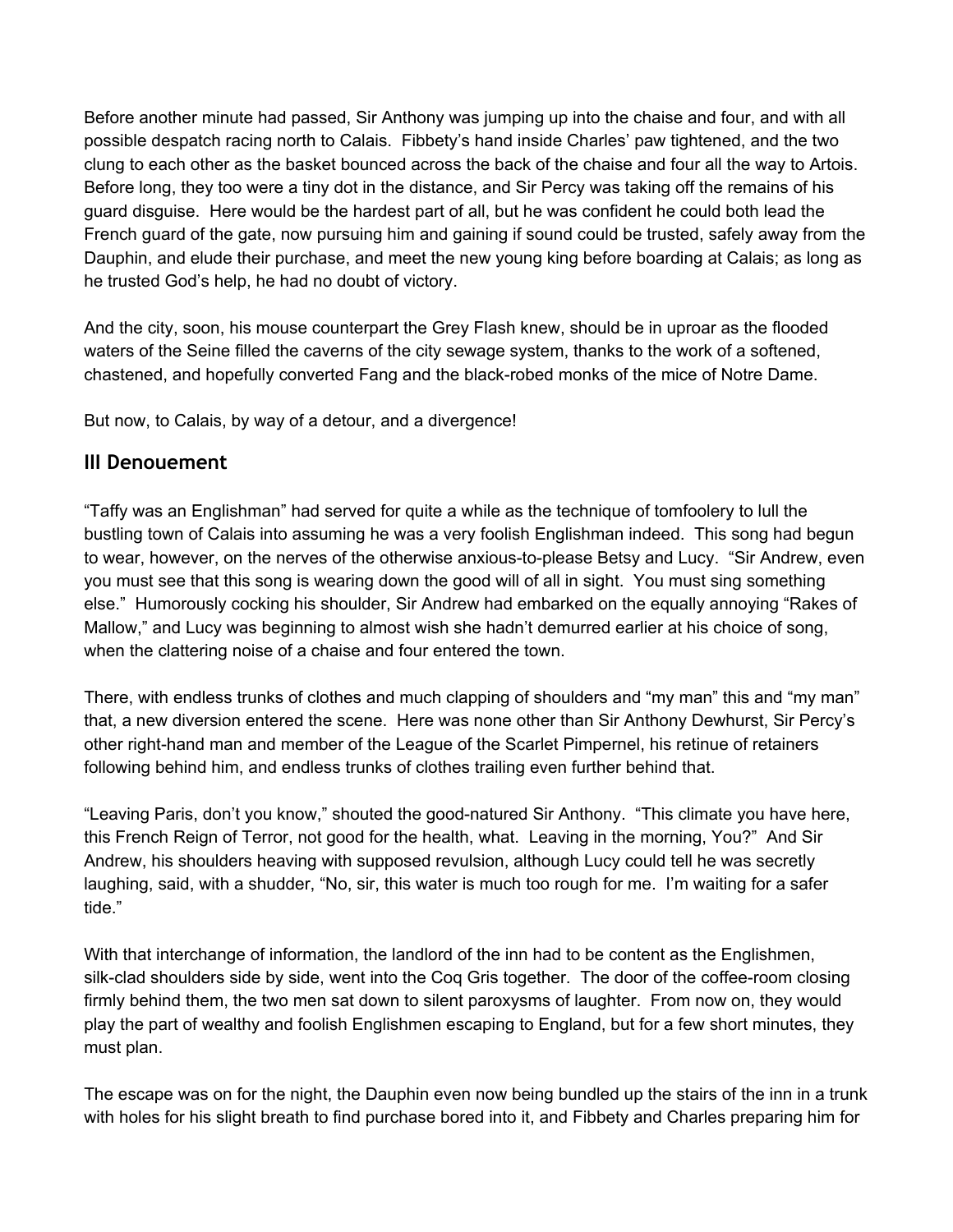the sea voyage ahead. Lucy and Betsy, assuming that upstairs would be their friend, if not knowing yet of the existence of the Grey Flash, quietly stole from the coffee room while the men planned. After all, they had a reunion to hold, and a Dauphin to inspect.

Upstairs, to their surprise and initial dismay, they found Fibbety hand in hand with Charles de Gaulier, their erstwhile enemy; but when all was explained, and the reason for the new radiance about Fibbety surmised, the two friends turned their attention tactfully to helping Fibbety get the Dauphin ready for his last role.

For the next several minutes of privacy and quiet, the passenger in the trunk was being gently walked up and down the room by Charles to stretch his tired limbs, with Fibbety gently laying out his clothes for the morrow. With the childish Dauphin once more lying in his trunk, the lid closed, the four friends talking behind the bedstead, Sir Anthony and Sir Andrew came noisily up to their rooms.

Within minutes, the inn ensconced in sleep for the night, Sir Anthony opened the lid of the trunk, lifted the Dauphin out of his soft-silked bed, and carried him out of the inn. Sir Andrew, now four mice instead of just two in his saddlebags, led the way painstakingly and quietly to the stream beyond the inn, and, picking his way with Sir Anthony Dewhurst carefully over the rocks to the beach behind the inn at Calais, lighted the lantern and flashed it once, twice, three times, when suddenly the faithful band heard the sound of what seemed like galloping horses and barking dogs which intruded itself onto their combined and stealthy consciousness.

Before they could do more than startle, however, another and more welcome sound sidled its way up to the entrance of the channel they were following, that most welcome of sounds indeed, the sound of good English oars. And a good English oath followed behind, and then the welcome noise of their hero The Scarlet Pimpernel singing God Save the King sounded directly on their left; and then before long half the party was preparing the task of the boarding of the boat.

But the dogs were getting nearer. Chasing in full career was a pack of mangy rat terriers, and in the lead was the full-throated and high-pitched voice of a dog Sir Andrew had not expected to hear again, the one and only Scamper. And in front of Scamper, galloping at full speed, was none other than the lady in blue. Eyes starting out of his head, Sir Andrew paused in the act of stepping over the side of the boat, even more startled than ever as Sir Anthony knowingly reached out his hand to the gentle lady with the book and the canary cage in her hand, helping her even as she slid off the horse she was riding.

Here was none other than the lady of Lille, the daughter of the sister of the Cure of Lille, and her dog, Scamper. Chasing Scamper and indeed the lady were the bulk of the faithful rat terriers of Paris, determined to earn one last bite of steak before saying goodbye to their leader, the one and only gallant Grey Flash, Charles de Gallier.

Ready to die for his faith since the scourging of the church in France, the Cure had first sought to procure an exit for his beautiful niece, and, seizing the moment in Lille, had prepared her for the journey well. And now she was mounting into the boat, Sir Anthony's hand lifting hers, and her dog, as his name implied, scampering in behind. The rat-terrier dogs flung themselves down on the beach, content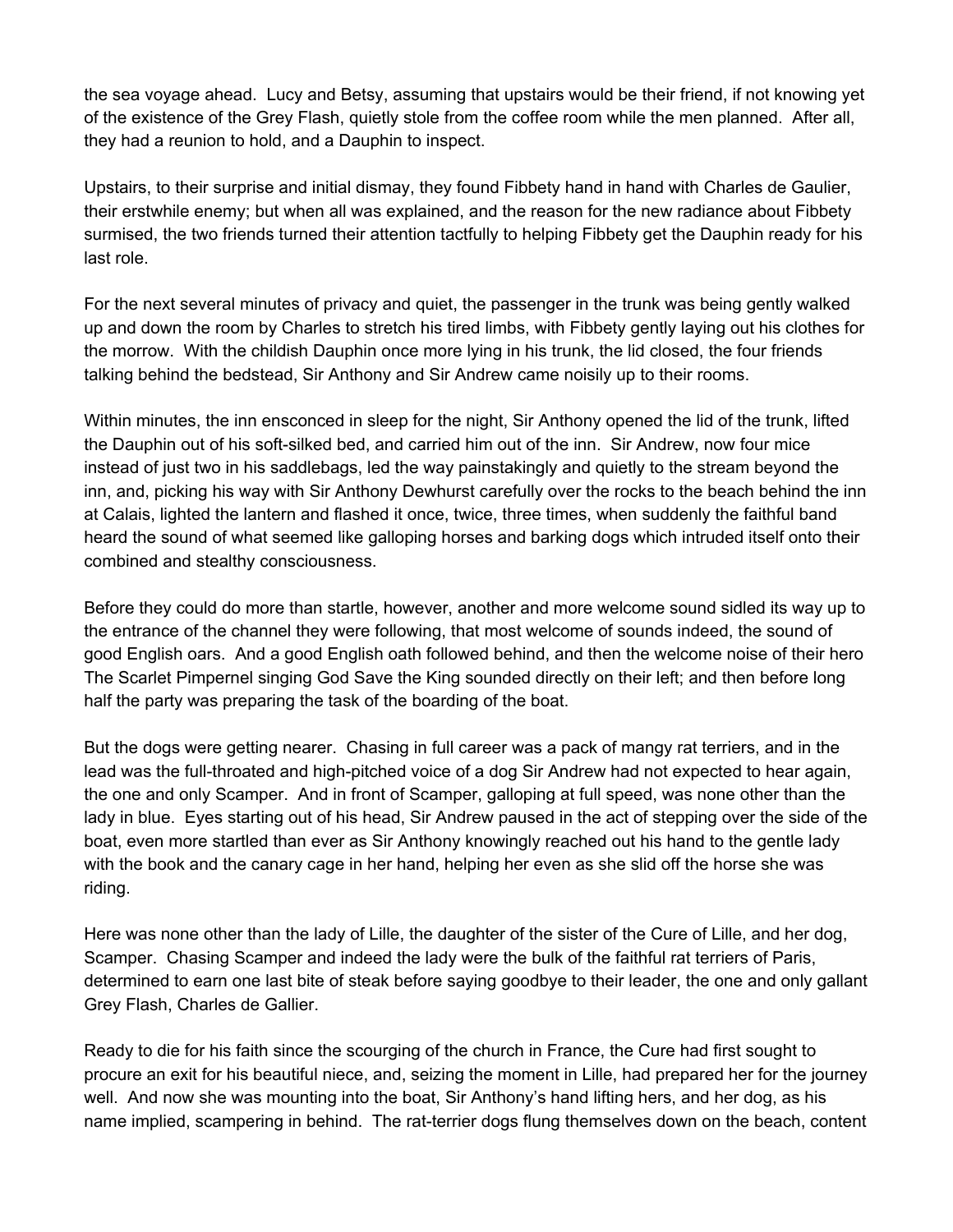to at least see the Grey Flash one last time before he left Calais for Dover, and after all, it was a long trip and they were tired out from their marathon from Paris to Lille to Calais. The race up the beach had been a lark, but now they were done for, and ready to lie down and sleep, steak or no steak.

And now, all the band was at last accounted for. Fibbety and Charles were hand in hand, a sparkling ruby newly winking on Fibbety's ring-finger; Tommy and Lucy, to that lady's surprise also somehow hand-in-hand; the rest of the party following behind had already scrambled into the boat in the disguising dark, and Sir Percy, the last to embark, had cast off for England and home. Not even the sight of the waiting pleasure boat looming up in the darkness with its sails unrolled at the ready could dismay Fibbety now. She was firmly and lovingly held in the embrace of the mouse she loved, the mouse who indeed loved her and had for many years, and her future was set, for England and for home. And the Dauphin, his little form held in the arms of the blue lady of Lille, chosen by Sir Percy personally for this express task, namely, to attend him, was safely on board. No one knew what lay ahead for this little prince, but whatever it was, the crew who had chosen to rescue him were sure that he would be safe. In England, after all, the royal head was cherished.

The End.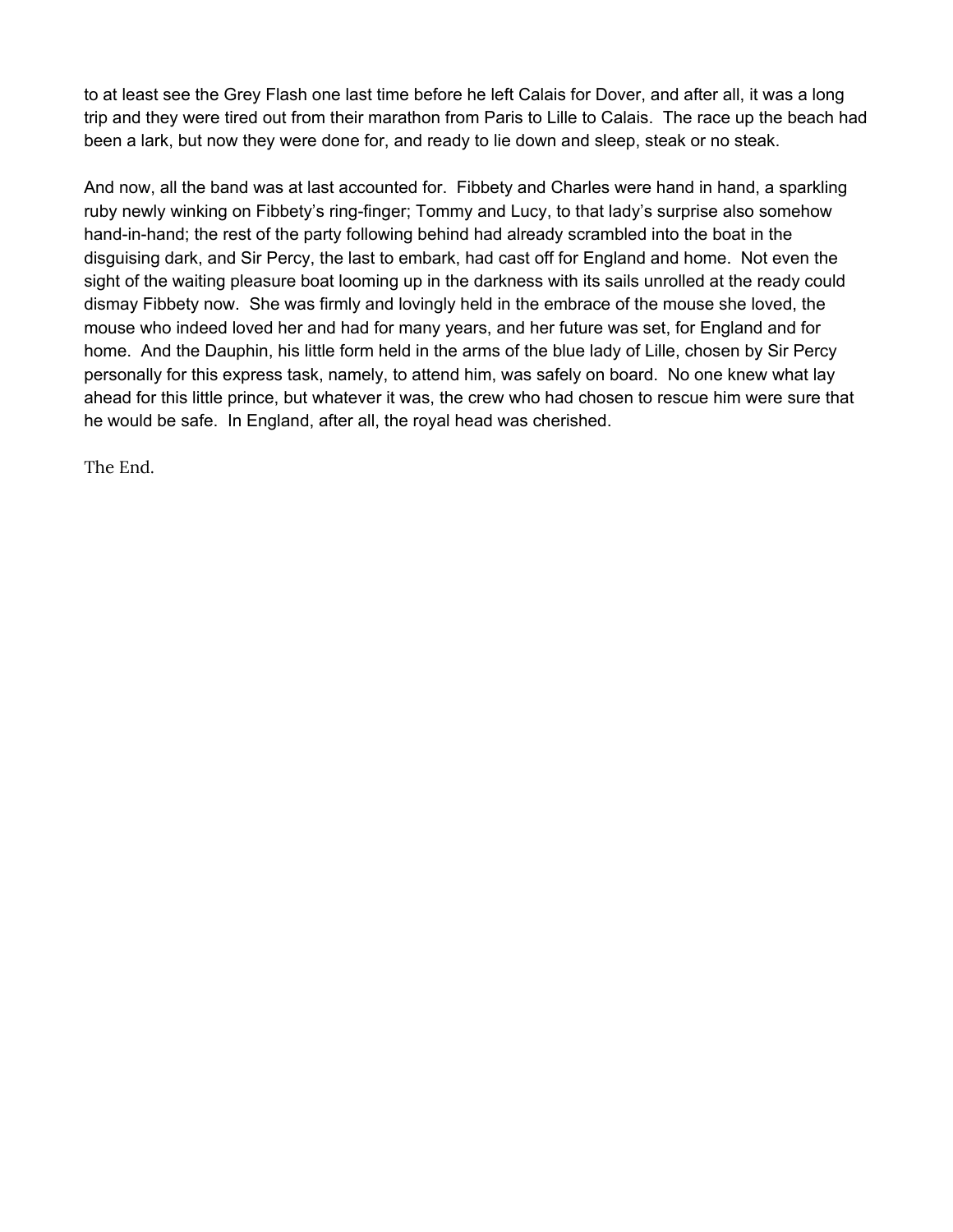# <span id="page-34-0"></span>St. Valentine and The Mice of the White Heart

#### I.

Valentinus walked the narrow dusty road in the poorer quarter of Rome, his arms piled high with parchments, dust swirling around his robe as he walked. He was in a hurry, his quiet observer could see that, for well he knew where Valentinus was walking and what he intended to do when he arrived. Stopping to get a drink in the street fountain, Valentinus placed his parchments on a low stone wall, before gathering them up again and walking under the archway into a house and disappearing from view.

Flavius Incertum, the sleek gray creature who was watching from the opposite doorway, and carrying his own small stack of parchments, darted back into the darkness beyond, calling, "He's back, Mary, I'm off then!" only to pivot on his back leg and scamper across the street. As may be imagined, Flavius was a mouse. And in his paws were recently-shaped hearts cut out of parchment.

Sighing, Mary closed the door behind him, sweeping up the scraps from the day's labor, and preparing their simple *vesperna* of wheat-meal porridge, or *puls,* with *garum,* the mackerel-based fish sauce on top, and oh, joy, a small bowl of cheese spread Mary had made that day from a bit of cheese Flavius had found in the forum. Mixed with some of the thyme Mary grew in the courtyard of the home, it became a good spread over the emmer bread she had made early in the morning. Cooking the *puls* over the small courtyard oven was the work of a few minutes, and Mary had leisure to think over the events of that day.

Only recently the Bishop had arrived from Terni for a visit of some importance. He was visiting to offer his solace during the time of persecution now being endured in the Roman Empire, and to lend his aid in the marrying of young couples in Rome. The Emperor Claudius II, and here Mary gritted her teeth, had decreed that no marriages could take place in Rome. Young couples wanting to be married had come to the priest, Valentinus, to be married. But it was outlawed, and Valentinus was countermanding orders. In Terni, Valentinus, their bishop, had been marrying couples in secret ceremonies in the evening, after the *cena* of the wealthy Romans and before the simple *vesperna* of the very poor that preceded slumber for the new working day on the morrow. And now he was continuing the practice in Rome.

Just last week, a wedding had taken place, and Mary and Flavius, themselves young and in love, had been secretly wed at the same time in the house church across the street. Every time a wedding took place, the romantic priest, Valentinus, liked to give the young couples a small heart-shaped piece of parchment with the Pater Noster on it. It was a word square game that helped people remember the words to the prayer that showed Christians as the beloved children of a loving Father, and also served to remind the newly wed that Christ was the Alpha and the Omega. Mary and Flavius had been helping make these parchment hearts for many years, working behind the scenes and at night to cut the heart-shaped pieces of parchment. What they didn't know, however, was that Valentinus was aware of his night-time helpers. And what he didn't know in turn, was who they were. Sometimes he thought that God Himself was favoring his activities. Or sending an angel to help him cut out the heart-shaped parchments. But either way, he knew that his days of marrying young couples, endangered in Claudius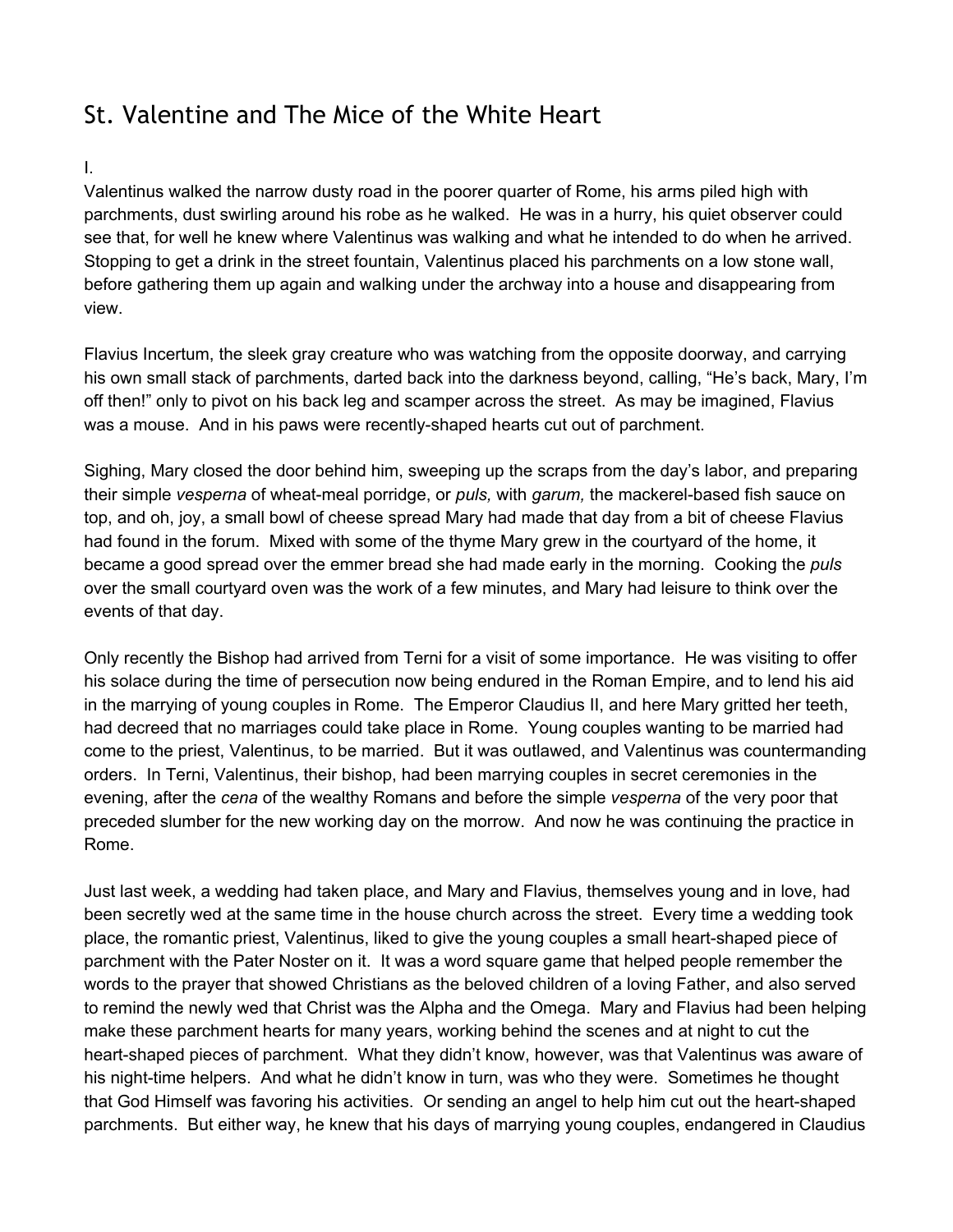II's Rome by the decree that said all young men must report to military duty and not wed, was coming to an end.

He had heard, through the help of Galens Aurentius, the assistant to the prefect in Rome, that Claudius was aware of his activities, and that movement would be made soon to curtail them. Until then, Mary knew, Valentinus would be counted on to wed more young couples as he was the only Bishop at that time who did so. The movement across the street of Flavius that fine Roman evening to deliver more parchment hearts was timely and necessary. Mary hoped he would be home soon for dinner: the *puls* was just about hot, and the cheese and thyme was ready to spread on their baked emmer bread. Not a bite would she eat until Flavius returned….that is, unless he was kept too long! Mary bowed her head in prayer and rested in the shade of the fig tree in the courtyard. This could be a long wait, especially if a wedding was happening.

#### III.

Across the street, meanwhile, Flavius darted in through the open doorway into the outer chamber of the house church*.* Here in the region of the *Piscina Publica* was where Valentinus conducted his short marriage ceremonies, where Flavius intended to deposit his parchments before running back for his *vesperna* with Mary. At this thought, Flavius twitched his whiskers with pride, self-conscious of his newly-acquired status as husband and homeowner both, for with his marriage, he had also acquired the living quarters at the house across the street from the little house church where many Christian young couples came to be married.

However, as he walked into the doorway used by the micekind of the church, he noticed two unusual things. First of all, inside the room was an unexpected number of people, and second of all, some of these people were soldiers, wearing the unmistakable red tunic and armor of the Roman guard. In addition, he noticed that Valentinus was sitting in a chair by the table where he usually worked, and one of the Roman soldiers, a centurion in fact, was fingering the pile of parchment papers. Flavius clutched his armful of hearts to his chest and hid behind the bench inside the doorway. From here he could see without being seen. Flavius was glad he had not taken the parchment hearts over sooner; with their Pater Noster and heart-shaped symbolism, Flavius feared they would have further implicated Bishop Valentine.

Here he leaned in to listen better. "On order of Judge Asterius. He has heard that you are marrying the soldiers he has called for his excellency's Imperial Army. As you are aware, soldiers are needed to repel the Goth, the Allemani, and now to repel the Vandals in Pannonia, and His Excellency has wisely decreed the forbidding of marriage to enlarge his army. By marrying these couples, you are impeding His Excellency, our emperor, Claudius Gothicus, in his most favorable protection of the empire, and thus you are keeping victory from Rome."

My, thought Flavius Incertum, this centurion was long-winded.

He continued, "You are to be moved into the custody of Asterius to await trial." Judge Asterius! Here was news indeed. Flavius dropped the pile of parchment hearts into the corner behind the bench and moved towards the door, but just then marching feet outside the doorway caught his ear. Just in time,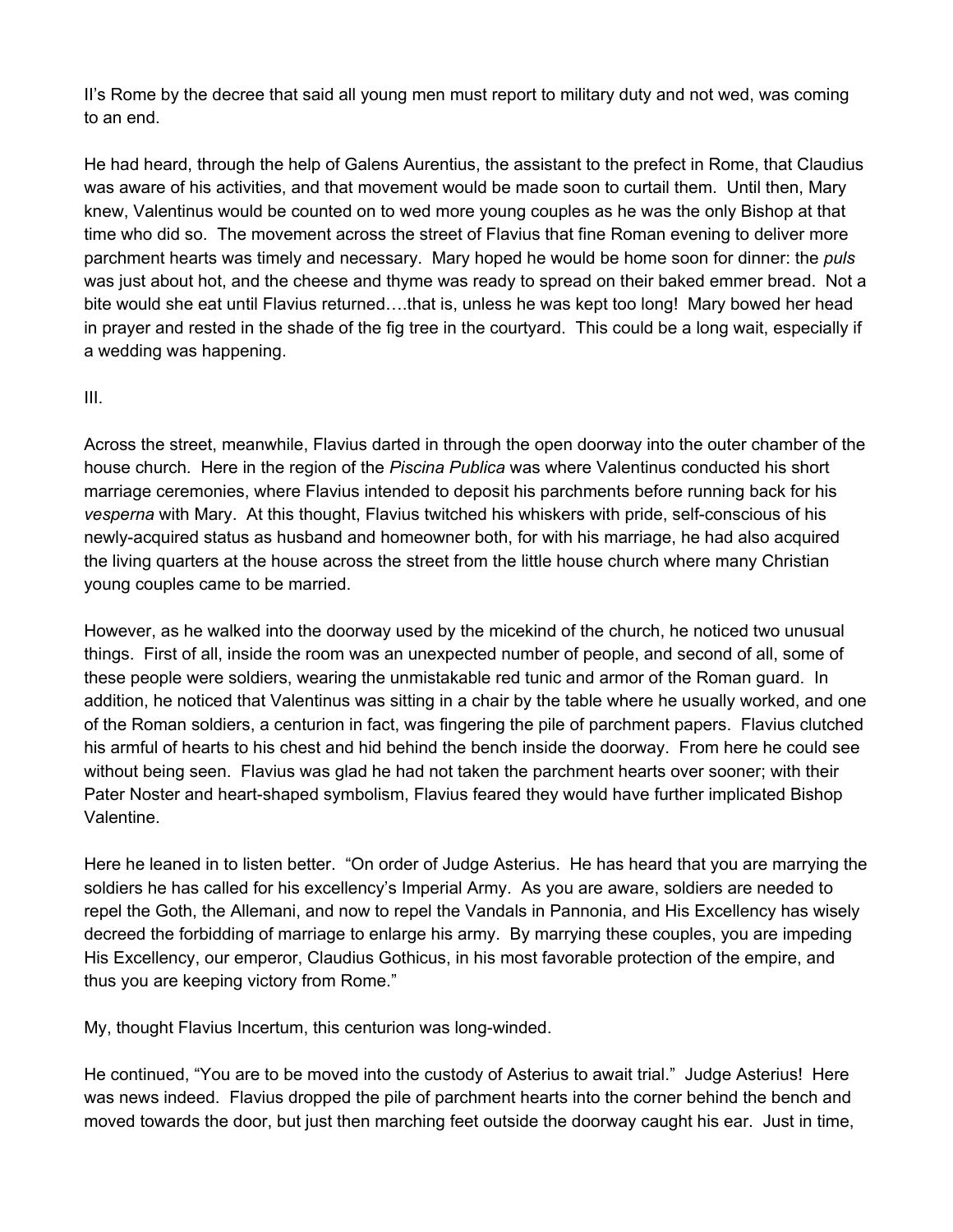Flavius Incertum, the fidgety mouse of Rome, tucked his tail behind him and stood, motionless, by the doorway, hoping not to be noticed.

The eating of door-mice had been outlawed by Marcus Aemilius Scaurus in the year BC 115, but that didn't stop some Romans from the deplorable practice, and Flavius had a feeling that soldiers were more prone to this vice than some he could mention. But no fear, the lead soldier merely confined his action mouseward to a swift kick as they walked by, and Flavius Incertum was well used to such movements.

Rolling dexterously, he moved out of foot range and settled himself to watch the rest of the proceedings. And the unfolding events were simple, Valentinus was abjured to grab his cloak and then was bundled forward by the ten soldiers under the centurion's command, and before Flavius could say "Incertum," his priest was being shoved out the door towards the home of Judge Asterius, a most fair-minded but nonetheless stern judge in this day in Rome.

Flavius scurried back to his hiding place behind the bench, grabbed his parchment hearts, stood uncertainly by the doorway for a few minutes, bowing his head to pray or think for a minute, and then, with a brisk nod of satisfaction, placed the parchments on the desk by the window, before scurrying out the door and across the street. Knocking a discreet knock on the door, three taps then a pause and another knock, he slipped in through the door to Mary's answering opening and soft sigh of gladness.

"You're back! I heard the marching feet, and I thought,"

"Now, Mary," interrupted Flavius, "No worries, mind you, I'm none the worse for wear," and rubbing his hindquarters meditatively he added, "although that soldier needn't have kicked so hard! No," and here he nodded at Mary's attempted interruption, "I'm assuredly well. Not as sure of what is happening to Valentinus, but he should be fine for now. Off to Judge Asterius, if the centurion is to be believed. I'll mark him well, later on, but for now, get me to that cheese spread. You make the best *moretum* in all of Rome, my Mary," and with an approving glance and rubbing his paws together, he pulled her to the table and forestalled her questions at one and the same time.

Bowing their heads together, they asked God for His blessing and committed their day to Him, praying the prayer attributed to their Savior, Jesus, "Lord, give us this day our daily bread, lead us not into temptation, but deliver us from evil, for thine is the kingdom, the power and the glory, Amen. And be unto Valentinus a light to enlighten, in Jesus' Name, AMEN," added Mary as her husband ended the prayer for blessing.

Taking some of the emmer bread from the plate, crumbling it on his plate and idly stirring the cheese spread beside him, Flavius took up the thread of conversation from before. "Judge Asterius won't like it, you know, housing Valentinus. Won't know what's hit him, that is for certain," he added, meditatively. Mary nodded solemnly.

"Think what happened before," she said. "Yes, he won't know what hit him, that is for certain," she echoed her husband quietly. The two silently ate their meal together before retiring to their spot under the fig tree in the tiny courtyard. On such warm nights as these, they were happy to lie down side by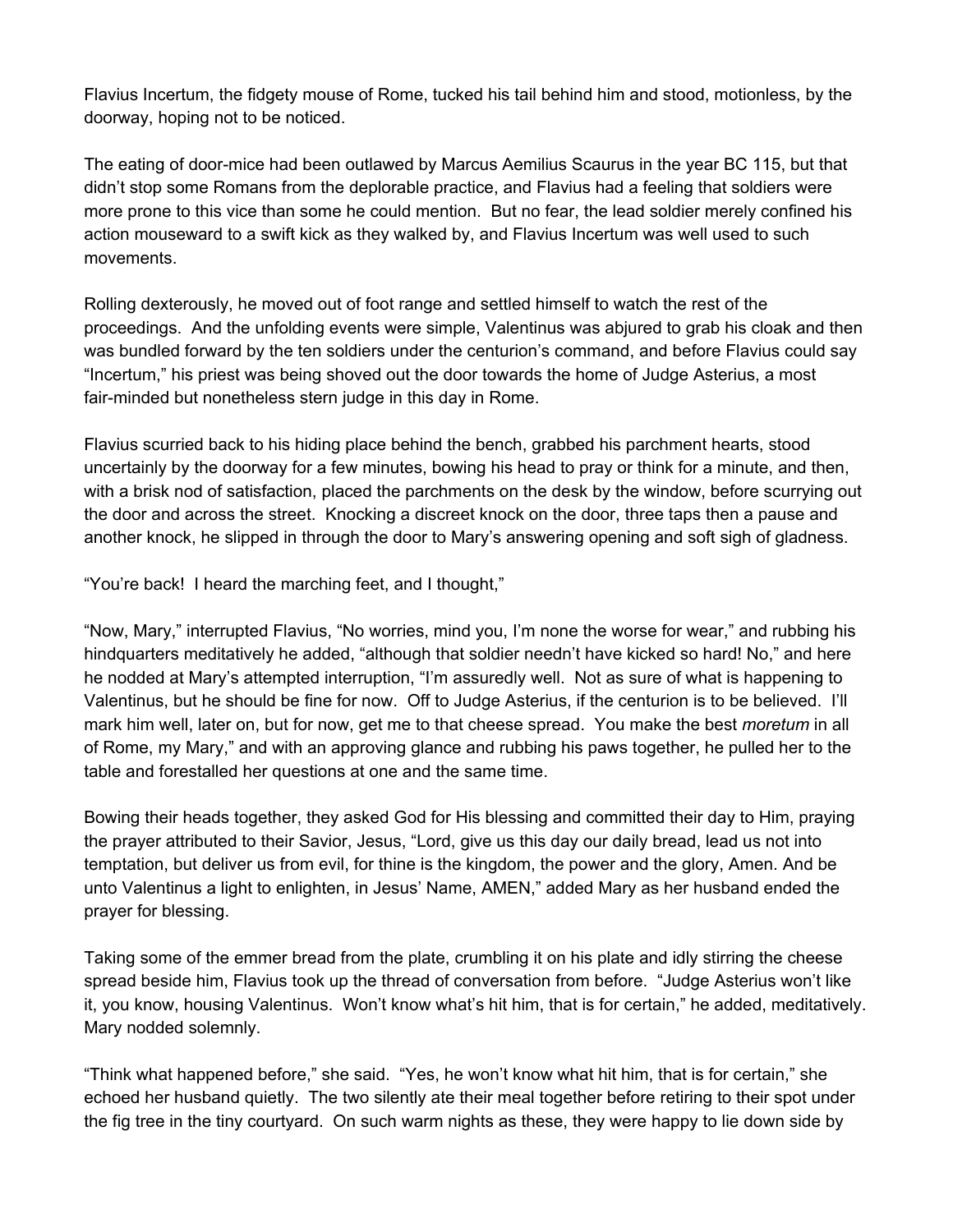side under the stars and contemplate eternity together. God's light to enlighten was over everyone, if only they had the eyes to see it, and spread over them like a canopy, the stars shining as the One Star had shown not three hundred years before, Mary and Flavius were certain that soon and very soon, one Judge would also know the certitude of faith in Jesus as they had come to believe themselves. 'God is good,' thought Mary as she drifted off, content in the knowledge that come what may, He would always be their God. 'I am so happy, in spite of this latest arrest,' thought Flavius in turn. And fell into sleep, punctuated in the dreams of his mind's eye by the march of soldier's feet and the rhythm of his own snores. He fell deep into dreamless and solacing sleep.

Tomorrow was soon enough to take up the banner of action. For now, he was sweetly and companionably asleep beside his new wife. Even in his sleep, Flavius smiled, and his whiskers twitched self-satisfyingly. Mary turned toward him, and they went even deeper into the bliss of Christian sleep.

#### II.

Valentinus was having a bewildering time of it. Grabbed from his home before his simple *vesperna* of *puls* ungarnished by any *garum* or fish sauce of any kind, Valentinus was hungry from the fast of the day before. While not particularly known for his teachings on asceticism, Valentinus was personally a very devout and holy man, and eating simple fare was one way he kept his mind focused on God's holy way. Marrying couples had for years become the delight of his work, but he was also a holy and devout man of simple tastes.

While marriages were simple affairs in those early days of the 3rd century of the new church, he himself though that the marriage vow was a kind of sacrament, and so, combining this thought with a higher sacrament, the sacrament of the Eucharist, and presenting the Eucharist for his tiny flock, offering the sacrament to the newly baptized and the newly wed was for him the foretaste of the kingdom of Heaven above in the Presence of Jesus Christus Himself, and Valentinus knew that celebration of the bridegroom went hand-in-hand with his own personal privations of the flesh.

Living a life of personal holiness was for him the two-sided coin of Christian priesthood. He could no sooner dispense of his own fasting as he could the celebration of the Eucharistic feast and the wedding of newly baptized and in love Christian couples. The fasting of the prophets led to the feasting of the kingdom, and he himself was sure of his own placement in the divine order of blessing. His fasting would lead to another's feasting.

He was no stranger to hunger, but on this particular night, the hunger was of the deeper kind. He longed for his Scripture book, he longed for his simple cross and the table where he met with God on a daily basis. But here he shook himself. Meeting with Christ in His sufferings on the cross was a daily path for Christ's followers, and as easily to be had in this jail cell as in his own comfortable lodging near the baths in the City; in fact, it was much easier to meet Christ in this suffering than it was in decadent Rome, so, kneeling down, Valentinus began to pray the prayer of Rome's previous bishop, Pope Clement of Rome.

"*We beseech Thee, Master, to be our helper and protector. Save the afflicted among us*….."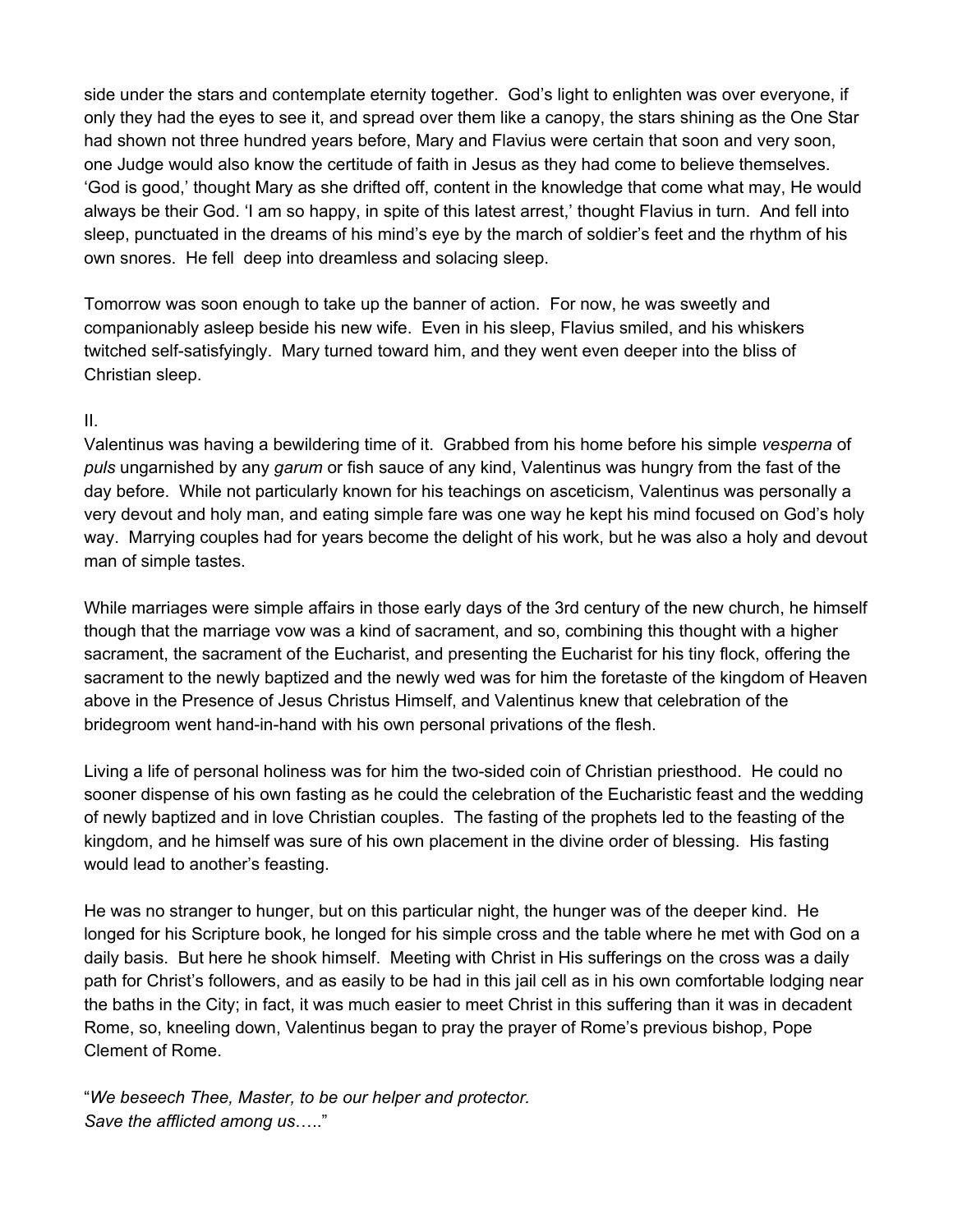Here Valentinus paused to remember the sick man he had visited only the day before, sick with the breathing sickness so common in Rome these days….

#### "….*have mercy on the lowly;*

*Raise up the fallen; appear to the needy; heal the ungodly,*" here Valentinus said a prayer for his Judge, Asterius…...Jesus help him to hear the Word and see the light that enlightens….

*"Restore the wanderers of thy people,"* Now he prayed for his emperor, Claudius Gothicus II….'Lord Jesus, give him wisdom to call unto Thee, help him hear the Word that frees and see the light that enlightens.'

### *"Restore the wanderers of thy people;*

*Feed the hungry; ransom our prisoners,"* and with this, Valentinus added, 'and I do not count myself to have suffered as a prisoner, so set free these faithful Christians in this prison,' and here Valentinus ran through the names of the Christians arrested only this month for defying the marriage law, feeding the hungry, preaching the good news to their fellow Romans, or any of a handful of overtly Christian acts that now and then attracted the attention of the law-givers of pagan Rome…..He finished,

### *"Raise up the sick; comfort the faint-hearted, Care for Your chosen sheep, Lord Jesus our Good Shepherd."*

For a few minutes more Valentinus prayed for the daughter of his jailer; everyone in Terni and Narni had heard of Judge Asterius and his blind-from-birth foster daughter, Caecilia Alba. 'May she see the light of Christ, and come from her blindness, being *caecus*, to being filled with enlightenment, and see the light of the Son of God, and become *Alba,* bright and white indeed.'

A good man, Judge Asterius. Who in the length and breadth of the Roman Empire would adopt a daughter who was born blind? WIth that thought, Valentinus resumed his faithful prayers, only sliding from his knees to sleep on the dirty mat below his kneeling place beside the high window on the wall of his cell. While this prison bed was not the mat he was used to at home, it was none-the-less the cleanest prison bed in all of the Empire. "I will lay down and sleep, for You alone, O Lord, maketh me dwell in safety." In minutes, the peaceful breathing of Valentinus was being watched by the faithful Protector who neither slumbers nor sleeps. All was well in the cell in the prison of the precinct of Judge Asterius, and all was well with Valentinus.

III.

A slight man, Valentinus looked even smaller standing in front of the judge's elevated chair the next morning at the bright and early hour of the dawning of a day of work. As early as the hour was, Valentinus had long been up at his prayers when the soldier came to bring him his *iantaculum* of bread and chickpeas. Beyond eyeing the emmer loaf a minute, Valentinus rose and followed the soldier up the stone steps leading to the brightly lit room where all the business of the judge was conducted. The prison quarters were part of the judge's own home complex, and Valentinus could hear the bustle of servants and see the fronds of the fig tree outside the window. From the center courtyard came sounds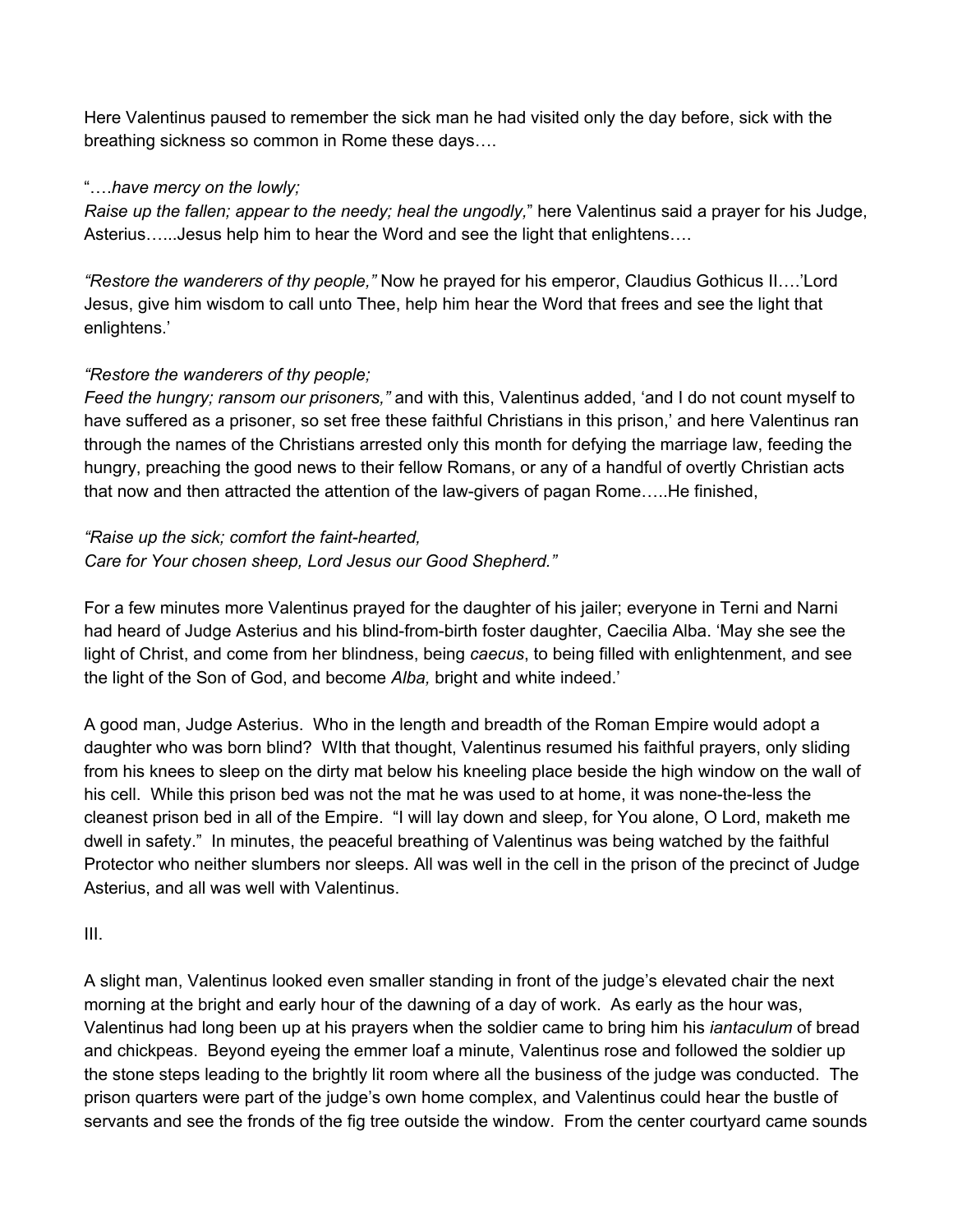of splashing water and the laugh of a young girl. Children were playing in the fountain, and a calm voice could be heard calling them to the morning *iantaculum* of the day before lessons with the *pedagogue* at 9:00. In the household of Asterius, even the children of the *servorum* were educated in learning to read and write and do simple ciphers. It was part of the fair-minded Asterius' view of himself that he would educate his slaves.

Valentinus remembered his prayers of the night before, and wondered which of the voices he heard was the voice of Judge Asterius' blind daughter, Caecilia Alba. Already Valentinus felt drawn to pray for the young girl, and he pondered the symbolism of a judge named for a star having a daughter who was blind from birth, but named *Alba,* or bright white light. 'May it be so, may the judge come to know the Savior who was announced by a star, and may his daughter see the light of Christ.' Even as he prayed, Valentinus made the sign of the cross over the judge in front of him.

"Eh, what's that? Young man, what is that sign you make?"

Valentinus came present to the judge with a start. Seeing an opening he sought for, he calmly began to preach: "Judge Asterius, your excellency, you have heard of the mystery of Christ, no doubt, how a star appeared in Judea in the year of the reign of Emperor Augustus, a remarkable star announcing the birth of a new-born king of the Jews. So famed was the star, in fact, that wise men came from Persia to worship the newborn king. And so frightened was the tetrarch Herod that he ordered the death of hundreds of baby boys in Bethlehem to eliminate, as he supposed, the threat to his throne. But not only did this king survive, but He went on to become the King of Kings, the One who would die in our place the death of sinners and rise again in three days from the dead," and here all the listeners in the room gasped, including, by this time, Asterius' own wife, Cassia. Risen from the dead? Whoever heard of this thing? *Even so,* thought Cassia, *if only it could become true. Anyone who had risen from the dead would have power indeed,* she thought.

Valentinus continued, "During his life on earth, this Savior performed many miracles. He made the lame to walk, the blind to see," again, Cassia gasped. *The blind to see!* She hurried from the room, gathering her flowing white robe in her hand as she ran out. Judge Asterius looked up and pondered her passing from the room. He sighed.

Distracted, he allowed Valentinus to continue for a minute longer.

"All who walk in the light of this sign you see me make, the cross of Christ Who was killed by the Romans but raised by God's mighty power in three days, will have life over death, healing over sickness, and victory over sin. It is in His name that I am here, the name of Jesus Christus, and by whose power I hope to convince you of the rightness of believing in Him. As our leader Paulus once wrote, you have only to 'believe in the Lord Jesus Christ, and you will be saved, both you and your household.'" Here was opening indeed! Valentinus hoped his words had fallen on ripe soil, but he feared it would only appear to have fallen on deaf ears. Judge Asterius, in spite of the early hour of the day, looked preoccupied and almost wooden in his raised up seat.

What he didn't know is that Judge Asterius had long been awake, listening to the sobs of his wife Cassia. *Empty* her name meant, and *empty* had proven to be her womb. Long childless, the couple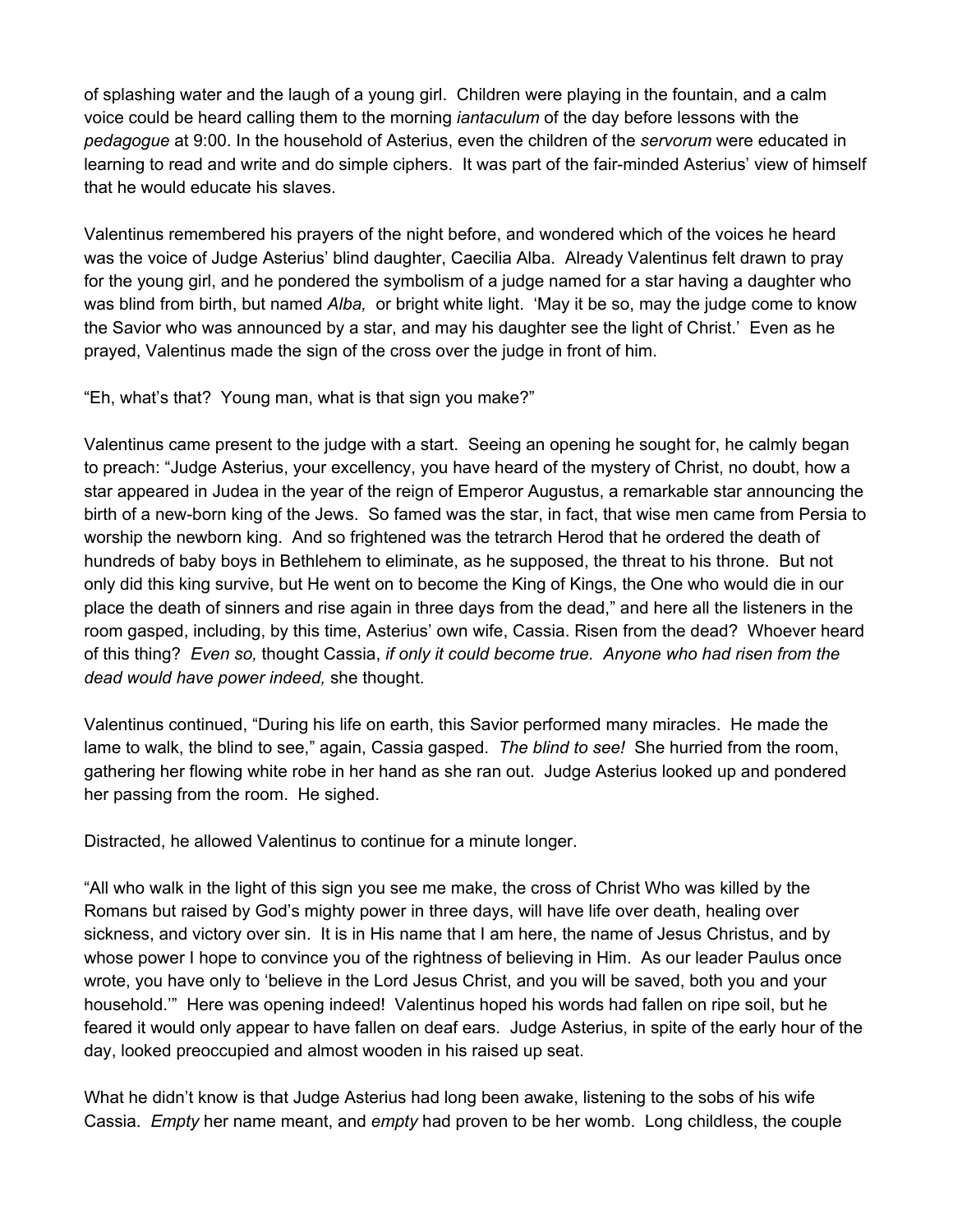had adopted the blind daughter of Cassia's sister Fausta Domitia, who was, in spite of her name, which meant *lucky one favored by the gods having been tamed,* not quite tamed. Her wild path through life had been littered with affairs of the heart, and at present, she was living in Roman Gaul with her general husband. Her previous children had been left behind, and in this instance, Cassia had been glad to take in kind-hearted but blind little Alba. One day, he hoped, relief would come for little Alba, but for now, she could only see the vaguest glimmer of light. No true light penetrated that darkness, and she remained close to Cassia's side, playing in the splashing light of the fountain she could not see in the courtyard of the home of Judge Asterius.

The sound of her laughter coming in through the open windows of the courtyard in his mind was punctuated by Cassia's cries of despair in the night. The longing for children was part of her sorrow, the other part of her sorrow comprised of the weight of the unlikelihood of marriage for this Caecilia Alba when she grew up. Few Roman citizens of birth would marry a blind woman, however lovely she may be. And Caecilia Alba was lovely, he had to grant her that. But being born blind was a curse from the gods, he knew, and there was little that could be done about it. Cassia's hope of, if not children of her womb, grandchildren of her heart seemed likely to be unmet. He sighed again.

But here, Asterius began to stroke his clean-shaven chin. What was the little priest standing before him saying now?

"So you see, Judge Asterius, believe in the Lord Jesus Christ and you will be saved, both you *and* your household." Here, Valentinus nodded towards the open window where the sounds of Alba's laughter could be heard as she splashed in the fountain.

"We will discuss this further at the noon meal, Valentinus. In the meantime, guard, take your prisoner down to the prison walkway for his exercise. Bring him back up to my quarters at the time of the *cena."* With that, Judge Asterius stood, and, bowing, the soldier yanked Valentinus, not unkindly, out of the room.

Judge Asterius went his way through the open doorway into the courtyard outside. The splashing droplets of water caught him on the face as he came into contact with the bright light of the noonday sun. Hearing the sound of his step, a laughing Caecilia caught him around the waist. "Pater! Pater!" Caecilia hung upon the judge, only stepping away when he gently pushed her from himself.

"Cassia, come back!" he called to his wife fleeing just now up the stairs and into the family quarter beyond the public room of the courtyard. "We are having a guest for *cena,"* he called, "I have invited the Christian prisoner Valentinus to lunch. He says his god can heal and raise the dead."

"I know," Cassia said, turning on her foot to face him full in the eye. "I have listened these minutes or more. But can he heal Caecilia Alba?" With that, she turned away once more, tears coursing down her face as her eyes sought her foster daughter in the courtyard below.

"I don't know," Asterius said severely, "but I aim to find out." With that, he gathered his wife into his arms and then led her down inexorably to the dining room below. Slaves bustled in and out as the meal was prepared, and, dropping to his couch for the meal, Asterius waited as Valentinus was led into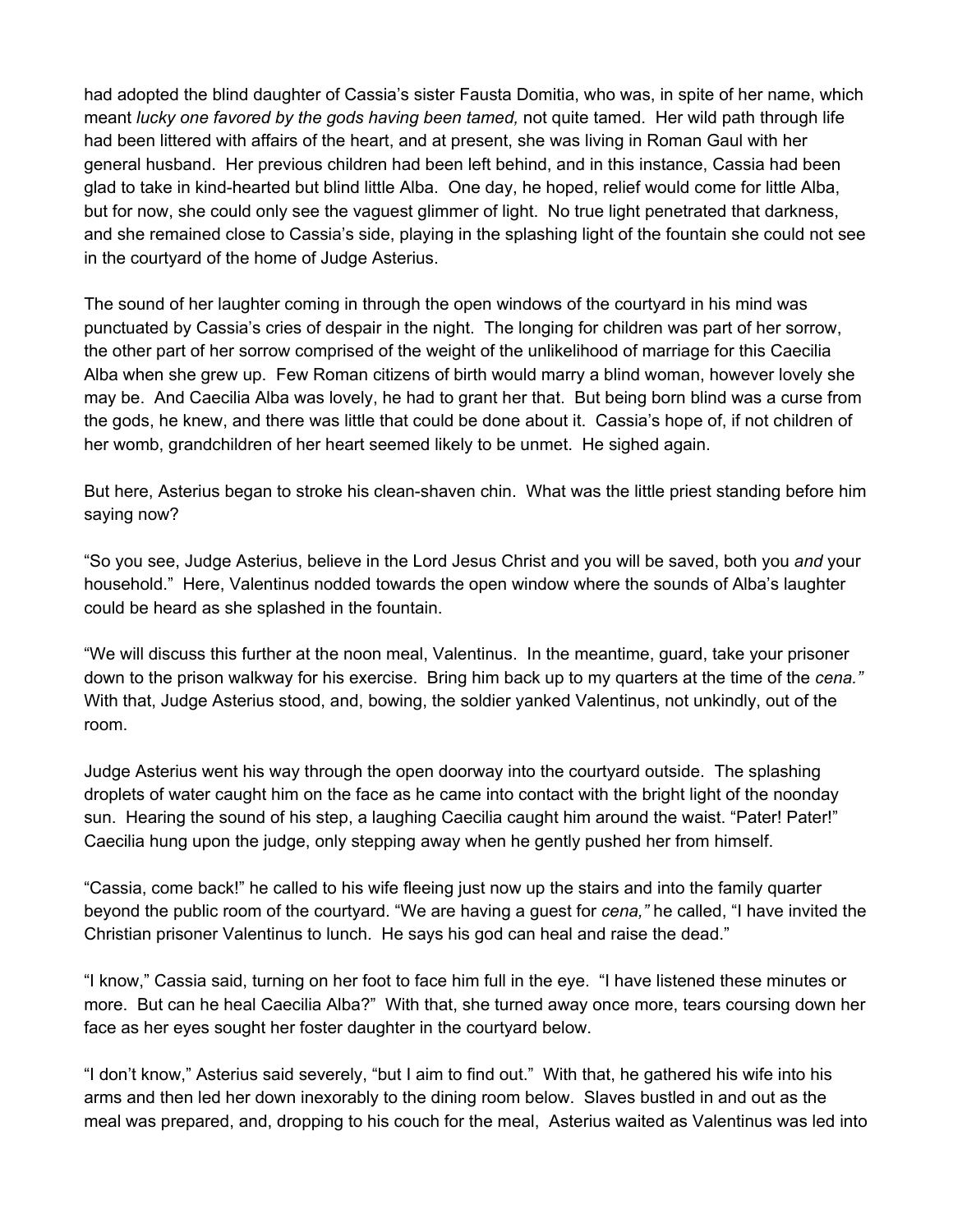the room. The family reclined, and Valentinus said the Christian grace for the meal and once again he made the strange sign of the cross. Soon, they would hear more of this Christus of the Christians. Cassia could hardly wait, and as for Alba, her childlike pratter stilled by the silence of her parents, if she but knew it, a new light had dawned into the ever brighter light of day which would be to her a light to enlighten and the glory of her life.

'Where shall I begin,' thought Valentinus? *Begin at the beginning*, came a Voice, one Valentinus knew well, the Voice Who had spoken the world into being and had spoken the Word in Valentinus' inner world for many, many years, since he had first accepted Christ under the teachings of Hippolytus of Rome in the year of our Lord, 200.

He had been a believer in Christ for many years, and acting under conviction, had shared Christ many times. But this felt different. Somehow, Valentinus knew that convincing this hard but fair judge of the validity of the claims of Jesus Christ of Nazareth was one of the pivotal moments of his life. And the little girl, here Valentinus' eyes softened, to share Jesus with this little one was the joy of his life. Sharing Jesus with children, marrying the parents, it was the work of one of the most romantic of the priests and bishops in all of the Roman Empire, and he knew it was the way of the church. Jesus had said, 'Let the little children come unto me, and do not forbid them.' Sharing Jesus with both Caecilia and her parents at once was the work of a lover of souls like Valentinus, and beginning at the beginning was the way to woo the heart of a child.

Valentinus began, 'Our writer John has said, 'In the beginning was the Word, and the Word was with God, and the Word was God. The light shines in the darkness, and the darkness has not overcome it.' Judge Asterius stirred restlessly, this was not what he had expected, it sounded like gnostic teaching of the students from Alexandria. He had already thought about and rejected such teachings. It was inadequate to cope with the difficulties of life, such as the trial of having a daughter born blind. Surely this teaching was better than that? Valentinus had said Jesus rose from the dead. That wasn't the life incorporeal of the Gnostic teaching, was it?

Valentinus continued, "but this light, that shines in the hearts of men, which was present at the creation of the world, was not always understood. In many times and in many places, men have striven to understand and comprehend this light, but as our writer Paul has said, and John himself wrote, "the dark has not comprehended the light."

Asterius nodded, understanding this point. Hadn't their own writers said much the same thing? Plato himself, the writer of the Greeks so favored by their own Roman poets, had said the light could only be understood in a shadow, in a cave. This much he knew. Looking again at little Caecilia who lived as if in a shadowy cave, he said, "go on, I understand."

Valentinus picked up the narrative thread. "So God Himself ordained that He would send His only Son into the world, the world gone wrong, to show the light of God and to enlighten the darkness."

Asterius again nodded, this time helping himself to more chickpeas and olives with his right hand, and with his bread in his left hand waving at Valentinus to continue. This was getting to the heart of the matter, a son come into the world as a baby.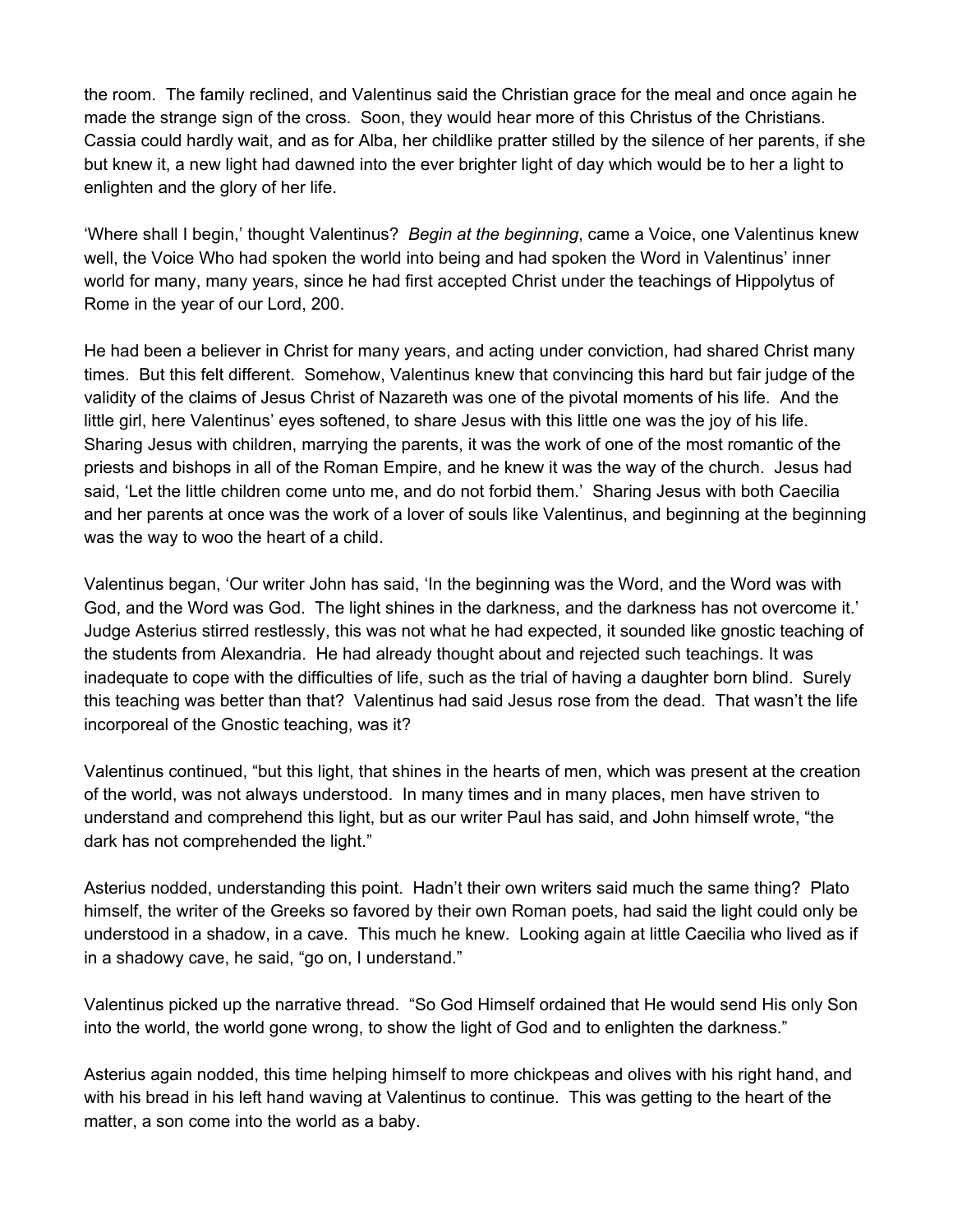"So, when this child was born, an angel came to a virgin named Mary to announce His birth."

At this, Cassia's eyes opened wide. A virgin, a young girl, having a baby boy who was the Son of God? What was this teaching, she wondered.

Valentinus continued. "She said in response, "I am the handmaid of the Lord, may it be unto me according to Your Word. And He became incarnate of the Virgin Mary at this very time. Thank You Jesus," he said, in praise, and then he resumed, "This baby would be the Savior of the world, but 'He came to His own,' the writer John says, 'and His own did not esteem Him.' You see, the Savior of the world came in the flesh, as a baby, and he didn't come to rule, but to 'serve, and give His life as a ransom for many.'

When the Christ came into the world, He came to die for us, to offer Himself as the one eternal sacrifice, so that many sons and daughters would be brought to Him. It didn't make sense to many who heard the message, and these priests and pharisees thought He must not be the Savior: He didn't impress them, and He didn't come to rule or deliver them from Rome." Here Asterius nodded again. He could well imagine that another emperor wouldn't really offer the life that Valentinus was describing.

Another emperor would rule over and do the same things, did it not happen in every epoch in Roman life? He sighed, thinking of the recent ascendancy of Claudius Gothica II, the new Claudius who was just now making things so difficult for his soldiers, who were forbidden to marry. It led to a complicating of his own life, having to try little priests like this earnest and dedicated Valentinus here before him now. If only the emperors would quit making edicts that others have to carry out, he thought, before wrenching his attention back to Valentinus again.

Valentinus then asked a question. "This is Jesus, who came as a baby and died on the cross for our sins, and was brought back to life again on the third day. Do you want to know this Jesus?" His question seemed to be directed at the little one in their midst. Eating a grape, peeled by the hands of her mother, her face turned to hear every word Valentinus spoke, she nodded.

Asterius gravely interrupted. "You say this Jesus can heal people, and you say He lives. If you asked Him, would He heal my daughter?" Cassia gave a noise like bitter low laughter. No one could heal a girl born blind, could He? "If this God heals my daughter, Caecilia Alba, I will believe in this Christos you preach. Not before."

Nodding, Valentinus laid his hands on the girl. He had prayed for her long into the night, and praying for this girl now made sense to him. Whether or not God would heal in the way Asterius was asking was another matter, but it was surely in God's loving hands, so Valentinus laid his own hands on her in imitation of the loving God he believed was even now resting His Hands upon her in true healing light, and began to pray. Talking as if God was in the room, he began, "Lord Jesus Christ, enlighten Your handmaid, because You are God, the True Light." His hands remained on the little girl a few minutes. A light seemed to gather around her forehead and head, forming an aureole of light, and her breathing deepened in the gathering silence of the room. At the edge of the room, the *servorum* quieted themselves and waited, hardly daring to breathe. Cassia's sour expression evened out, and even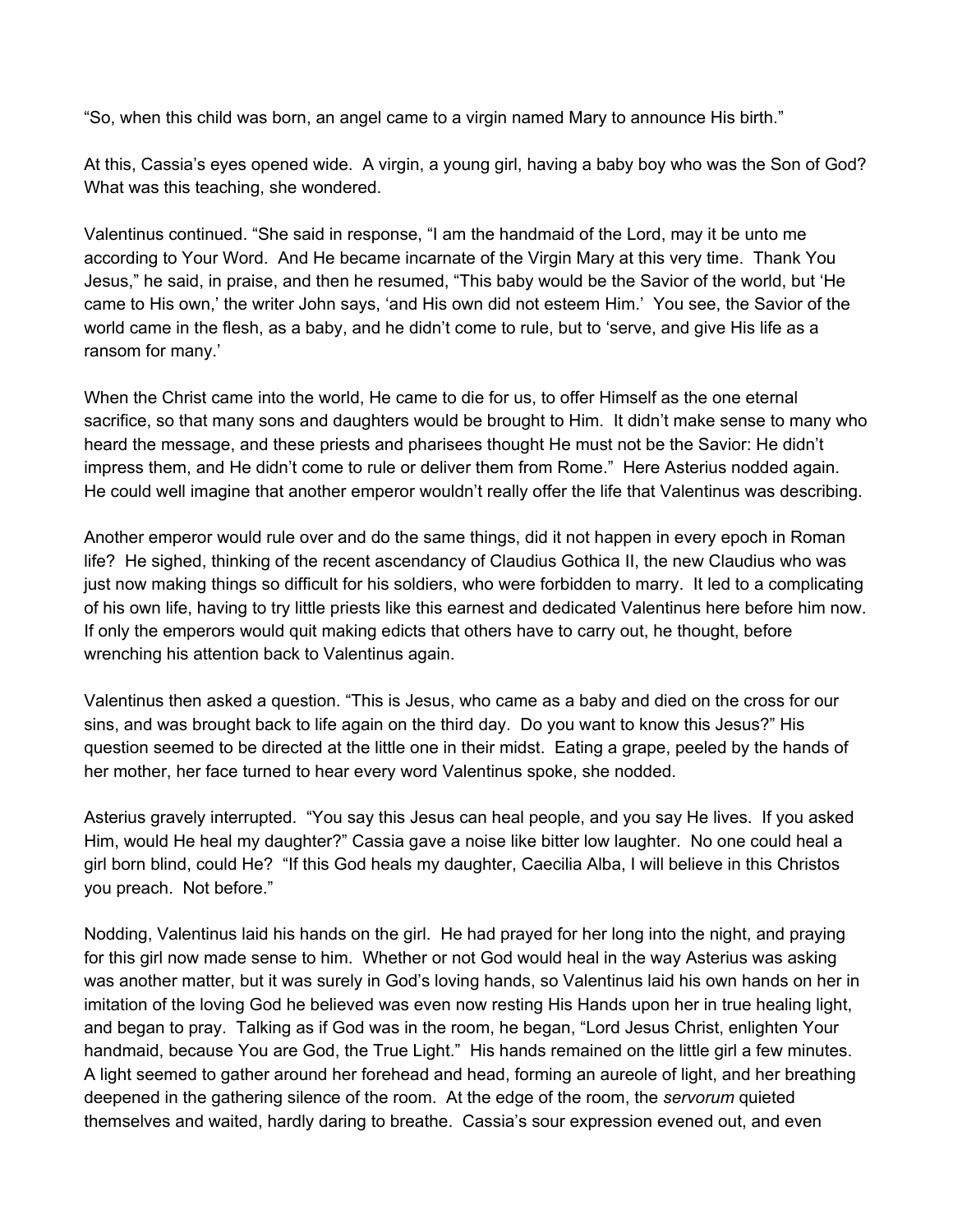Judge Asterius was impressed by the gravitas of the little man as he prayed over his foster daughter.

"If little Alba sees again," he thought, "I will believe, but not if she can't be like the other girls, and my wife like the other wives," he added. "But oh, how I wish it were true! To have a Savior from all these fears," and at that, he bowed his head and sighed. Maybe even without the healing, I would believe. Maybe.

After the meal, the little family took their daughter into the light. Little Alba played as contentedly as before, but no apparent change could make even the most optimistic of *servorum* believe that any monumental change had overcome the girl. However, Valentinus was well satisfied. He had steadfastly concluded his talk with the words, as he was taken back to his prison quarters, "You must have faith. Even our Lord when He was here told His followers, 'You must have faith,' and, 'This kind only comes out with prayer and fasting.' Your faith must rest in the person of Jesus Christos, not in the work of a healing. Because even the demons can mimic a healing. You must believe, as He said, 'on account of the works themselves,' but even more, 'because I have been working, and My Father has been working.' 'Faith,'" he continued, "'comes by hearing, and hearing by the Word of God.' I will continue teaching you every day, but you must believe in Jesus the Christ, the Savior of the world, or your little girl cannot be completely healed. And remember, our Lord Himself healed a little girl in Capernaum, and she rose from the dead. He said, 'Talitha Kum,' or 'Little girl, I tell you, get up!' Never fear, He will heal her, but you must believe in Him alone, not just in the works themselves but on account of the works themselves, believe in Him. Believe."

And with that he turned on his heel as he was taken back by the soldier to his prison cell, there to pray and receive Word from God his Father, and to rest for the ordeal ahead, for well he knew that the enemy would try to attack the fledgling seed planted in the fertile soil of the minds and hearts of the Asterius familias. And equally well he knew that that word was even now trickling down into the slave quarters of the *servorum* that worked for the Familias Asterias, for he himself had been born a bond-slave and was even now a bond-slave to his Savior Jesus. Valentinus was well content as he kneeled to his prayers. "Enlighten the light of the little mind of Caecilia Alba," he prayed, "may she be like the handmaiden of the Lord, Mary, and believe at first light. May she become Aelia Alba, or *sunlight, bright* instead of *Blindness, bright*, may she lead many into the Kingdom of the Gospel of Light, and may she walk in the light of Christ for the rest of her days, in Jesus' Name, and in His Praise, Thank You Jesus, Amen.

Unbeknownst to the family, singing in the light of the splashing fountain, little Alba was already seeing more light, an inward light had dawned on her the instant she had heard the blessed name of Jesus Christ, and even now, she could see the shadows of people as they came and went, and the light, the light! It was growing. But always happy and contented, they could discern no difference in the manner of her play, so the newly reborn girl played on undisturbed in the growing light.

That evening, as she brushed her foster daughter's hair and rebraided it for bed, Cassia wondered aloud if the prayers were having effect, but Aelia Alba, for that she had been renamed by Valentinus, only laughed and fondled her mother's hand holding the ivory comb. "May I brush it, mother?" she asked, and before her mother could answer, Aelia had grabbed the comb out of her hand and was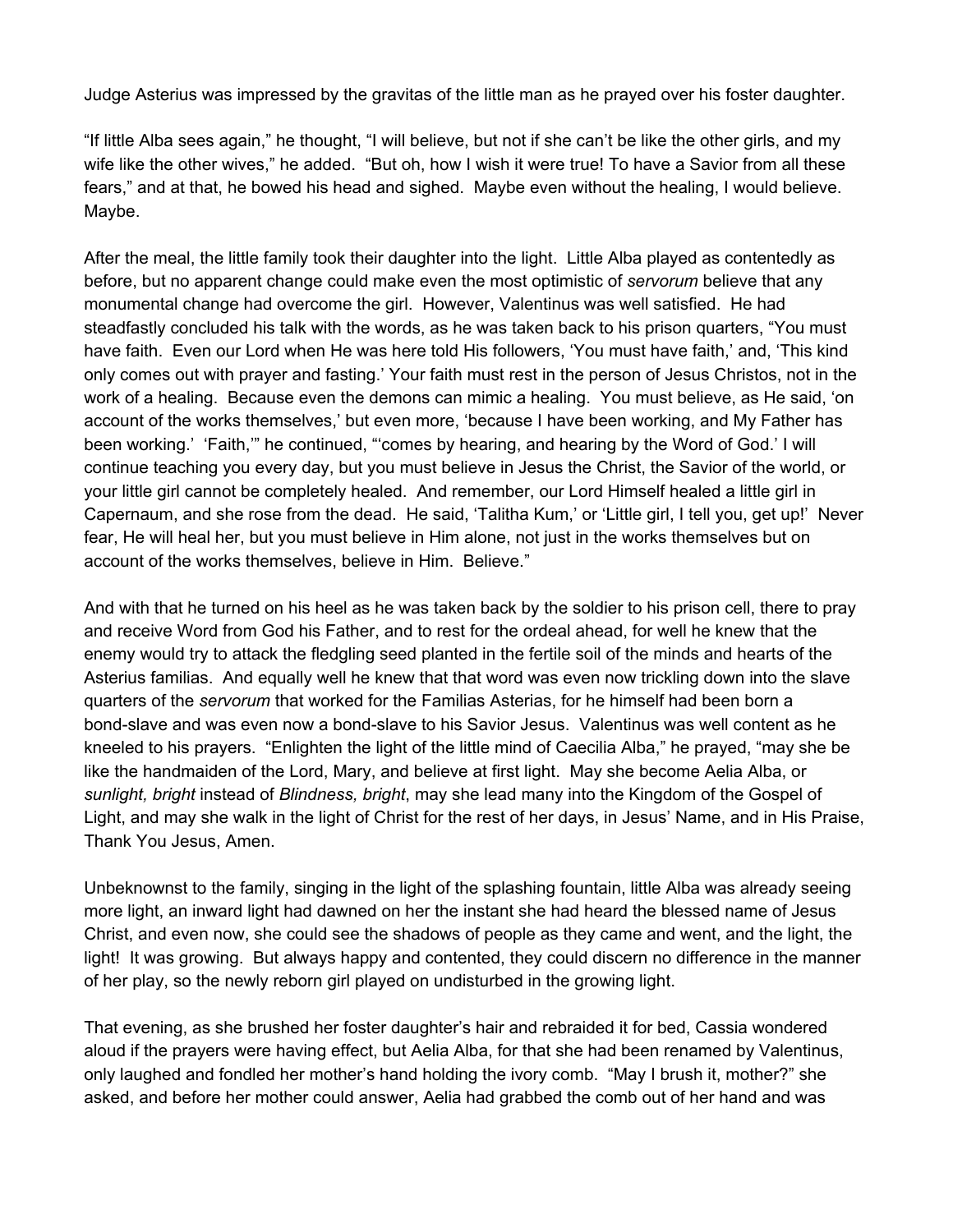singing the little combing song she had learned from the Jewish *puella* in her real mother's house in the dim days of her babyhood.

Cassia had never paid attention to Alba's singing before now, it formed a constant backdrop to their days in the Roman household while her husband attended to his duties in the city courts and they lived in the city for half the year before retiring to the countryside for the illness-laden summer months. This sound of singing was much like the sound of the splashing fountain outside in the courtyard, part of the backdrop of her city life, but tonight her ear caught the sounds Alba was singing,

"all we like sheep have gone astray, every one to his own way,

Every tangled unkempt way,

And the punishment that brought us peace was laid on Him."

With each stroke of the ivory comb, Alba's song laid emphasis on the words of her song. They echoed in Cassia's mind, "Astray, own way, on Him." Her mind wandered to the words of the man in the dining room earlier that day. "You must have faith, on account of the works themselves, but also on account of Jesus Christos Himself. He is the Way, and the Truth, and the Life. He Himself said, 'no one comes to the Father except through Me.'"

Cassia remembered the Father she had almost never met, the one who was always gone in service of the empire, and whose only presence in her family's life was his sentence that the child Alba would have been left on the hillside to die if she had been his own child. Would this Heavenly Father, the One Valentinus had said was "always working," abandon His child on the hill?

Valentinus had explained how this Father had sent His own Son into the world as a sacrifice for sins, but that He had raised His Son to life again in three days. Never once had He abandoned His Son, Valentinus explained, but that the salvation of men could be accomplished, He allowed His son to experience the full weight of separation from the Father caused by sin, so that many could be saved. On the third day He had risen from the dead! This Jesus was the Savior. So would He raise up Alba? Even now, the child looked happy, and an inner glow seemed to emanate from her. Cassia decided to believe. If it didn't come true, she thought, she'd still rather believe in this Christus, who raised from the dead and gave life to the weary. It was too good not to believe.

"Come, Alba, let's to bed, now. Leave the comb for tomorrow." Contentedly the little girl laid the comb lovingly aside, and with a rare snuggle, clung to her mother and raised her face for the nighttime kiss. Cassia caught her breath, never used to this childish embrace, and she knew for the first time how blessed she was. A child of her womb would not be lovelier to her than this grateful child, and she felt a contentment inside her belly that she had never known before. It would be well.

In his cell, Valentinus in his mind's eye saw the light growing from that fountain in the courtyard, spreading to the whole of Rome. Some events were like this, he knew, from that hill in Golgotha in Jerusalem had spread the light that enlightens the whole world, and from this fountain in Rome on the Palatine Hill would spread a light that would in imitation to this one light change the world. Someday, he knew, the love of God would cover the earth as the waters cover the sea. With that, and a sigh of contentment, the imprisoned Valentinus lay on his side and went fast asleep.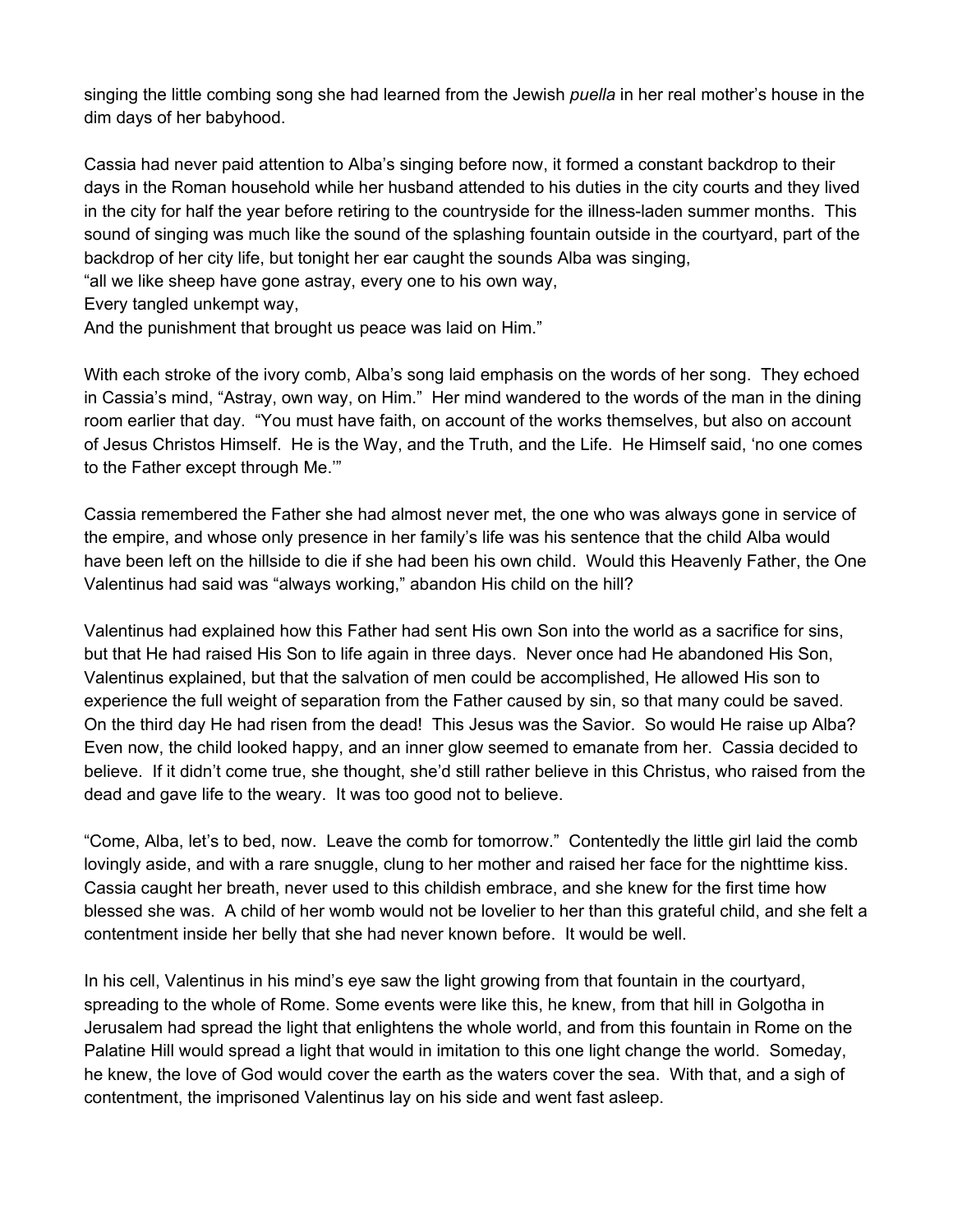And across the way, two mice slept on, their hands entwined as their hearts gazed on the face of the One who loved them as tenderly as a Father carries his own.

V.

What followed were weeks of quiet revelations as patiently and persistently Valentinus instructed the household of Asterius. Instructed in the Way, as it was called, Asterius became more and more convinced that whether or not the Christus was the Way, the truth, and the Life, the godly way of the simple man preaching before them at evening *cena* everyday was more admirable and convincing than any of the ways of the gods before them in the temples of the Forum.

Then, too, there was Cassia, who was convinced that Alba was seeing more light than before, and her transformation, from the dour and emotionally fragile wife of the last few years into a joy-filled and responsive wife, the kind he had dreamed of when he had married her twenty years before, was convincing in altogether a different sort of way.

The *servorum* were changing too, not that the lives of slaves had mattered so much to Asterius before, but having *servorum* who jumped to do his bidding out of love for their master was a new experience to Asterius. The Christian teacher Paul, explained Valentinus, had bid slaves serve their masters out of reverence for God, not as man-pleasers. This, apparently, made them more useful servants.

Asterius especially liked the account of the runaway slave, Onesimus, whose name meant useful, and who now had become especially useful to his master, Philemon. He respected Paul, who stood up to Philemon for the right to command his slave in his own business, and he liked how Paul expected Philemon to grant him the use of Onesimus as a brother in Christ. It was most interesting, thought Judge Asterius. It appeared that to a Christian, a slave could well become a brother. Here he remembered the tale Valentinus had told of his own upbringing. Before he became a Christian he had been a bond-slave, who had been freed by his master when he accepted Christ, and had subsequently gone on to study under Hippolytus and become a priest, and then a Bishop under Pope Pontian and Pope Fabian of Rome.

But the greatest transformation of all, that was the transformation in the mind and heart of little Aelia Alba. No one could doubt, now, that there was a change happening. Always joyful, she had now become bold in her explanations about Jesus the Christ Whom she now followed. All the livelong day she followed Cassia, abjuring her to receive Jesus as her Savior, until one bright morning in Aprilis, just before the Christian celebration of *Pascha,* Cassia opened her eyes to the truth, realized that the God of the Christians had indeed healed her foster daughter, and had moreover given her the light of life Himself: Jesus the Christ had become her Savior too.

She no longer had doubts and fears arise in her mind, and had even taken to sharing her new-found faith in Jesus to her husband as they lay awake at night. While he had yet to receive Christ Jesus himself, he had lain awake for hours every night after hearing her speak. It was only a matter of time, she knew. Meanwhile, as soon as she had believed, she saw what everyone else in the household had long perceived. Little Aelia Alba was now getting around by herself, without much effort at stretching out her hands to "see" with them. She was catching the ball she threw into the air one morning, when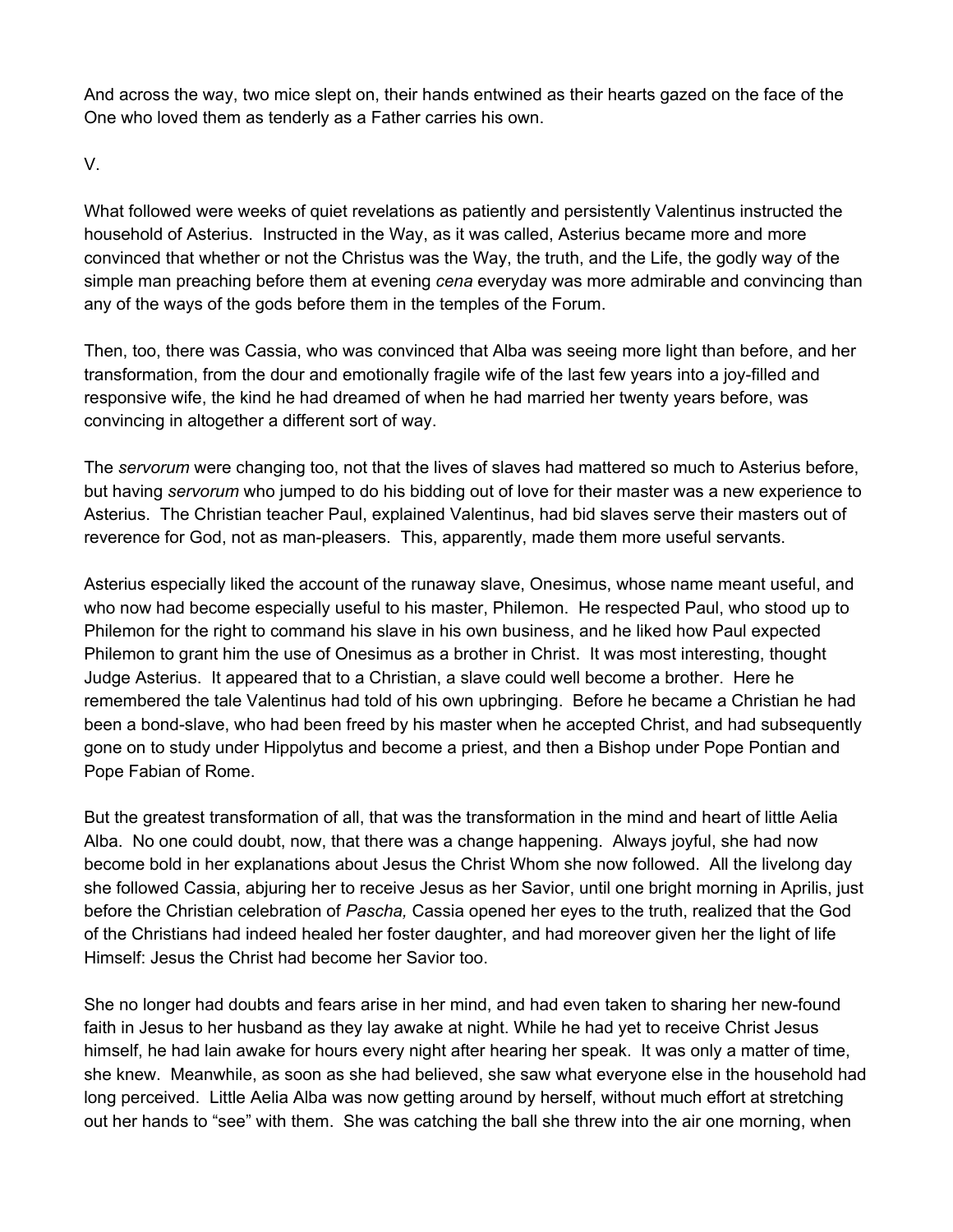this was completely borne in upon Cassia. Her little girl was whole again. Her shriek of amazement was lost in the commotion outside, however, as soldiers pounded on the door to their home. What could be the latest business of her husband, she wondered.

Only last month he had ordered that all the Christian prisoners held in the prison under his command be released. Valentinus he held a while longer, until he could be sure that his new-found beliefs in Christ Jesus as the Savior of the world could be found to rest on the solid foundation he sought. But even he had come to see that it was time Valentinus was released to his ministering among the converts of The Palatine Hill where Marcus Asterius made his home and managed a prison.

"Valentinus, it's time to let you go, but I insist that you stay nearby so that you can continue to pray for Alba, and to advise me in the official duties of my judgeship." Valentinus had agreed to move his base of operations to Asterius' vicinity, but beyond that, he refused to make his home in the courtyard which had become so dear to him as the home of little Aelia Alba. Always a great favorite with children, Valentinus had become especially fond of the little seeing girl, and always spent a few moments playing catch with her before moving into the dining room where Asterius now hosted a small church of household listeners every day at *cena.*

But as dear to him as Alba was, he knew it was time to move on. There were many young Christians to inspire with the teachings of their Savior, Jesus, and he had heard word that a new crack-down from Claudius on the marriage of young couples was coming. Time was of the essence, so he prepared to leave soon to new quarters in Terni. He wondered if when he resumed his sacramental duties whether the parchment hearts would be left on his hearthstone again.

But now, there was pounding on the doors. A messenger had come escorted by a member of the Praetorian Guard*,* with a message from the Emperor Claudius II. Cassia knew she wouldn't hear about the contents of this message until well after the household had turned in for the night, so she spent only a minute in idle speculation before catching up the now-seeing little girl into her arms. They had much to celebrate that night, and no doubt news to adjust to in their private counsel in the night. For now, she had a new-found Savior to thank. 'Thank You Jesus,' she mouthed to herself, before moving Alba into the dimly lit kitchen quarters. It was time to prepare the evening meal.

VI.

Things had been stirred by the visit of the Guard the night before, carrying instructions for crackdowns on the marrying of young men on the eve of Claudius Gothicus' campaign against the Vandals in the Danube region of Pannonia. Not one to take chances, as a general Claudius knew he needed all available recruits, and he insisted that his judges carry out his orders. Having set free the Christian priest, Asterius merely warned him not to marry any new converts, but didn't make any more comment beyond a "be careful, Valentinus," before clapping him on the shoulder and saying goodbye.

Only the night before, Asterius had knelt down on the floor, and with Valentinus laying his hand on his head, and Cassia beside him, had asked Jesus into his life and heart, to lead and guide him and save him from his sin. Deliberating for months prior had been his way, but now that the decision was made, Asterius was completely free from his cautious ways. He was now setting up plans to enlarge the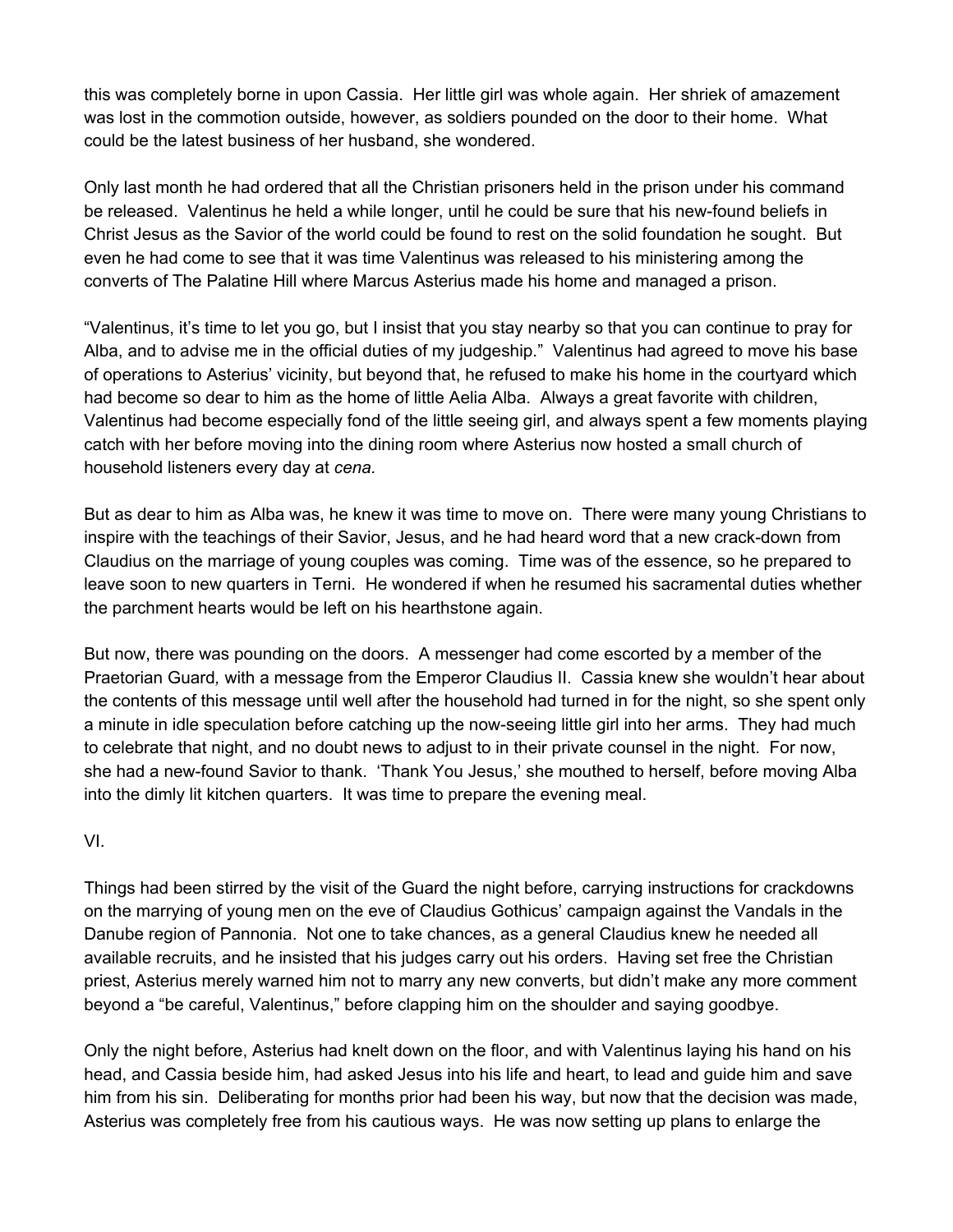courtyard and had made plans with Valentinus for a large baptism ceremony to be held on Holy Saturday, the day before the celebration of *Pascha*, at the middle hour of the night, after a long vigil the night before. Asterius and Cassia and Alba would be the three first catechists of Valentinus and the baptisms would go well into the night as Asterius' entire household was slated to be baptized and confirmed as Christians.

Valentinus walked blithely down the street as he left his home of the past three months, carrying his food wrapped in a bundle, a gift of a grateful Cassia, in his arms. He smiled as he remembered the gaze of little Alba in the last minutes of his prayer for the Asterius family. Now that she could see, she spent most of her waking hours with her eyes open in earnest inquiry. No matter how many times he saw her seeing eyes, he would never forget the moment he realized that God had indeed healed her completely.

She was sitting beside the fountain, her favorite place, but instead of feeling the splashing of the water on her arms and face, she was looking at the light playing through the water, and for once, her endless singing was stilled. She looked at the trees, rather than lifting her face unseeing to the warmth of the sun, and she reached for a fig and grabbed it, with no more groping than the reach of Cassia when she was sorting the figs picked by the *puella* for their supper. To be sure, he called her name, "Alba!" Instantly she turned her eyes to him and smiling, looked at him. "Why are you wearing a white robe?" she asked. Smiling, he caught her up in his arms.

"So I can make you smile, my Alba, so I can make you smile," and then, "Let's go show you to your mother, Alba. She will want to see you," and with that he leaned down and tapped her eyelids. Laughing, the two walked into the kitchen where Cassia was sorting figs for the noonday meal.

"Cassia, receive your daughter back again," said Valentinus, handing her to her mother, "she is well, and you have no need to fear the future," he finished, before slipping out of the room.

The healing of a girl born blind was no matter for the God of the universe, who had spoken worlds into being and had raised His only-begotten Son from the dead, after accomplishing purification for sins. It was no more trouble than to open the eyes of a blind man who couldn't see truth than it was to open the eyes of a girl born blind, but God had accomplished both of these feats in less time than Valentinus had expected.

Now he was ready for the next part of the plan, to be revealed as he knelt down on the floor in his new quarters, as soon as he found them. For now, Valentinus was content to be walking the streets of Rome looking for new men to pray for. And tomorrow, the baptisms of the Familia Asterius. Life was good when God was in control, he thought.

### VII.

Meanwhile, in the home of Flavius Incertum and Mary his wife, all was consternation for several weeks. It took a long time for mice-kind to learn the news that all of the poorer quarters of the Roman Empire were already discussing, namely, the crackdown on marriages among the young people of the empire. It took even longer to learn of the arrest of Valentinus, who was marrying couples in secret, it was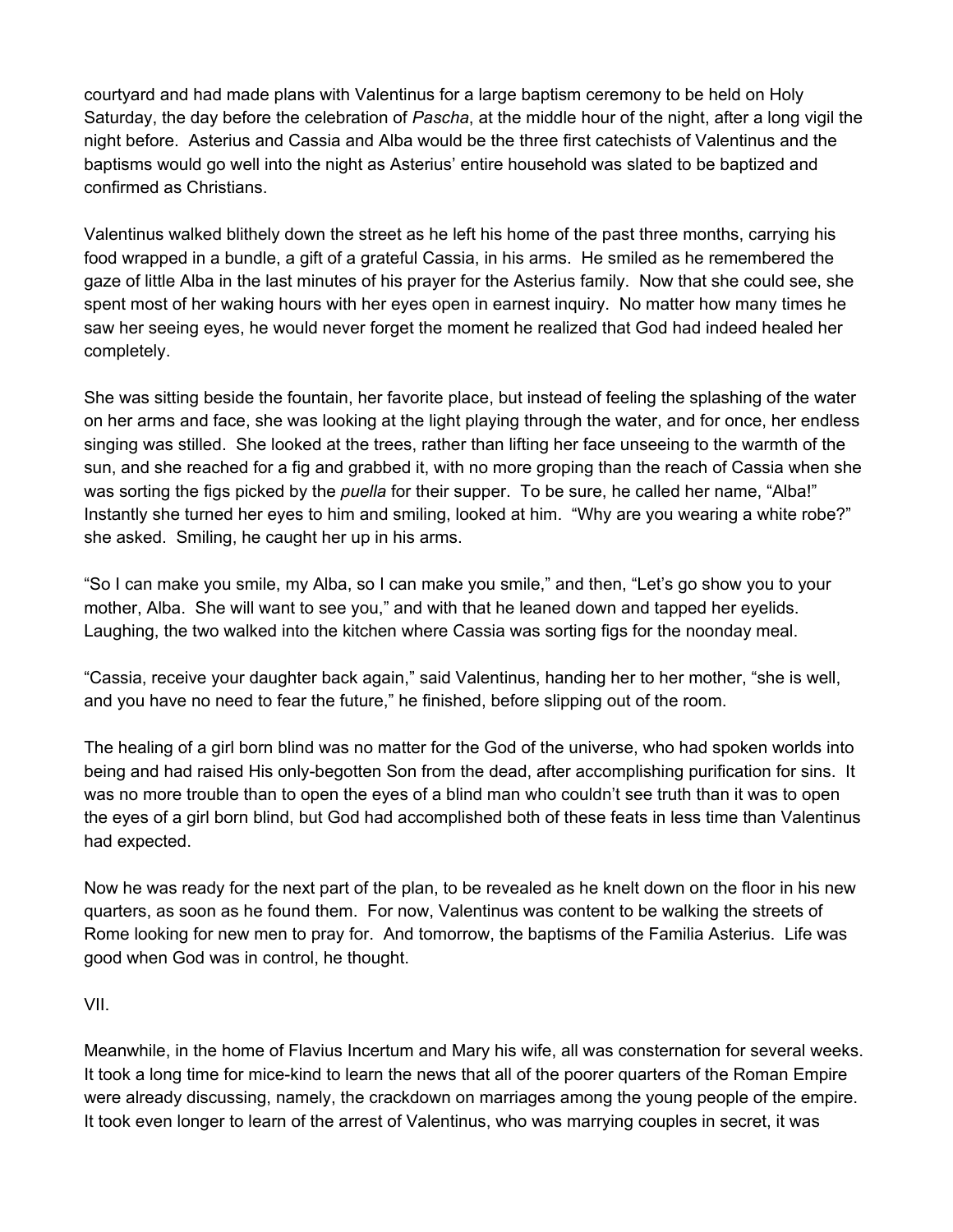whispered, part of the rebellion of the Christians in Rome. While no outright persecution of Christians was happening under the military-minded Claudius Gothicus II, or the hammer of the Goths as he was known among the common people, the crackdown on marriages affected the priest who refused to withhold marriage from the people of Terni. "It is a sacrament of Christ and the church," he had insisted, a new idea in the church just beginning to make whispers in the theology of the doctors of the church, as yet unformed in print, and married couples came to him regardless of their military potential. For this, he had come under the scrutiny of Judge Asterius.

This Flavius and Mary had learned after several fruitless weeks of wandering amongst the fishmongers and fruitmongers in the Forum. Always the best place for mice to get news, it was also the most dangerous place to be caught for that outlawed delicacy of the Romans, the eating of dormice. But after a particularly harrowing day, Flavius had heard from the Scythian rat who had heard from Asterius' mice police who patrolled the prison quarters in his household, that indeed Valentinus was held in Asterius' own home. "But not as a prisoner, mind you," said the Scythian rat. "He's more of a preacher-on-demand, if you like, and they brings him out every day at *cena* for a teaching time. Quite a little cosy job he has, if you asks me. And my friend,"

"The policemouse?" interrupted Flavius, with an air of inquiry.

"The same." The Scythian rat adjusted the red scarf around his head with a twitch. "He says, says he, the priest has a trick he plays at night, where he places his hands on the little girl's head, that's Alba, the foster daughter of Cassia, Asterius' wife that has no children, he lays hands on her head, and it all glows up like lamplight. You could have knocked me down with a feather when Drusus told me, that's the mice *cohorte urbanae* I told you about, he told me that she just fairly glows when he prays for her. I never heard anything like it. Well, I asked him if I could come see it, and he said I could come tonight. You can come if you like."

And this is how Flavius and Mary ended up moving quarters from their newlywed apartment across from the house church of Valentinus to the city estate where the Familia Asterius had their home and domicile for *carcer*, or prisoners awaiting trial. Underneath the family quarters, a bit dark and cramped maybe, were the quarters of the mice *cohorte urbanae*, or urban police and their families. And in this cramped and come-down place, Flavius and Mary learned the first of many lessons in giving up something desired, in their case a separate home to raise a family, for the greater good of following Jesus.

Here they began the work which would carry them all over the empire from *Pannonia* on the Danube to *Hispania* to as far as Roman *Brittania* and the lands over the Irish Sea. But this was all in the future. For now, all they had to know was that to follow Jesus meant trusting Him with their living quarters, and they entered into the intrigues and joys of sharing Jesus with a subset of Rome's mice-kind they had never before now known of, the Mice Cohorte of Rome.

Their job, they learned, was to keep the living quarters of the *carcer* decent enough for weekly inspections of the Familia Asterius, and to do this, they took turns sweeping, swabbing, and even eating food scraps off the floor. It was not a *nice* job, thought Mary, but it was regular work, and as such even Flavius and his fastidious Mary could appreciate and enjoy it. They soon fell into a rhythm of work and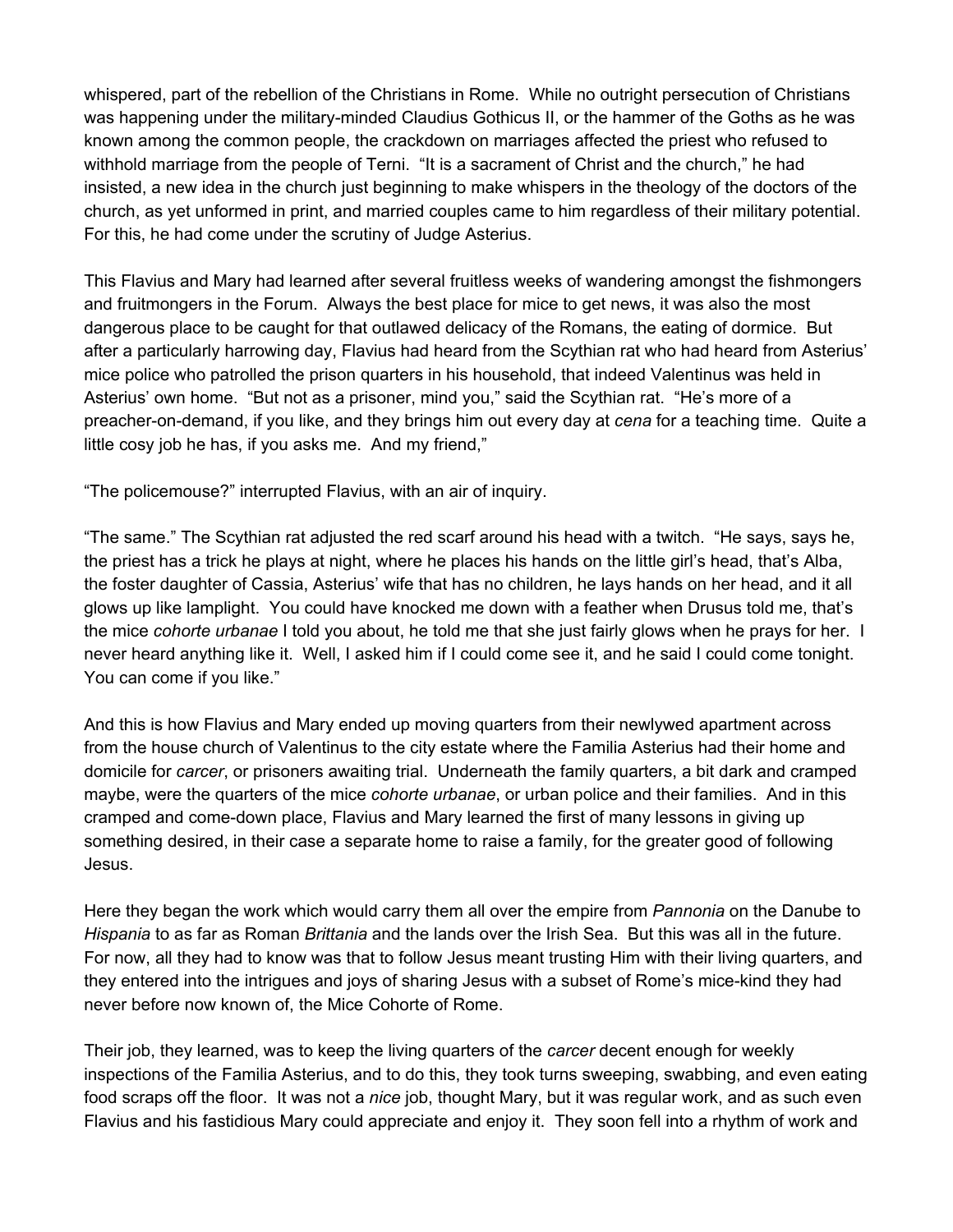play, spending their morning hours in prayer, work in the prisons in the afternoon for Flavius, and in the kitchens with the kitchen gleaners for Mary. In the evenings, they gathered all the *cohorte* they could manage into the courtyard corners, where the mice sat and listened to Valentinus speak and preach.

In this way, even the Scythian Rat, Brutus, came to see the "unearthly glow" of the prayer of Valentinus for Alba. And when Aelius Alba was up and running, seeing for herself and even venturing out of the house, the Scythian Rat Brutus himself came to believe in Jesus.

But all of this was in the future. At this point in time, Flavius and Mary were packing up their bundles and preparing to follow Valentinus to his new quarters. After much time in prayer, Flavius had come out one morning to the kitchen corner where Mary did her devotions, and gathering his wife into his arms, had said, "Mary, I feel God has called us to follow Valentinus to his new quarters. Beyond that I can't say, but at present, I feel certain God is calling us to wed our path to the way of Valentinus."

"I agree, Flavius," Mary said docilely, and with that, their new adventure in the home of Pope Fabian began.

VIII.

The Baptisms were scheduled for the following *Pascha Great Vigil,* the Saturday after the Good Friday fast, and Valentinus was taking no chances. He had counseled the Familia Asterius on starting their new life in Jesus Christ and in His Church by fasting and prayer, and for weeks had focused on the meaning of the readings of the Great Vigil. Asterius knew that this was the high point of his life, and he had prepared by inviting all his friends to witness his decision to follow Jesus of the Christians. He had set free all his family *servorum,* who had returned the favor by committing to work for him and for his children for the rest of their days. Only one servant had received his freedom and left, and he was by all accounts a listless and shifty fellow.

The new catechumens were ready and eager to be baptized, and Cassia had been spending the past few weeks sewing new robes for all of them, for as part of the baptismal service, Valentinus had told them, their old robes would be burned. This would symbolize their new life in Jesus.

At last Good Friday was here. On this day, Valentinus told them, they would fast and pray; on Saturday, Holy Saturday, they would continue this time of prayer, and he as their bishop would lay his hands on them in exorcism prayer through the night. This was most solemn, as all darkness and demonic activity left them with the laying on of hands. Judge Asterius knew he must lay aside all Roman customs and beliefs, and that Cassia must lay aside all observances to household gods. This was easy, for she could see they carried no validity. After the fasting prayer, at cock-crow in the morning, Valentinus lit the candle of the Paschal feast and rested its base in the flowing or living water of the fountain and said the prayer of blessing over the water:

*Lord, bless Your creature water.*

Over it Your Holy Spirit brooded at creation;

By it You saved Noah and his family through the flood;

Through it You led Your people Israel out of Egypt and into the Promised Land,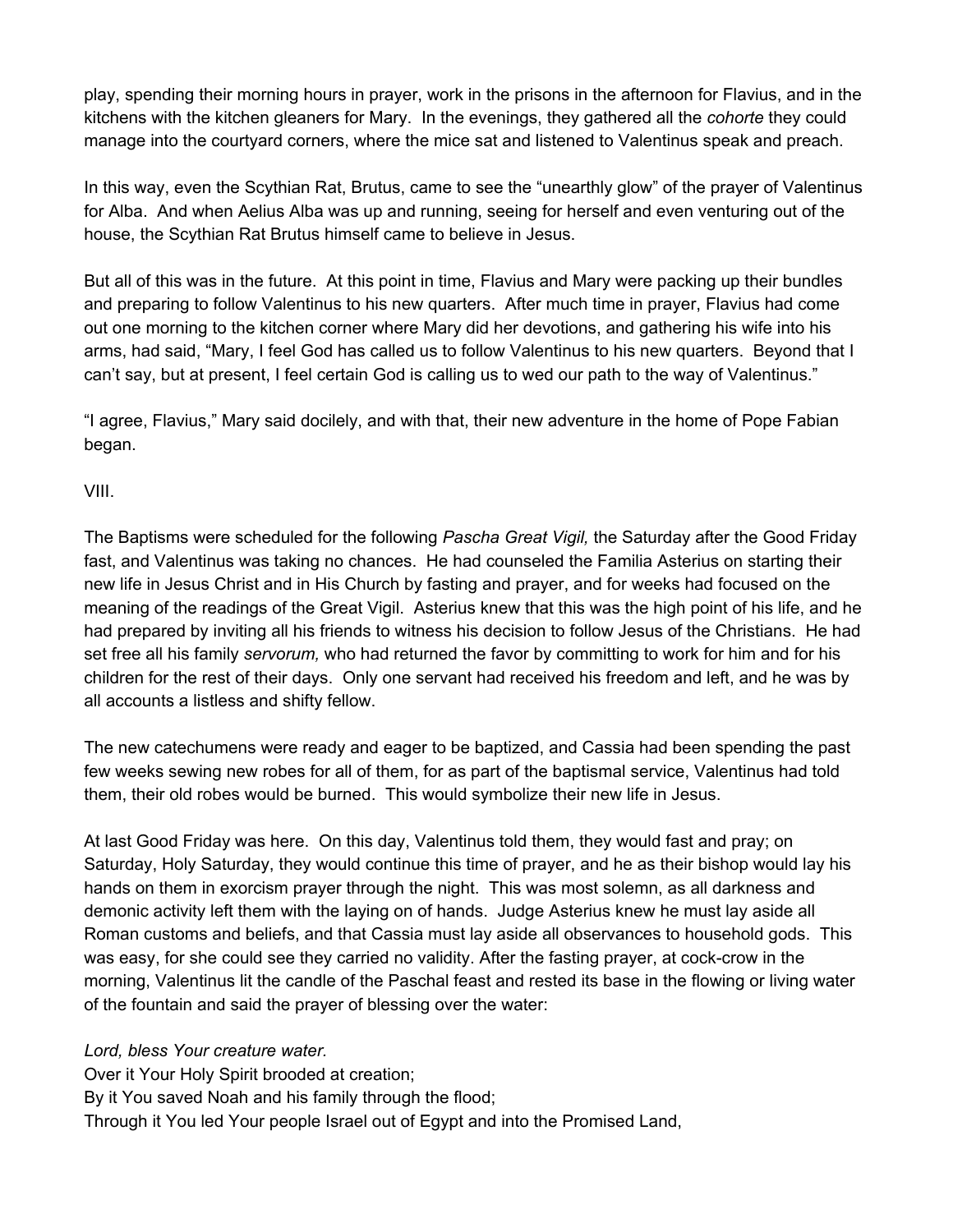And in it You baptized Your Son our Savior Jesus Christ. Come Holy Spirit, bless, hallow, and fill this water, that they may Cleanse, hallow, and fill all with whom it comes into contact, In the Name of the Father, the Son, and the Holy Spirit, Amen.

Then, Valentinus turned to them and asked the question, "Do you renounce Satan and all his works?" To a man, the company shouted, "We renounce them." Each was anointed with the oil of exorcism by Bishop Valentine's presbyter.

Then, one at a time, Alba first followed by all the children of the household, and then Judge Asterius and all the men, followed at the last by Cassia and the serving women, one by one each person entered the water, to be asked the question, "Do you believe in God the Father? Do you believe in God the Son? Do you believe in God the Holy Spirit?" At each affirmative answer, the Judge and all his household in turn were dipped completely in the water, to come up the third time to be anointed with the oil of gladness in the sign of the cross on their forehead.

Bishop Valentine prayed, "Receive the Holy Spirit. You belong to Christ Jesus as His own forever." As he concluded, he spoke these words to all assembled, quoting this teaching from his former teacher, Hippolytus, 'As you have gone down into the bath of regeneration in Christ, separating yourself from the Evil One and associating yourself with Christ, you renounce the Enemy, confess Christ as God, put off bondage and put on adoption in Jesus Christ….You now come from baptism as bright as the sun, a son of God and joint-heir with Christ.' Receive the Holy Spirit, the guarantee of your adoption into Christ Jesus as Savior, and be filled with the Holy Spirit. Thanks be to God in Jesus our Savior. Thank You Jesus."

Now each new member of the household of faith was told to "confess Christ crucified," and was accepted into the Christian custom of the "kiss of peace." Deacons from the Roman church of Valentinus brought forward the elements for the Eucharist, and Alba could hardly contain her excitement at being included in the meal of Christ's body and blood. Next a cup of milk and honey was brought forward, and here Valentinus with a nod at Alba explained, "This is for the nourishment of children in the new Promised Land of Christ's body and blood. You are here to receive as His own, forever." There were tears in Valentine's eyes as he explained how our Lord in His days in the flesh did not turn away children, but bid them "come unto me," and find "rest for your souls."

The Kingdom, said Valentine, was for all who would receive Him as a little child. Next Valentine mixed the water into the wine to represent the two natures of Christ, His deity and His humanity. The breaking of the bread was solemn and lifted them all to the highest heaven. The mice received what was left on the ground, and all partaking was done with glad and solemn hearts. Finally, grace was asked of the Holy Spirit for doing good works, and the company dispersed to a baptismal Paschal feast to follow.

IX.

It is a commonplace in Christian life that following the mountain-top experience, a valley must soon follow. For the edification and strengthening of souls, and to the completely wasted efforts of the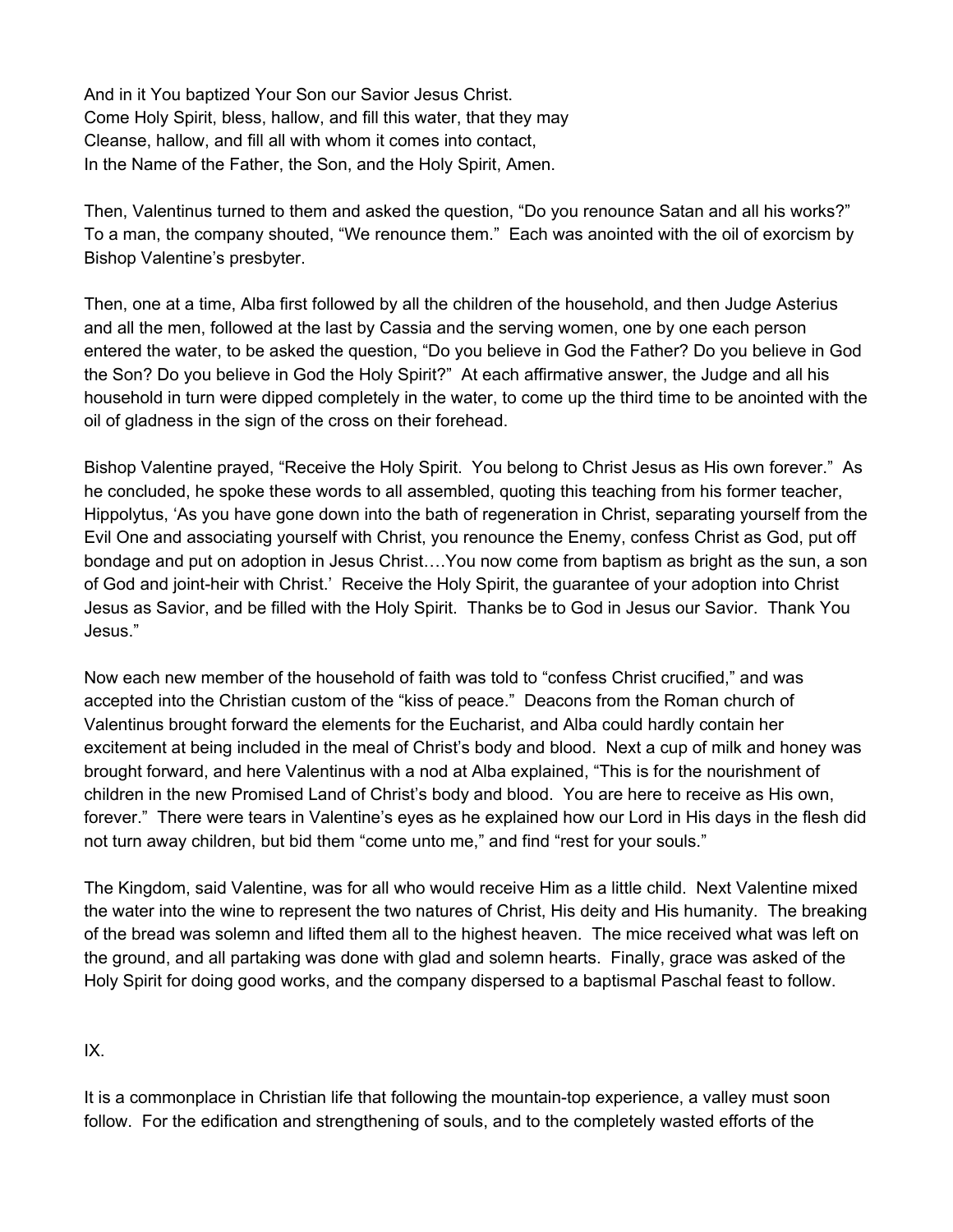deceiver comes the furious but futile attempt to disarm and demobilize the armed Christian. This much had Valentinus explained to Judge Asterius and his family on one of the many teaching occasions at the Familia Asterius *cena* mealtime teachings.

But when it came, on the heels of the glorious baptism of the household, all were a bit surprised at its suddenness. On Holy Saturday the family had been exorcised in prayer, on Sunday at dawn all had been baptized in the living waters of the fountain and had been filled with the Holy Spirit of Christ Jesus and received their first Eucharist, and by sundown on the same day, orders had come for Judge Asterius and Valentinus to report to the prefect on the morrow.

To the marching of soldiers' feet, the two Christians had marched, shoulder to shoulder, to meet the prefect. At the summation of the meeting, Judge Asterius had been let go back to his home and duties with a warning, but Valentinus, upon his preaching to the prefect, had been remanded to Emperor Claudius II himself.

They knew the sentencing would be swift. Claudius, in town to cement his ascension to the post of Emperor, would not be long in Rome, and he was determined to try all determined enemies of the Roman Army with all possible despatch. Hearing about the efforts of Bishop Valentinus to marry his soldiers before they could fight from his prefect, he had demanded that Valentinus be made an example of.

He had spent the day prior to the audience in the trappings of ritual consulting the *Sibylline Books.* Finding in them nothing of sense or import, he nonetheless had chosen to deceive himself into thinking that they assured victory against the Vandals in the west. Today, after the noon *cena,* he would ride with his chariots and army to the north-western front in *Illyria*. But first, a Christian bishop to beleaguer. This would be interesting. He rubbed his hands in determined glee. "Guard, call him in!" he shouted hoarsely at the centurion guarding his audience chambers. He ascended his throne and laughed wickedly as he waited for the audience to begin.

Full of self-importance, he looked with favor on the little man now presented before him. "The bishop of the Christians, Valentinus, Your Excellency," remarked the centurion, presenting Valentine to him that moment.

"Valentinus, of the Christians, you say? Well, well. What have you to say for yourself, man, speak up. I haven't got all day, I'm marching out to save Rome from the Vandals, as I saved Rome from the Goths and then after that from the *Allemani*. Surely you've heard of my reputation, Claudius Gothicus, Hammer of the Gauls, they call me, not for nothing, I may add. What is it they bring you for? Surely you can't have done anything wrong, speak up man."

Valentine inclined his head to the earthly ruler, and congratulated him on his success, adding, "Though to be sure, no one can save anyone save God alone, surely you must know that, Your Excellency. All mankind has a fatal flaw, a *hamartia* or missing the mark in their nature. None of us can live up to the standards we know we ought to follow. God Himself knew this, and devised a plan of the ages to save mankind from this sinfulness, He sent His only Son into the world to live as one of us and die on the cross of the Romans, to die in the place of sinful man, and thus rescue us all from the plight of being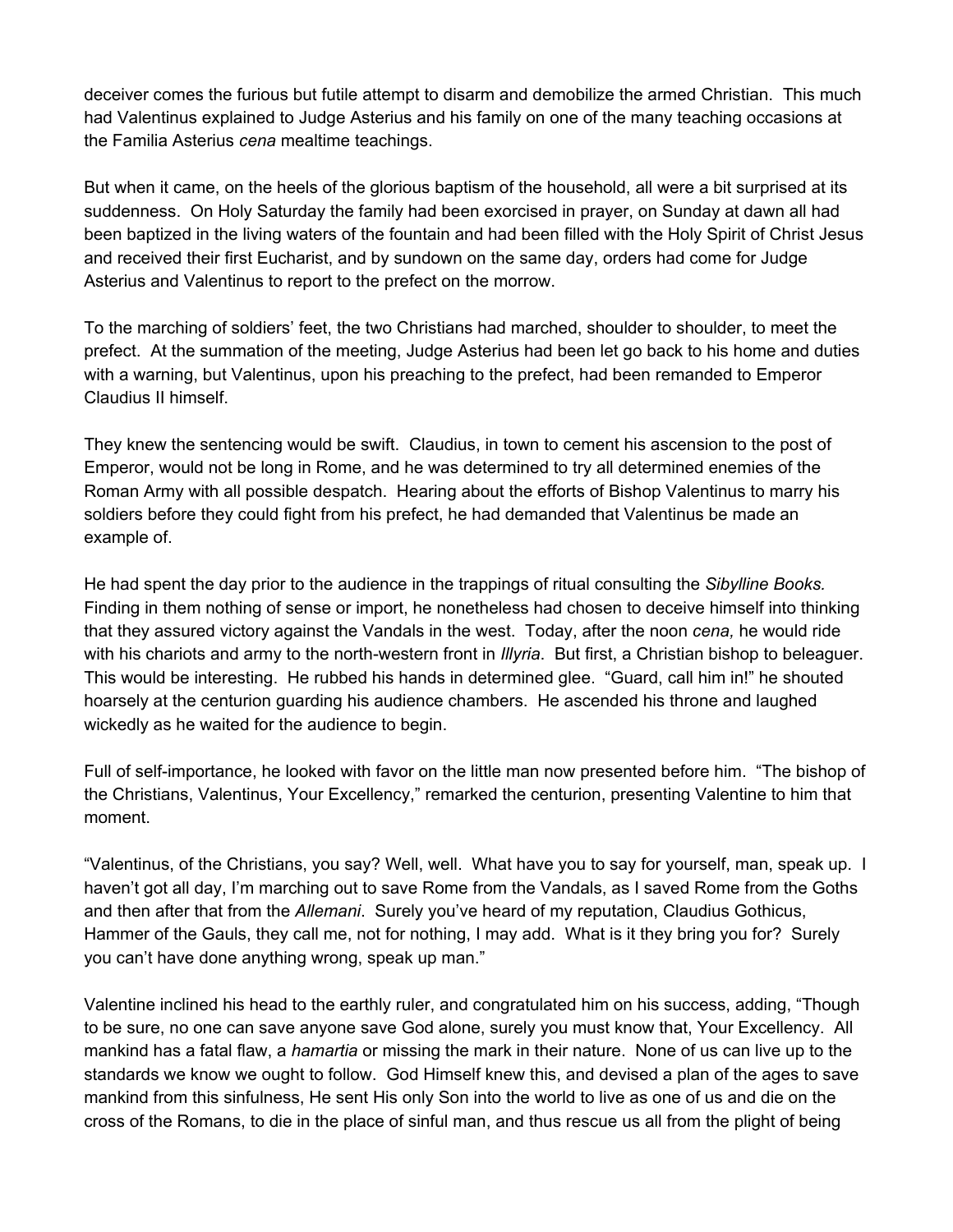unable to measure up to the glory of God Almighty. On the third day He came back to life and offers us freely new life in Jesus. Without this Savior, we'd none of us be able to meet God and be saved, so you see, Emperor, you are not saving Rome, but you are certainly a great military ruler. This is a gift from God; all you have to do to be saved yourself, indeed, is to bow your knee to God and worship Christ as Savior. This Jesus is the Christ, and He is a Savior for all including you. Bend the knee to Him alone." With that he made the sign over the cross and raised his hands to God in worship, bending his own knees as he did so.

The emperor spluttered with the rage of a child thwarted in his favorite view of himself. "Not save Rome? Preposterous. There is no one else, no one else, besides me!" With that he thrust Valentine away from him, and demanded, "Admit He is not the Savior, and I will even now relent, but if you don't, I will have you beaten with fists and beheaded on the road out of Rome!"

The surprise on his face as Valentine worshiped Christ Jesus was palpable, and Claudius felt himself losing all options as he cursed Valentine to the fate of the martyr's sword.

"Guard, guard! Remove this man, and see to it that he is beaten at daybreak and removed to the Via Flaminia at noon tomorrow. Guard, guard! Get me my chariot, I leave at noon!" With that, the emperor turned on his heel, his purple cape spreading behind him as the pomp of Rome left to ride to Pannonia. Valentine humbly bowed his head as he was led to the prison and the fate awaited him tomorrow.

#### X.

The news had spread like wildfire, as Judge Asterius waited outside the prison of the *Tullianum* where he feared Valentinus had been taken. He had subsequently seen the humble Bishop's return there hours later, led by the guard, who even now was quietly adjuring him to recant his beliefs and even now avoid the martyr's sword, if not the beating of the guards in the morning. But Valentine merely smiled and shook his head, repeating the words first famously uttered by Polycarp so many years before, "Not once has my Savior deserted me, shall I desert Him now? No." With that, the guard was silent, and marveled at the faith of the Christians. For many years now, he had seen the faith of his mother, and been impressed. At this moment in time, his heart was won for Christ. Many years later, he too, would wear the martyr's crown. But now, he merely placed Valentine in his cell. "Do you need anything, sir?" he asked, before asking for Bishop Valentine's blessing. Kneeling, he received the threefold blessing, "in the name of the Father, and the Son, and the Holy Spirit, grant Thy son his faith in Thee, in Jesus' Name, Amen." Adding, "son, will you bring me a piece of parchment and a quill?"

Late that night, Valentine was up making his last prayers and requests known to God, particularly for the keeping of little Alba's soul. He was especially uneasy about her, but laid his cares on the One Who died for her, adding a petition that Alba would be spared the sight of seeing her priest in martyrdom, and that she would continue to see the light of Christ in all she did. With that, he laid his earthly tent to rest, clutching the white-shaped heart in his hand until the morning light filtered in through the iron bars in the window above.

That morning, the guard, a different one this time, came to fetch him upstairs, curiously glancing at the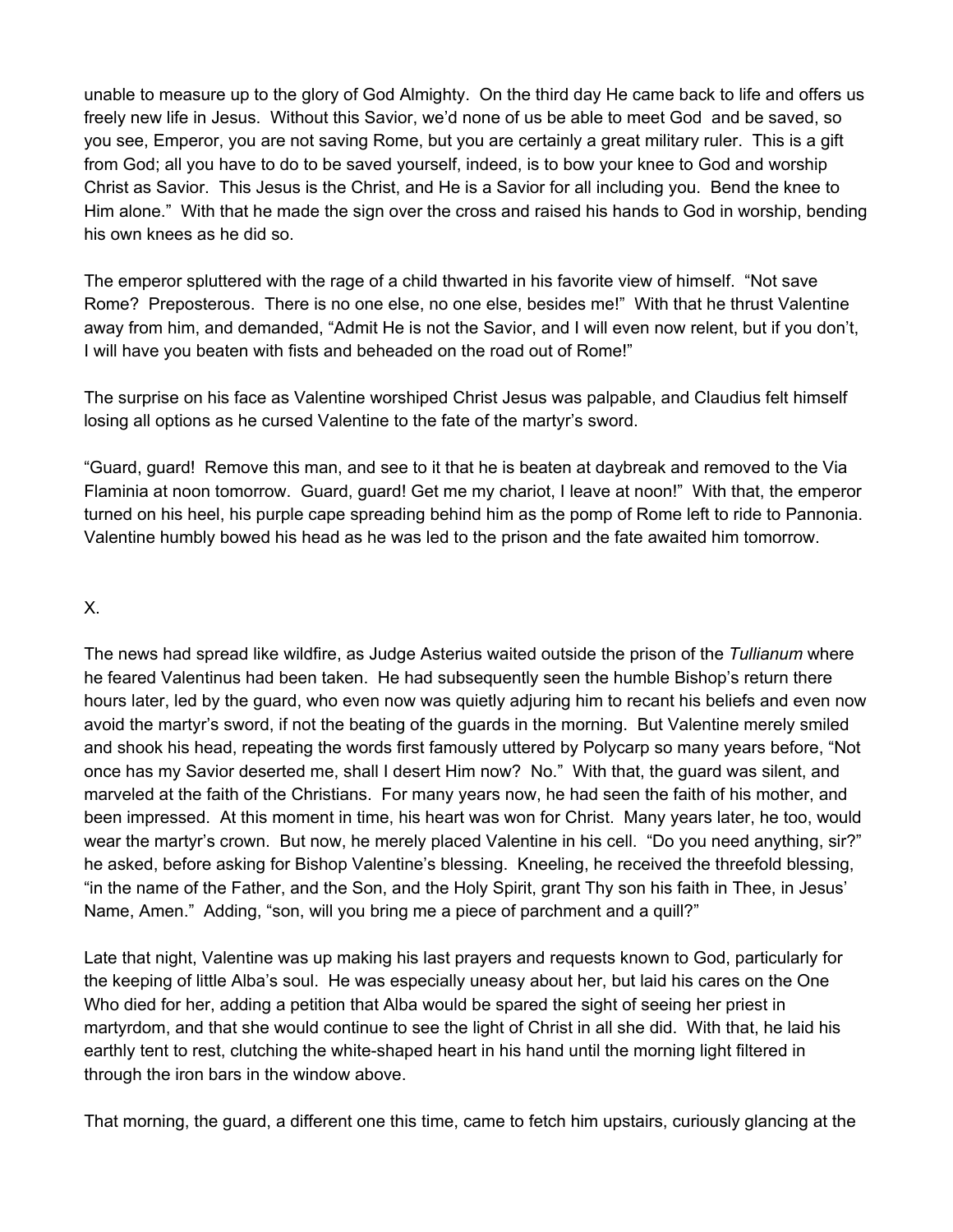small-statured man before him. "A vicious criminal," had said the prefect, but Marcus had said, "a holy man, do whatever he tells you, and I will take the blame," so he merely said, "any last requests?"

"Give this little note to Judge Asterius, will you? You will find him outside the gate. And ask him to take it home to his family. Home to his family, be sure you say that, home to his family." Justus nodded, tucking the little note into his belt. A few minutes later, as he brought Valentinus up to the street level and to the waiting soldiers in the yard, he saw a somber-eyed man in the robes of a judge outside the courtyard of the prison.

Assuming this must be Judge Asterius, he cocked an eyebrow in query to Valentinus, who merely nodded. Leaving his prisoner for a minute, he handed the little note to the man in the white robe, who merely looked unseeingly at it a minute before turning away towards his Roman home on the Palatine Hill. In the meantime, the beating had begun. Justus, standing aside from the courtyard, looked after the sad judge running towards the Palatine Hill of Rome. As he had left, through tear-dimmed eyes, Asterius could see the words, "Your Valentine" on the parchment in front of him. It was, he knew, the last note from Valentine to Alba. He hurried home to deliver it, his throat burning with weeping. Surely he must do something to spare Valentine this fate. But even as he ran, he remembered the look Valentine had given him through the gate, "Protect Alba," he had said.

#### XII.

Meanwhile, on the western front of his military-controlled empire, in Sirmium on the flowing Sava in the Roman Province of *Pannonia* of the *Illyrians* and Celts, in his tent on the eve of his battle with the *Vandals*, the recently-ascended Emperor Claudius Gothicus II was uneasily stroking his pumiced chin. He had eaten his *cena* minutes before and was waiting for his bath before retiring for the night. In his mind he was pondering the words of the *Sibylline Books* he had consulted the week before, during his brief appearance in Rome before starting out on this campaign.

Of necessity obtuse, these hexameter verses had mystified him even more than they had assisted him. What was the nature of salvation, he wondered. Surely it was defeat of his enemies. He thought back over his failure to annihilate the family of his old enemy, Gallienus. "Surely defeating an arch-enemy was enough, and not a necessity to murder his wife and children," he thought. His mind moved to his decision to not deliver the city of Autun when under siege. That had caused bad blood between him and Zenobia, and the unrest along his eastern front of Syria had not boded well for his future success. But for now, he thought, it was time to attend to the *Vandals'* attack on *Pannonia*. And here, he felt certain, the *Sibylline Books* had promised success. That is surely what the mysterious verses had indicated, and he refused to contemplate other thoughts.

Uneasily, his mind at repose drifted to the words of that priest of the Christian sect, Valentinus. What a small man, and what fire when he spoke. Never would Claudius forget the words of the priest he now referred to in his private thoughts as the troublesome Christian.

"You may be on your throne for a moment, O Emperor, but there is one who sits on an even greater throne, and to Him we must all give account. How blessed we are that He has chosen this lesser way,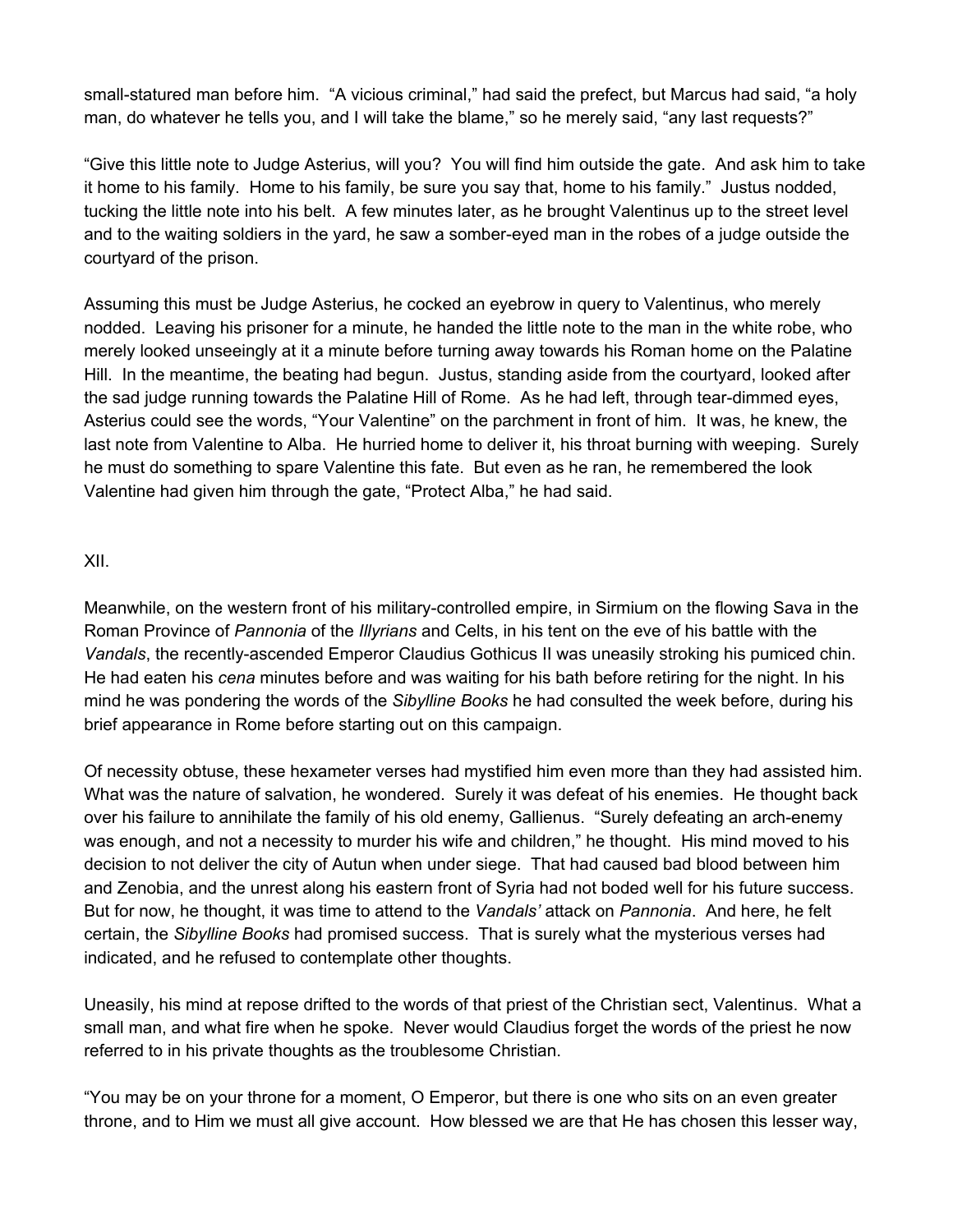the way of humility! For to please Him all we must do is believe, that He was born, that He was crucified," crucified! thought Claudius, what kind of god is crucified! "and that He has risen from the dead," continued Valentinus as though his interjection had never occurred.

"Believe on the Lord Jesus Christ, and you will be saved, both you and your household. And all Rome with you." On that note, Claudius had risen out of his chair.

"I will save Rome from the Vandals, and from all comers, as I have already saved Rome, from the Allemani, from the Goths, and from the Christians! I forbid you to say anymore, and if you don't recant and worship the gods, including your emperor, you will be beaten with clubs and beheaded on the way out of Rome, tomorrow!"

Odd that the little man had not recanted, thought Claudius. All had given way before him, both at Naissus and at Lake Benacus since he had ascendency as Emperor of the Roman Empire. But not the Christians, no, not the Christians. His mind resumed its wanderings. He assumed the Vandals would fall before him as well, if only this wretched illness would be kept at bay.

Lightheadedness clouded his vision for a moment, and then passed. Claudius experienced another minute of self-doubt. A creeping worry had overtaken him. What if the Christian priest was right, what if there were a higher judge than the gods of the Romans? What if an account of his actions at Milan was required?! A bad business that, at least he had hopefully exculpated his guilty involvement in the killing of Gallienus by deifying him and preventing the deaths of all the former emperor's family.

Claudius hoped the gods weighed such acts in a balance of sorts, and here his thoughts were once more interrupted by the light-headedness of before. "Believe on the Lord Jesus Christ," had declared Valentinus. Who was this Jesus? Pity he hadn't given more time to Valentinus to explain. Claudius' last waking thoughts were of Jesus, as a mist crept over his vision. The tent was burning up, and Claudius in the middle of it in a delirium of fever. Rumors spread through the ranks, as one by one broke out in the spots of Cyprian's plague. Whatever came of the campaign against the Vandals, it would not be Claudius to lead the way, and it would not be a deified Claudius who shadowed the reign of the next emperor. Whoever heard of a deity who died of spots? All was consumed in a bright light, and soon it was over. The emperor may be called a god by after-comers, but only Christ can weigh the heart. Requiescet in pace.

Meanwhile, as Claudius thundered the roads to *Pannonia* on the Danube, back in Rome on the *Via Flaminia*, after being beaten by the fists of soldiers for a solid forty minutes by the sundial in the *Solarium Augusti*, St. Valentine was taken out and placed on the road, where he said his last prayers. Surrounded by his faithful followers, most notably Judge Asterius, Cassia, and little Alba, who at the last wouldn't desert her faithful Bishop who had never deserted her, nor her God, and attended by the faithful mice of the white heart, Flavius and Mary Incertum, Valentinus lifted his solemn head and proclaimed the last benediction: "we believe in God, who commandest us to love Him, therefore we will live and love in Christ." Not even the stroke of the headsman's sword could dim the light of such a lover of God and men. The light enveloped Alba completely, and all she saw was Christ's Presence, in Jesus' Name, Amen. *Ita bet est*, so be it.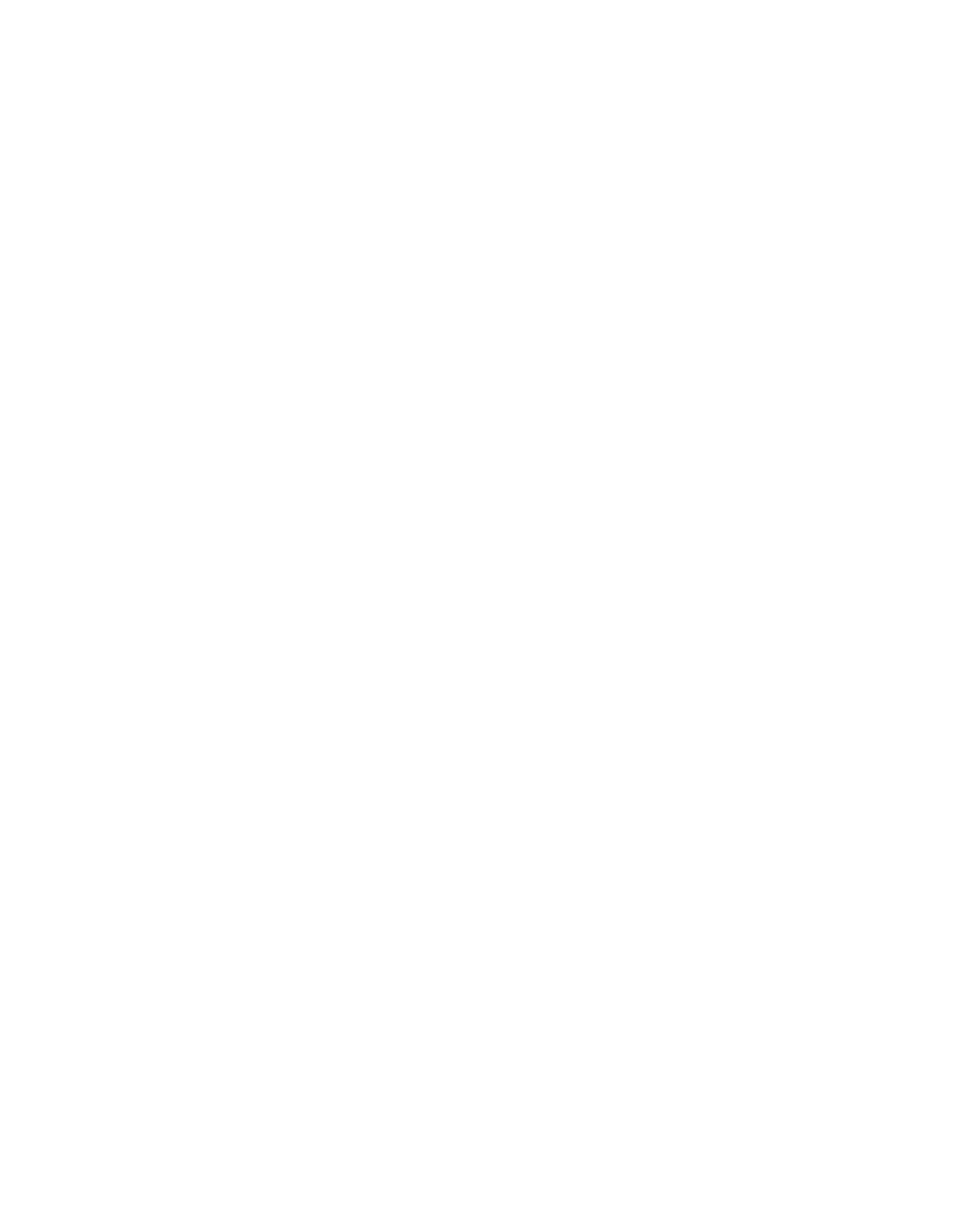# <span id="page-56-0"></span>Glossary of Latin Terms and Places

*Aelia Alba, Roman name meaning sunlight, bright Allemani, Germanic tribes of the upper Rhine River in modern-day Alsace and Switzerland, eventually conquered by Clovis in 496. Asterius, Judge who initially captured Valentine and was converted by him. Historic figure. Baptism Customs as outlined in Apostolic Tradition by Hippolytus: Fasting for three days prior Vigil/Exorcism Prayer during all-night vigil Blessing of Water at daybreak, living water preferred Renunciation of Satan, followed by Exorcism Oil Three-fold Question and Baptism, three dips into water immersion, followed by cross and Oil of Thanksgiving Kiss of Peace on entrance into the Church Elements presented by deacon Milk and Honey, a symbol of instruction to children, Water and Wine, displaying Christ's two natures, fully God and fully man Eucharist Feast Sermon following baptism derived from On the Holy Theophany, attributed to Hippolytus as well. "The one who with faith goes down to the bath of regeneration separates from the Evil One and associates himself with Christ, renounces the Enemy and confesses that Christ is God, puts off the bondage and puts on the adoption, comes up from baptism bright as the sun….a son of God and*

joint-heir with Christ." This quote was chosen to emphasize the theme of light and healing in Jesus on *baptism, as Alba, the blind daughter of Judge Asterius, was said to have been healed following the prayer of St. Valentine.*

*Britannia, the Roman name for England.*

*Caecilia, Roman name meaning Blind*

Carcer, Roman custom of holding a prisoner before trial, usually in the home of a judge or under house *arrest.*

*Cassia, Roman name meaning 'empty.'*

*Cena, Roman meal for dinner, usually among the upper class. The lower orders had a supper called vesperna.*

*Centurion, Roman commander of a century.*

*Claudius Gothicus II, Roman emperor from 268-270 AD, who ordered the execution of St. Valentine upon that bishop attempting to bring him to Christ. Defeated the Goths and Allemani, was killed by Cyprian's Plague in 270 before he could go to war against the Vandals. Perhaps implicated in the death of his predecessor, whom he promptly deified. In the family line of Constantine.*

*cohortes urbanae, Roman police, created by Emperor Augustus to counteract the growing and unlimited power of the Praetorian Guard.*

combing song of Alba. This is an invention of the author, but one would surmise that the songs of *Scripture were employed by Jewish slaves as they taught their charges the ways of Yahweh. Perhaps* not far-fetched to imagine a Jewish slave singing the words of the prophet Isaiah to the task of combing out tangles in a child's hair. Who has not contemplated the mess of tangled hair on a wayward child *without thinking of the sins that lead us all astray? A tangled mess indeed. Thank You Jesus for forgiving our sins on the cross, and making us clean in YOU.*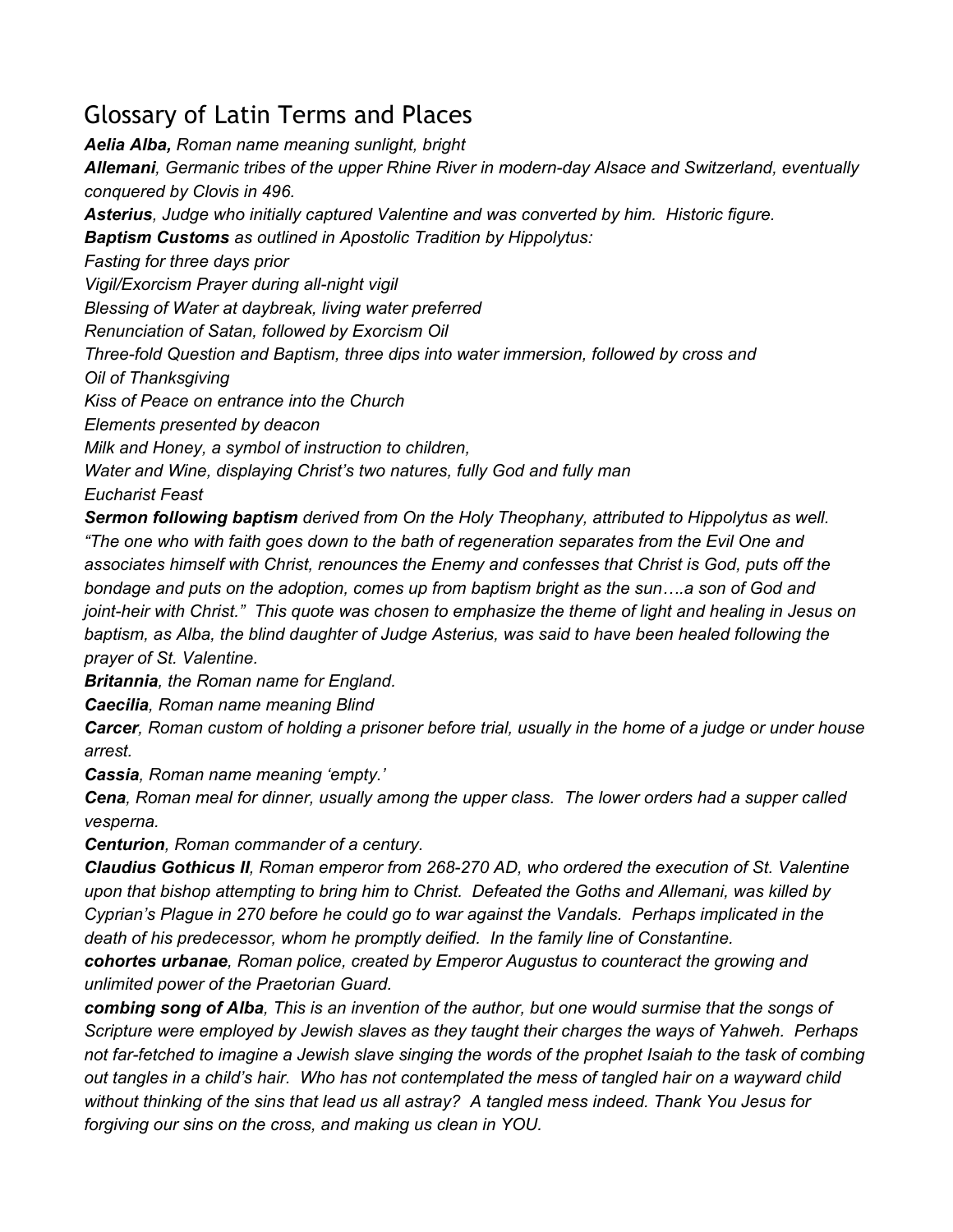Cyprian's Plague, a name for smallpox, and thought to be the cause of death of Emperor Claudius II, *the hammer of the Goths.*

*Fausta Domitia, Roman names meaning "fortunate one," and "tamed." Fausta Domitia was neither* one, in this story, as you have seen, but her daughter became both favored by the one true God and *tamed by His Saving Grace, Thank You Jesus.*

*Garum, the fish sauce used in much Roman food made usually of mackerel.*

*Gnostics/Alexandria, The gnostic teaching was that Jesus was a spiritual being, and that salvation depending on leaving behind our earthly frame. The Incarnation was foreign to this teaching. It was popular amongst the Greeks, originated in Alexandria, and was followed by many who studied in* Alexandria. In this story, it didn't appeal to Judge Asterius who knew that Christ must save through the flesh to be of any use to our salvific needs at all. We sin in the body, and must be saved in the body, *through the body and blood of our Savior, Jesus Christ. Thank You Jesus.*

*Goths, barbarians from eastern and western Europe who eventually defeated the Romans in 378 at the Battle of Adrianople. During the timeline of this story, Claudius Gothicus II had defeated the Goths at the Battle of Naissus in 268 or 269 AD.*

Hamartia, literally, Missing the Mark. A doctrine explained by Paul in Romans 3, 4, 5, and 6 as the doctrine explaining our need for a Savior, "All have sinned, and fall short of the glory of God, and are justified by His grace as a gift, by the redemption that is in Christ Jesus, whom God put forward as a *propitiation by His blood to be received by Faith."*

*Hippolytus, controversial figure in Roman church life, lived in the years 170-235, was opposed to the gentler Roman Popes who allowed converts who had denied the faith during the persecutions, died* reconciled to the church as a martyr alongside Pope Pontian in the salt mines in Sardinia, a thought I favor as I have remote Sardinian ancestry. Be that as it may, he was opposed to a modalist Pope, *opposed to softening of standards for faith, and an eloquent preacher and writer. Two of his works include possibly A Refutation of all Heresies, many commentaries on the Scripture, The Apostolic Tradition, and On the Holy Theophany. Whether or not he wrote these works, he was a potentially inspiring teacher for St. Valentine.*

*Hispania, Roman name for Spain.*

*Ientaculum, Roman breakfast meal consisting of bread dipped in olive oil or even honey, and sometimes served with cheese and olives as well.*

*Illyrians and Celts, people groups of the Balkan Peninsula initially conquered by the Romans. They were eventually absorbed into Christian Rome.*

*Incertum, in a word, fidgety*

*ta Bet Est, so bet it.*

*Marcus Aemilius Scarus, influential statesman and counsel of the late Republic, outlawed the eating of dormice.*

*Moretum, a Roman cheese spread made of cheese, fresh herbs, salt, olive oil, and vinegar, crushed together in a mortar, hence the name. Typically eaten with bread.*

*Pannonia/Danube Region, Illyrian area where Claudius went to defeat the Vandals and met his end at the hands of Cyprian's Plague, or smallpox.*

*Parable of the Cave in Plato, Plato's famous dialogue describing the forms, which we see, as Paul* himself said we see, as in a glass darkly. In the dialogue, the forms are decsribed as shadows on the *wall of the cave, which humans only see in the light of the fire in the cave.*

Pascha, early Christian name for what we call Easter, named for the Paschal feast of the Jews at *which Christ gave His life for us on the cross. Thank You Jesus.*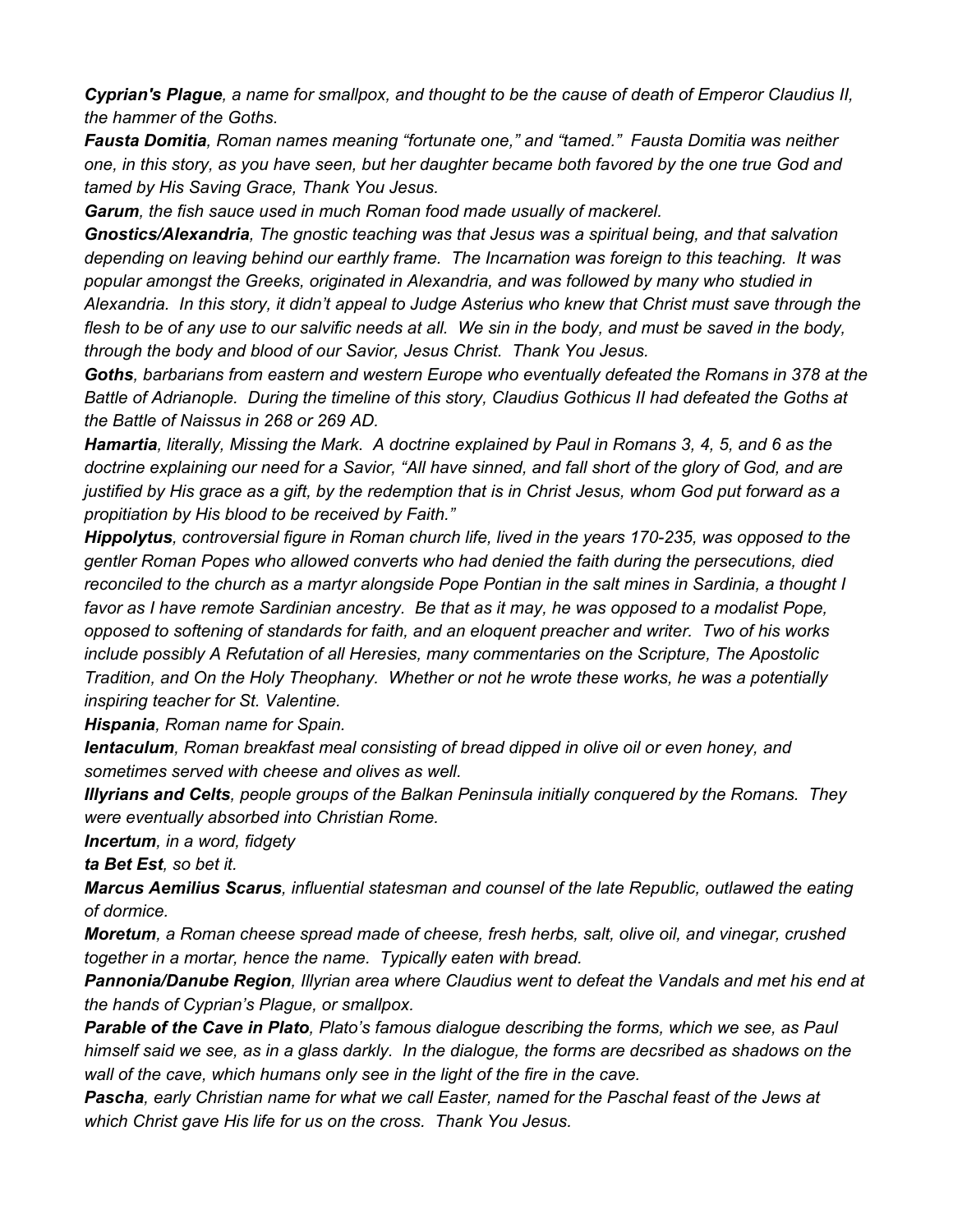*Paterfamilias, As head of his Roman Household, the Paterfamilias could have ultimate say over* anyone and everyone in his domicile, man, woman, slave, or free. In the family of Cassia, this right extended to the acceptance or rejection of a new child. Most of the time, children like Alba, born blind, would have been rejected and left on the mountainside around Rome to die. In her case, this decision was not made. Judge Asterius would have had complete rule of his family as well, and the decision to *accept Christ would have extended automatically to everyone in his household, slave or free. In this story, conversion is treated, modern-wise, as an individual decision. But in reality, in St. Valentine's time, Judge Asterius' decision to accept Christ, coming on the heels of the healing of his daughter, would have been immediate, and his entire family, according to legend, was baptized three days later,* after three days of fasting. I have chosen to place this at Paschal Feast so as to include the customs of baptism and Easter as they were observed at that time. Baptisms were usually done at Easter, so this *is not too much of a stretch.*

#### *Pater Noster, the Lord's Prayer, "Our Father."*

*Pedagogue, the slave or household servant who taught the children of the household. In Judge* Asterius' case, the Pedagogue taught the children of the slaves as well, pure invention on the part of *the author. It makes sense that a ponderous Roman who thought well of himself might do just that.* Children in a Roman family were considered part of the family, whether they were slave children or not, because a family consisted of all in the domicile. Freed slaves were still considered part of the family if they wished to remain so, and slaves could be adopted as part of the family if there were no issue to *inherit the name and wealth of the family. Families were more fluid in ancient Rome.*

### *Pope Pontium and*

*Pope Fabian, popes during the time of St. Valentine.*

### *Prayer of St. Clement of Rome,*

*We beg you, Lord, to help and defend us. Deliver the oppressed. Pity the insignificant. Raise the fallen. Show yourself to the needy. Heal the sick. Bring back those of your people who have gone astray. Feed the hungry. Lift up the weak. Take off the prisoners' chains. May every nation come to know that you alone are God, that Jesus is your Child, that we are your people, the sheep that you pasture. Amen.*

*Prayer of Valentine, an epitaph from the Catacombs in ancient Rome: "Aproniana you believed in* God, you will live in Christ." St. Valentine's prayer over Alba is taken from a website describing the *story of Valentine.*

*Puella, Latin for female slave.*

*Puls, Roman pottage made from grain.*

*Requiescet in Pace, Latin for Rest in Peace*

*Scythian, nomadic and fierce tattooed mounted barbarians who lived around the Black Sea, originally from the Siberian area of Russia, known for their barbarism, their fierceness in fighting with strong*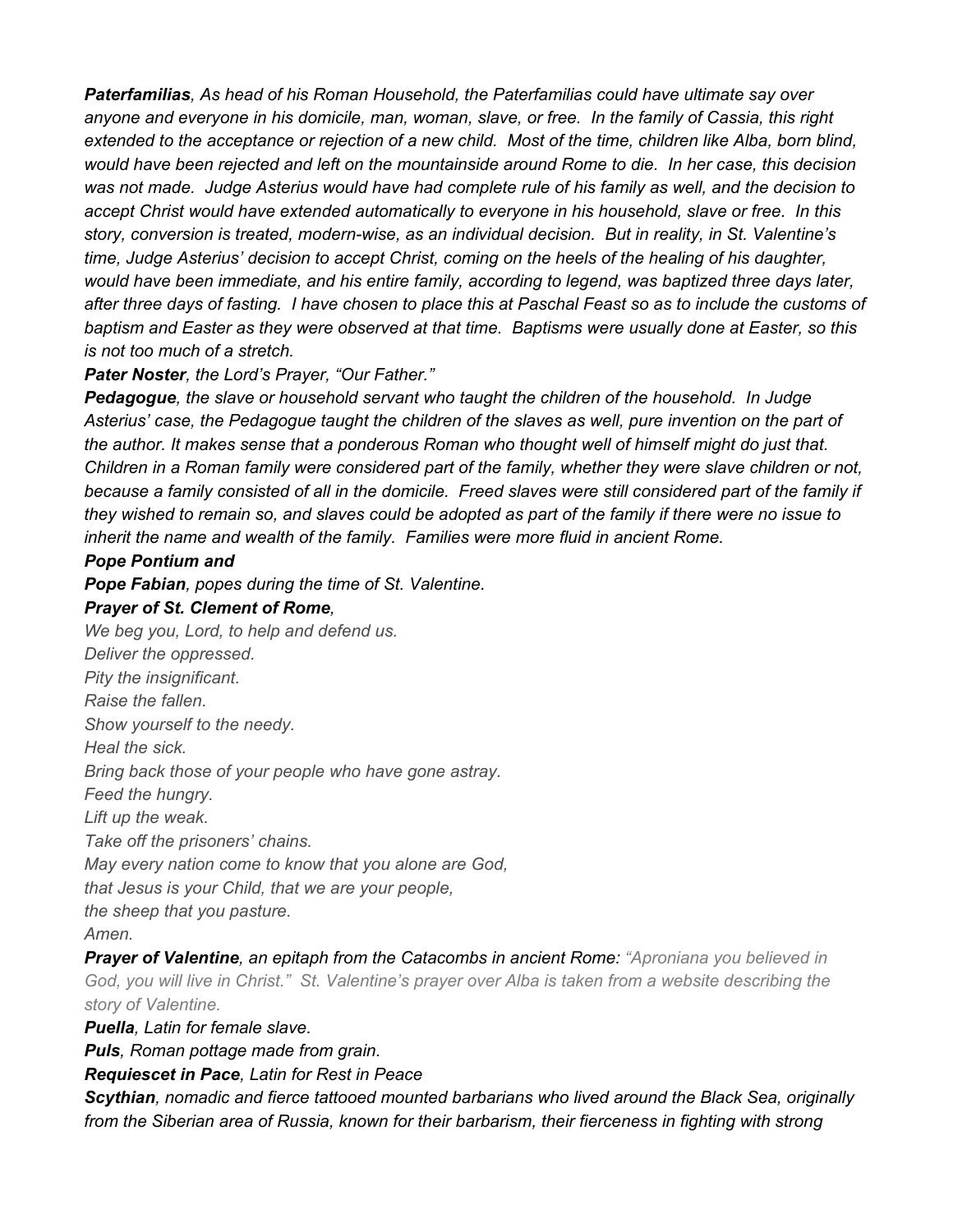*bows, arrows dipped in poison, and punching spears. They were also known to drink and do drugs to excess. Not nice characters, according to Herodotus, writing in the 5th century BC. Servorum, Latin for servants.*

Sibylline Books, Ritual books consulted in time of portent by Roman Emperors. Written by a sibyl and bought by the last king of Rome. Only three of 12 were brought, and they were guarded carefully by *senators chosen for the task. Consulted by Claudius Gothicus II before his war against the Vandals was commenced. Presuming his victory, he fell to Cyprian's Plague before he could even fight. So much for false prophets.*

*Umbria, Terni, and Narni, Umbria was the region in central Italy where Bishop Valentine served as Bishop of the towns of Terni, Narni, and Amelia.*

*Tullianum Prison/Mamertine Prison, called the Tullianum Prison in the time of St. Valentine, it is now known as the Mamertine Prison. Where Peter and Paul were thought to have awaited their martyrdom deaths for Christ Jesus, Bishop Valentine would likely have been held there before his execution day as* well. It was used not as a place of punishment primarily, although torture may have taken place there eventually in later centuries. In the time of St. Valentine and indeed St. Peter and St. Paul, it was a *place for carcere, or holding until sentence could be carried out.*

#### *Valentine's Last Prayer,*

#### *Vandals,*

Vesperna, Roman evening meal of the poor, who did not have Cena. Usually just puls with fish sauce *or garum.*

*Via Flaminia, road leading from Rome over the Apennine Mountains, where St. Valentine was martyred by the sword.*

*Historical Notes: All of the legends of St. Valentine are somewhat hazy, but these facts emerge. He* was likely a bishop in Terni or formerly of Terni but later of Rome, during the reign of Claudius II. He *was imprisoned and tried by Judge Asterius, whom he led to Christ. Judge Asterius declared he would not believe unless St. Valentine healed his little foster daughter, who was blind. Upon receiving her* sight, after St. Valentine prayed for the light that enlightens to heal the little girl, Judge Asterius and his *entire household, after three days of fasting, were baptized by St. Valentine. Judge Asterius let all of his Christian prisoners free.*

*Some time later, St. Valentine again was imprisoned and this time was tried by Claudius II himself. There is some speculation that St. Valentine was marrying Christian couples who otherwise would have been parted by the edict against marriage. This edict was commonplace in that soldiers were not allowed to marry, but the edict forbidding marriage in general may have been enacted to gain more* soldiers for the cause of the fight against the barbarians. Claudius Gothicus II had won his place as *emperor by possibly killing his predecessor, subsequently deifying him and sparing his family. He won his popularity by defeating the Goths and the Allemani.*

*St. Valentine tried to persuade the emperor of the claims of Jesus Christ. Claudius, who had initially liked St. Valentine, sentenced him to beating by soldiers and execution if he would not recant. When Valentine stood steadfast, he was sentenced to beating and beheading on the Via Flaminia.*

*That night, supposedly, St. Valentine wrote the famous words, "Your Valentine" to the daughter of* Judge Asterius for which he is famed. He was steadfast to the end. His remains were procured by his